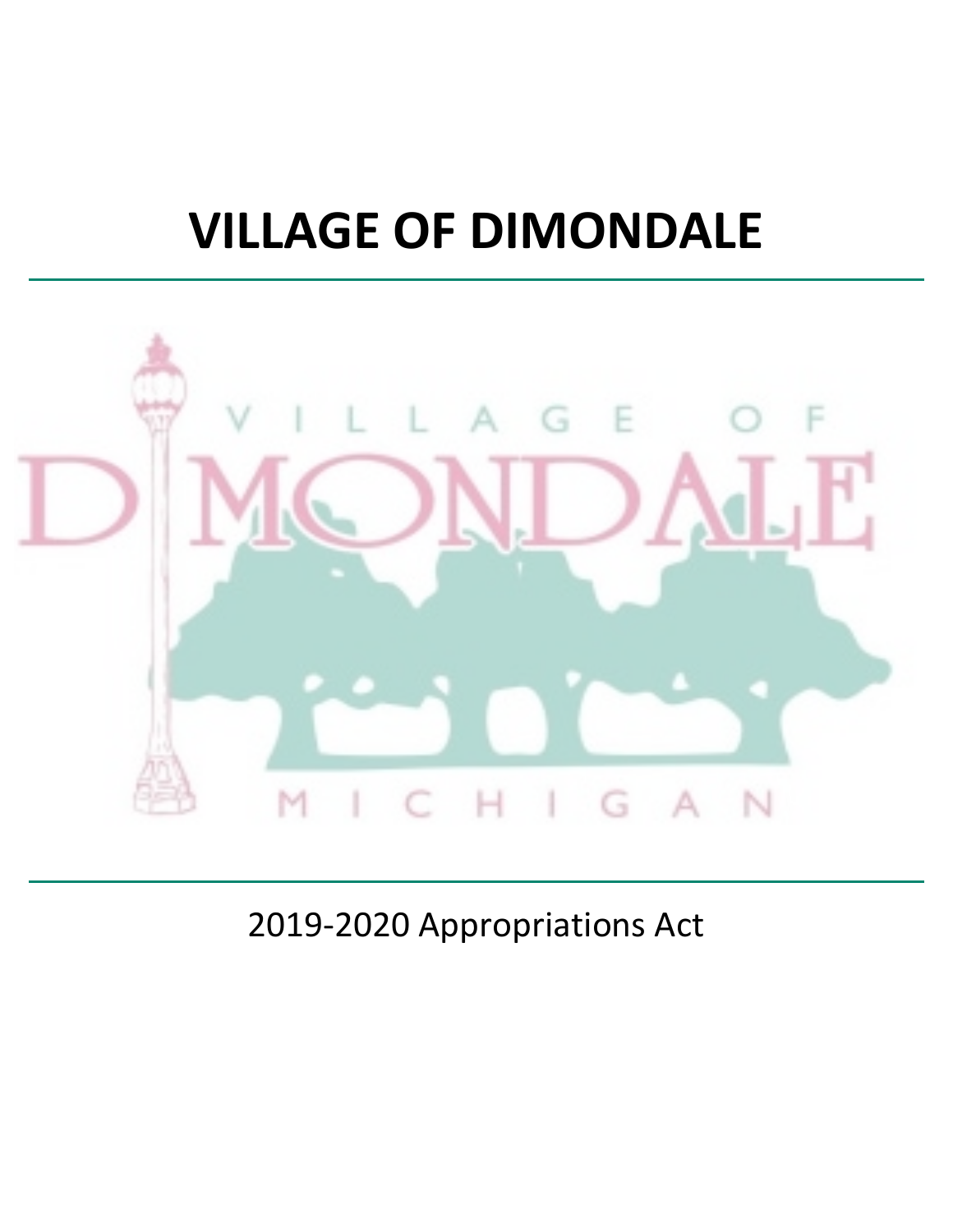### Dimondale Village Council

Ralph Reznick, President

Scott Ammarman, Trustee

Bill Bower, Trustee

Robert Campbell, Trustee

Lori Conarton, Trustee

Josh Grab, Trustee

Andrea Tardino, Trustee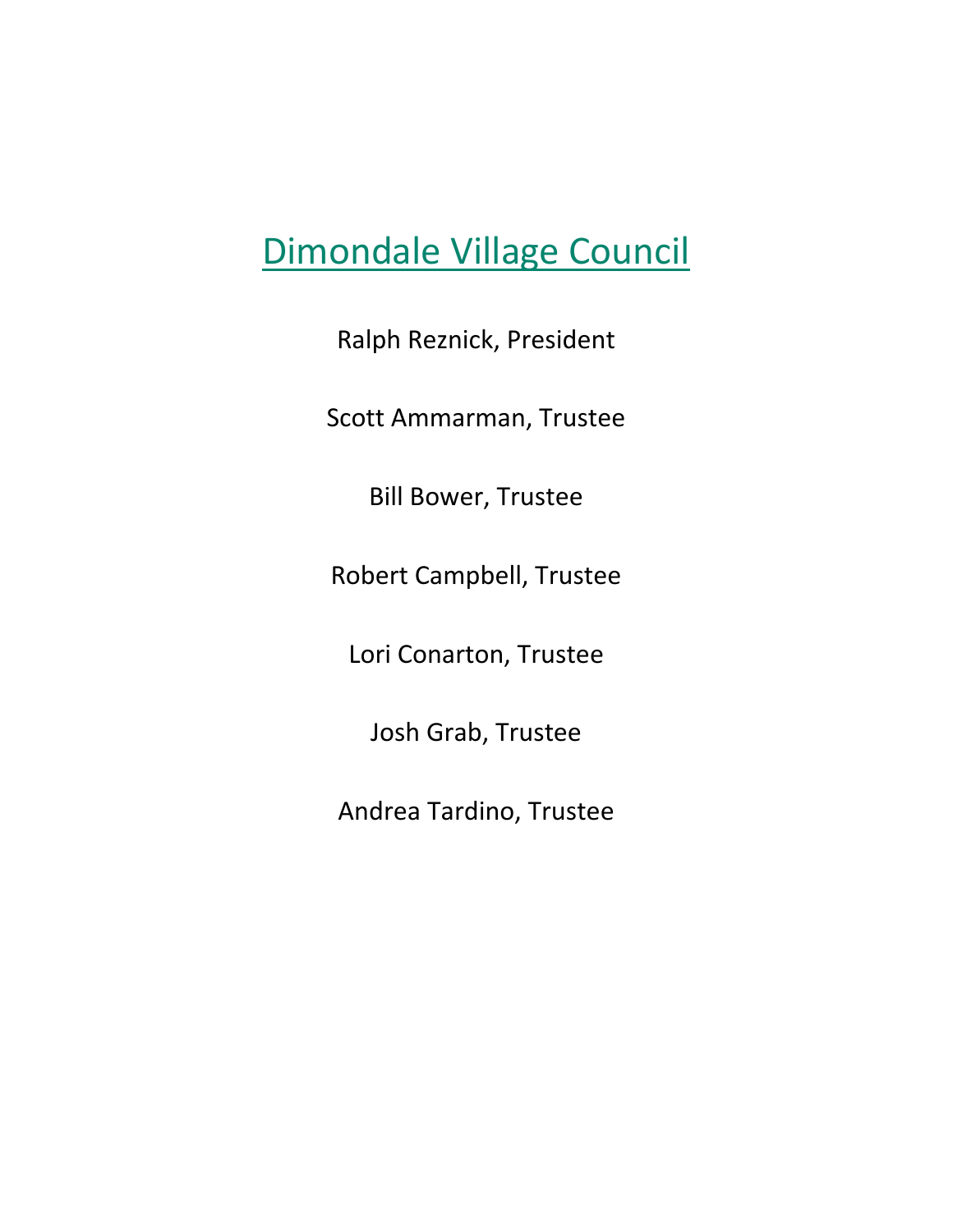### 2019-20 GENERAL FUND BUDGET Special Items

#### **Revenues**

| <b>Brownfield Grant</b>                                                                                                                                                                                              | \$47,000 |
|----------------------------------------------------------------------------------------------------------------------------------------------------------------------------------------------------------------------|----------|
|                                                                                                                                                                                                                      |          |
|                                                                                                                                                                                                                      |          |
| Garage Heater                                                                                                                                                                                                        | \$4,000  |
| Impeller/Liner/Tube for vacuum truck                                                                                                                                                                                 | \$2,000  |
|                                                                                                                                                                                                                      |          |
| Program Expense                                                                                                                                                                                                      | \$4,000  |
|                                                                                                                                                                                                                      |          |
| Brownfield Redevelopment Consultant                                                                                                                                                                                  | \$47,000 |
| Planning Consultant - Grant Application                                                                                                                                                                              | \$4,000  |
|                                                                                                                                                                                                                      |          |
| Payment to reduce unfunded liability                                                                                                                                                                                 | \$10,000 |
| 101-000-540<br><b>Public Works</b><br>101-441-790<br>101-441-775.1<br><b>Parks &amp; Recreation</b><br>101-757-751<br><b>Community Development</b><br>101-703-801<br>101-703-801<br><b>Retirement</b><br>101-861-718 |          |

#### **Misc:**

- **2.26% increase in health insurance (individually rated)**
- COLA for employees (avg. 2.4%)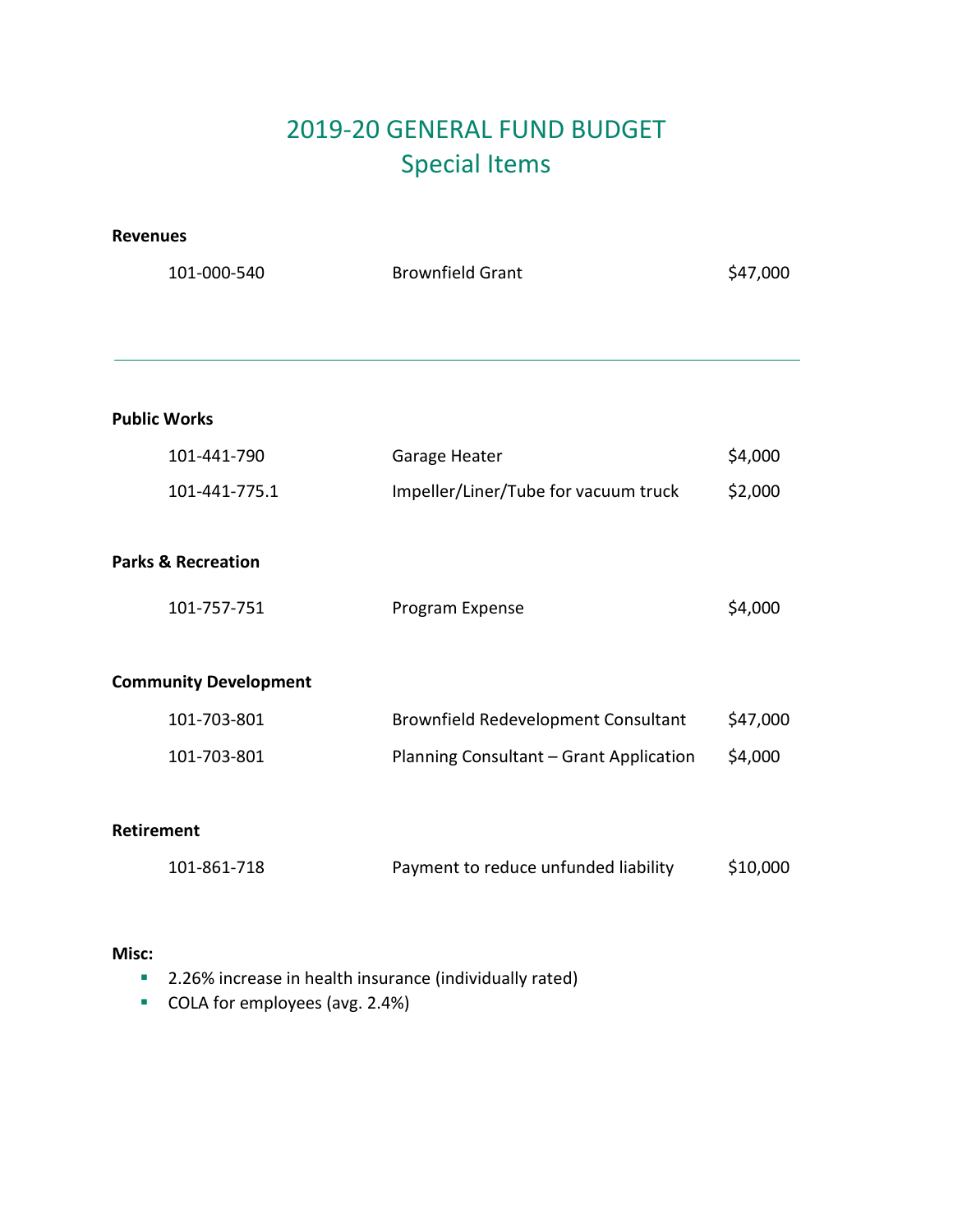#### VILLAGE OF DIMONDALE BUDGETS

| <b>GENERAL FUND</b>                                                                                                                                                                                                                                                                                   | <b>ADOPTED</b><br>2018-19                                                                                                | <b>PROPOSED</b><br>2019-20                                                                                   |
|-------------------------------------------------------------------------------------------------------------------------------------------------------------------------------------------------------------------------------------------------------------------------------------------------------|--------------------------------------------------------------------------------------------------------------------------|--------------------------------------------------------------------------------------------------------------|
| <b>CASH RESERVES:</b>                                                                                                                                                                                                                                                                                 |                                                                                                                          |                                                                                                              |
| (Estimated for March 1)                                                                                                                                                                                                                                                                               | \$<br>550,000                                                                                                            | 600,000                                                                                                      |
| <b>REVENUE:</b>                                                                                                                                                                                                                                                                                       |                                                                                                                          |                                                                                                              |
| <b>Taxes</b><br><b>Pavilion Rental</b><br><b>Revenue Sharing</b><br>Grants<br><b>Payroll Administration</b><br><b>Franchise Fee</b><br>Interest<br><b>Equipment Rentals</b><br><b>Event Proceeds</b><br><b>Salt Reimbursements</b><br><b>Miscellaneous</b>                                            | \$<br>372,400<br>1,000<br>95,000<br>0<br>3,600<br>6,500<br>1,500<br>4,500<br>3,000<br>5,000<br>\$<br>492,500             | 375,400<br>1,000<br>100,000<br>47,600<br>3,600<br>6,500<br>1,500<br>4,500<br>2,000<br>6,000<br>0<br>548,100  |
| <b>Total Revenue:</b>                                                                                                                                                                                                                                                                                 | \$<br>492,500                                                                                                            | 548,100                                                                                                      |
| <b>EXPENDITURES:</b>                                                                                                                                                                                                                                                                                  |                                                                                                                          |                                                                                                              |
| Legislative:<br><b>Salaries</b><br><b>Contract Services</b><br>Printing/Publishing<br>Miscellaneous                                                                                                                                                                                                   | \$<br>5,600<br>3,500<br>500<br>1,500<br>\$<br>11,100                                                                     | 5,600<br>3,500<br>500<br>1,500<br>11,100                                                                     |
| <b>General Government:</b>                                                                                                                                                                                                                                                                            |                                                                                                                          |                                                                                                              |
| <b>President's Salary</b><br><b>Legal Services</b><br>Manager's Salary<br><b>Clerical Salary</b><br><b>Office Supplies/Services</b><br><b>Contract Services</b><br>Administrative Expense/Misc.<br><b>Audit Expense</b><br><b>Building Maintenance/Supplies</b><br>Communications<br><b>Utilities</b> | \$<br>2,700<br>5,000<br>75,000<br>29,000<br>3,500<br>2,000<br>2,800<br>4,000<br>3,250<br>1,750<br>3,500<br>\$<br>132,500 | 2,700<br>7,000<br>52,000<br>30,000<br>8,500<br>3,000<br>3,500<br>4,500<br>3,000<br>1,850<br>3,500<br>119,550 |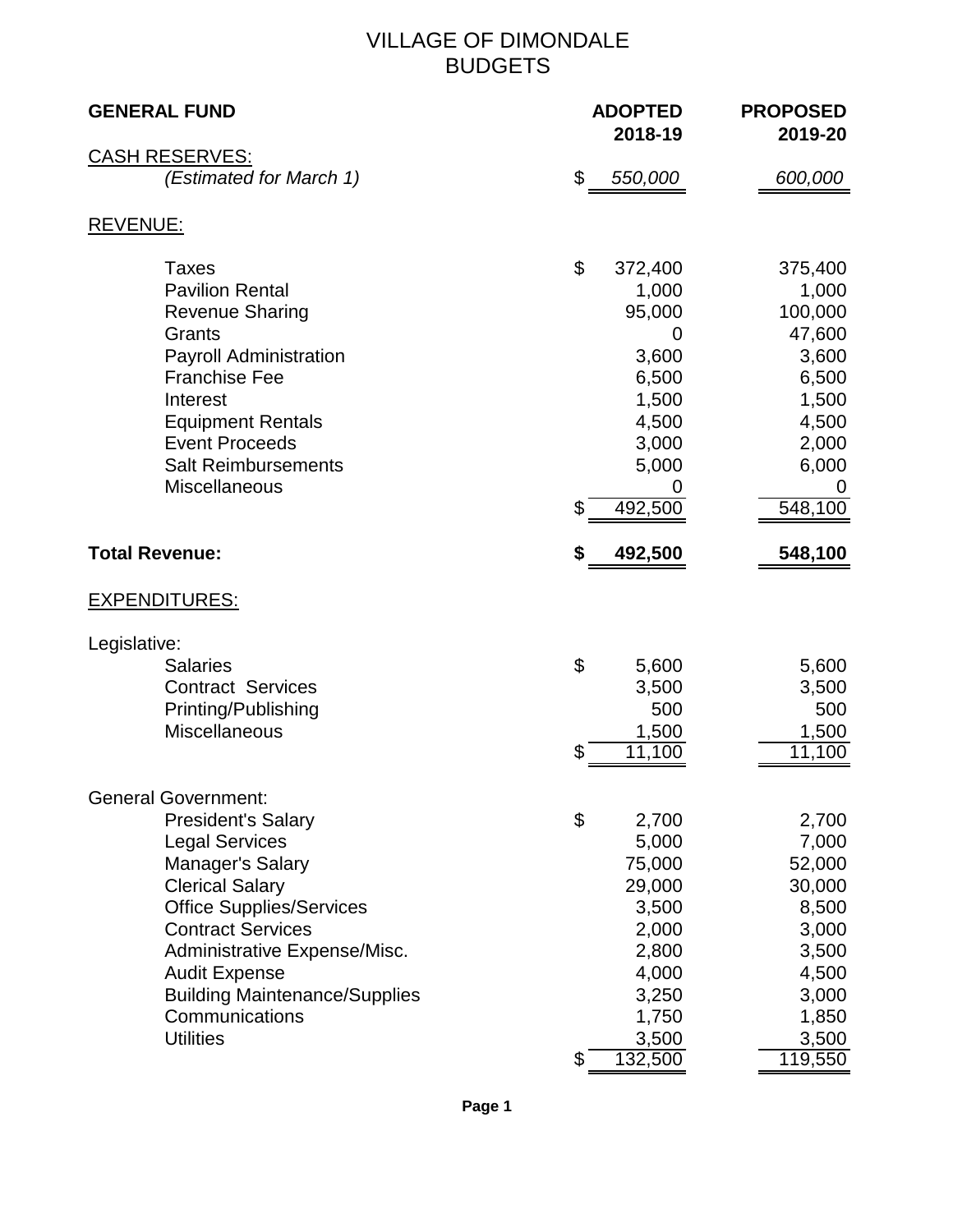| <b>Public Safety:</b> |                                         |                           |                 |                |
|-----------------------|-----------------------------------------|---------------------------|-----------------|----------------|
|                       | <b>Fire Marshal Salary</b>              | \$                        | 500             | 0              |
|                       | <b>Planning Commission Salaries</b>     |                           | 1,200           | 1,200          |
|                       | <b>Contract Services</b>                |                           | 2,000           | 2,200          |
|                       | <b>Code Enforcement Officer Salary</b>  |                           | 3,000           | 2,500          |
|                       | Miscellaneous                           |                           | 550             | 600            |
|                       |                                         | \$                        | 7,250           | 6,500          |
| <b>Public Works:</b>  |                                         |                           |                 |                |
|                       | <b>Salaries</b>                         | \$                        | 60,000          | 67,500         |
|                       | <b>Operating Supplies</b>               |                           | 4,700           | 4,700          |
|                       | <b>Equipment Expense</b>                |                           | 4,000           | 4,000          |
|                       | <b>Road Salt</b>                        |                           | 9,000           | 10,000         |
|                       | Gas & Oil                               |                           | 7,000           | 7,000          |
|                       | Garage Expense                          |                           | 4,000           | 7,000          |
|                       | Communications                          |                           | 1,350           | 1,350          |
|                       | <b>Vehicle Expense</b>                  |                           | 4,000           | 4,000          |
|                       | <b>Utilities</b>                        |                           | 21,000          | 20,500         |
|                       | <b>Maintenance Services</b><br>Phase II |                           | 4,500           | 5,000          |
|                       | <b>Sidewalks</b>                        |                           | 1,300           | 1,300          |
|                       | <b>Trees</b>                            |                           | 4,000           | 4,000          |
|                       | <b>Public Drains</b>                    |                           | 10,000<br>2,000 | 10,500         |
|                       | Engineering                             |                           | 1,000           | 2,000<br>1,200 |
|                       | <b>Rubbish Removal</b>                  |                           | 54,600          | 55,700         |
|                       | Miscellaneous                           |                           | 1,200           | 1,700          |
|                       | <b>Emergency Disaster</b>               |                           | 2,000           | 2,000          |
|                       |                                         | \$                        | 195,650         | 209,450        |
|                       |                                         |                           |                 |                |
|                       | <b>Community Development:</b>           | \$                        |                 | 51,600         |
|                       | <b>Recreation &amp; Culture:</b>        |                           |                 |                |
|                       | Parks & Recreation                      | \$                        |                 |                |
|                       |                                         |                           | 28,000          | 25,000         |
| Other:                |                                         |                           |                 |                |
|                       | <b>Employee Benefits</b>                | $\boldsymbol{\mathsf{S}}$ | 74,200          | 92,700         |
|                       | Insurance/Bonds                         |                           | 7,500           | 8,000          |
|                       |                                         | \$                        | 81,700          | 100,700        |
|                       |                                         |                           |                 |                |
| Debt Service:         |                                         | \$                        | 0               | 0              |
|                       |                                         |                           |                 |                |
| Capital Outlay:       |                                         | \$                        | 73,000          | 0              |
| Transfer:             |                                         | \$                        | 0               | 0              |
|                       |                                         |                           |                 |                |
|                       | <b>Total Expenditures:</b>              | \$                        | 529,200         | 523,900        |
|                       |                                         |                           |                 |                |
|                       | <b>PROJECTED CASH RESERVES:</b>         |                           |                 |                |
|                       | (Estimated for February 28)             | \$                        | 513,300         | 624,200        |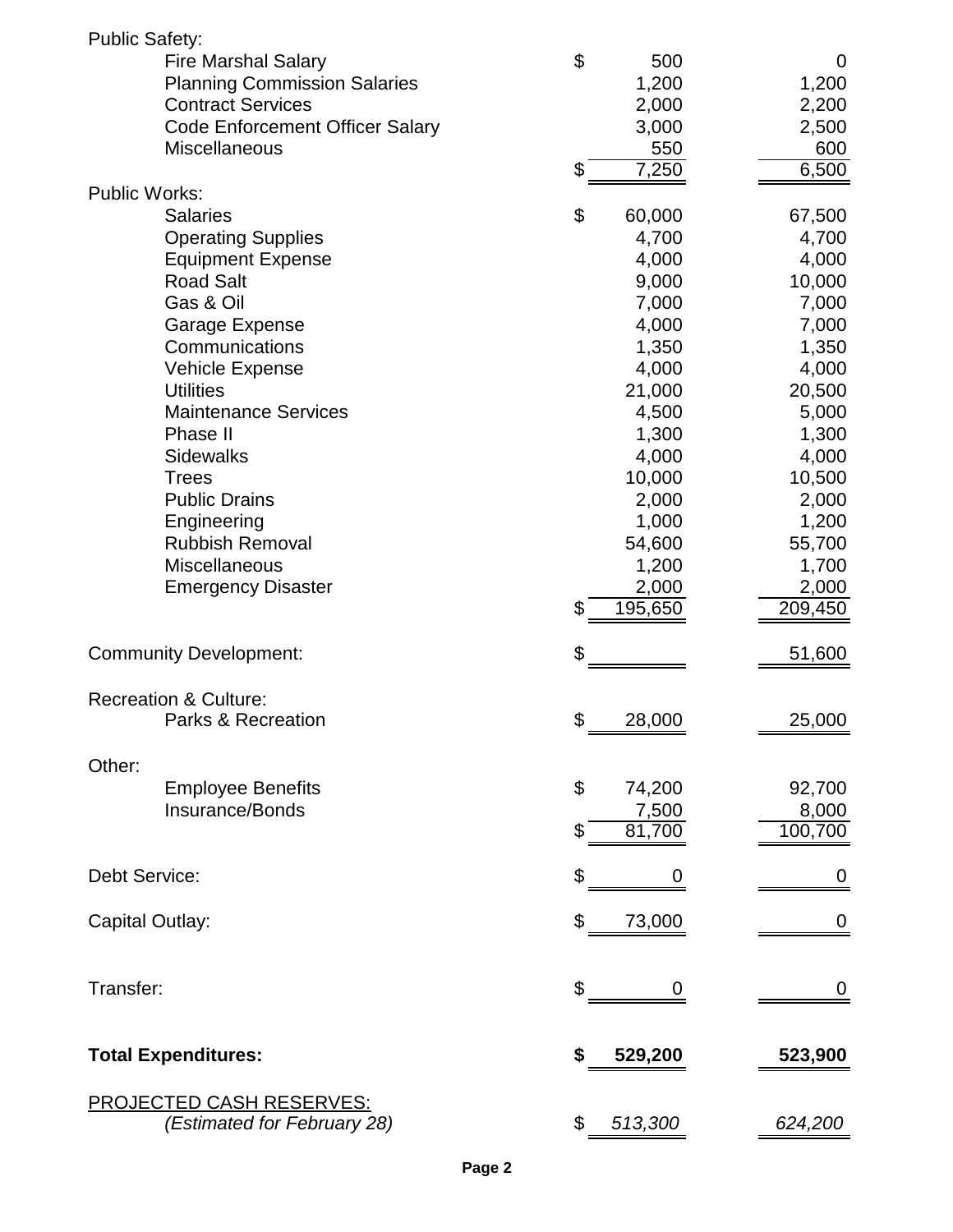#### VILLAGE OF DIMONDALE

|                                                                                                      | Prior                       |               |                    | Current Year - |       | (6)     | (7)     | (8)     |
|------------------------------------------------------------------------------------------------------|-----------------------------|---------------|--------------------|----------------|-------|---------|---------|---------|
|                                                                                                      | Year<br>Original<br>Amended |               | <b>Actual Thru</b> | Estimated      |       |         |         |         |
| Month: 1/31/2019<br>Fund Type: 101 GENERAL FUND<br>Fund: 101 - GENERAL FUND<br>Revenues<br>Function: | Actual                      | <b>Budget</b> | <b>Budget</b>      | January        | Total |         |         |         |
| Dept: 000.000<br>403.000 CURRENT TAXES                                                               | 326,381                     | 326,000       | 326,000            | 331,075        | 0     | 329,000 | 329,000 | 329,000 |
| 403.200 SOM PP REIMB                                                                                 | 50,944                      | 45,000        | 0                  | 0              | 0     |         |         |         |
| 413.000 DELINQUENT TAXES                                                                             | 9,127                       | $\mathbf{0}$  | $\pmb{0}$          | 0              | 0     |         |         |         |
| 425.000 PILOT                                                                                        | 1,576                       | 1,400         | 1,400              | 1,439          | 0     | 1,400   | 1,400   | 1,400   |
| 445.000 PENALTY & INTEREST ON TAXES                                                                  | 713                         | $\mathbf{0}$  | 0                  | 0              | 0     |         |         |         |
| 500.000 PAVILION RENTAL                                                                              | 1,380                       | 1,000         | 1,000              | 625            | 0     | 1,000   | 1,000   | 1,000   |
| 540.000 BROWNFIELD GRANT                                                                             | 0                           | 0             | 0                  | 0              | 0     | 47,600  | 47,600  | 47,600  |
| 549.000 STATE AND FEDERAL GRANTS                                                                     | 0                           | $\pmb{0}$     | $\pmb{0}$          | 0              | 0     |         |         |         |
| 573.000 LOCAL COMM STABILIZATION SHARE                                                               | 0                           | $\mathbf{0}$  | 45,000             | 21,133         | 0     | 45,000  | 45,000  | 45,000  |
| 574.000 STATE SHARED REVENUE                                                                         | 102,073                     | 95,000        | 95,000             | 87,988         | 0     | 100,000 | 100,000 | 100,000 |
| 588.000 E.C. GRANT                                                                                   | 0                           | 0             | 0                  | 0              | 0     |         |         |         |
| 607.000 CHARGES FOR SERVICES-FEES                                                                    | 100                         | $\mathbf{0}$  | 0                  | 0              | 0     |         |         |         |
| 627.000 CHARGES FOR SERVICES                                                                         | $\mathbf 0$                 | $\mathbf{0}$  | $\mathbf 0$        | 0              | 0     |         |         |         |
| 627.100 PAYROLL ADMINISTRATION                                                                       | 3,600                       | 3,600         | 3,600              | 2,700          | 0     | 3,600   | 3,600   | 3,600   |
| 630.000 TAP FEE                                                                                      | 0                           | 0             | 0                  | 0              | 0     |         |         |         |
| 655.000 FINES AND FORFEITS                                                                           | 0                           | $\mathbf{0}$  | 0                  | 0              | 0     |         |         |         |
| 665.000 INTEREST REVENUE                                                                             | 2,579                       | 1,500         | 1,500              | 3,160          | 0     | 1,500   | 1,500   | 1,500   |
| 665.100 INTEREST-SPECIAL ASSESSMENTS                                                                 | 0                           | $\mathbf{0}$  | 0                  | 0              | 0     |         |         |         |
| 667.100 EQUIPMENT RENTAL-MAJOR STREET                                                                | 4,140                       | 3,000         | 3,000              | 540            | 0     | 3,000   | 3,000   | 3,000   |
| 667.200 EQUIPMENT RENTAL-LOCAL STREET                                                                | 3,847                       | 1,500         | 1,500              | 263            | 0     | 1,500   | 1,500   | 1,500   |
| 669.000 CATV FRANCHISE FEE                                                                           | 6,903                       | 6,500         | 6,500              | 4,838          | 0     | 6,500   | 6,500   | 6,500   |
| 671.000 MISCELLANEOUS REVENUE                                                                        | 9,301                       | 0             | 0                  | 8,010          | 0     |         |         |         |
| 672.000 SPEC ASSESS-CHERRY ST DRAIN                                                                  | 0                           | 0             | 0                  | 0              | 0     |         |         |         |
| 673.000 SALE OF FIXED ASSTS                                                                          | 0                           | 0             | 0                  | 700            | 0     |         |         |         |
| 675.000 DONATION                                                                                     | 21,937                      | 3,000         | 3,000              | 8,055          | 0     | 2,000   | 2,000   | 2,000   |
| 676.000 REIMBURSEMENTS-SAND & SALT                                                                   | 7,916                       | 5,000         | 5,000              | 861            | 0     | 6,000   | 6,000   | 6,000   |
| 682.000 INSURANCE DIVIDEND                                                                           | 2,716                       | $\mathbf 0$   | 0                  | 2,930          | 0     |         |         |         |
| 698.000 BOND PROCEEDS                                                                                | 0                           | 0             | 0                  | 0              | 0     |         |         |         |
| 699.000 TRANSFERS IN                                                                                 | 0                           | 0             | 0                  | 0              | 0     |         |         |         |
| Dept: 000.000                                                                                        | 555,233                     | 492,500       | 492,500            | 474,317        | 0     | 548,100 | 548,100 | 548,100 |
| Function:                                                                                            | 555,233                     | 492,500       | 492,500            | 474,317        | 0     | 548,100 | 548,100 | 548,100 |
| <b>Total Revenues</b>                                                                                | 555,233                     | 492,500       | 492,500            | 474,317        | 0     | 548,100 | 548,100 | 548,100 |

Expenditures

Function:

Dept: 101.000 VILLAGE COUNCIL

1/31/2019 Page: 1

12:27 pm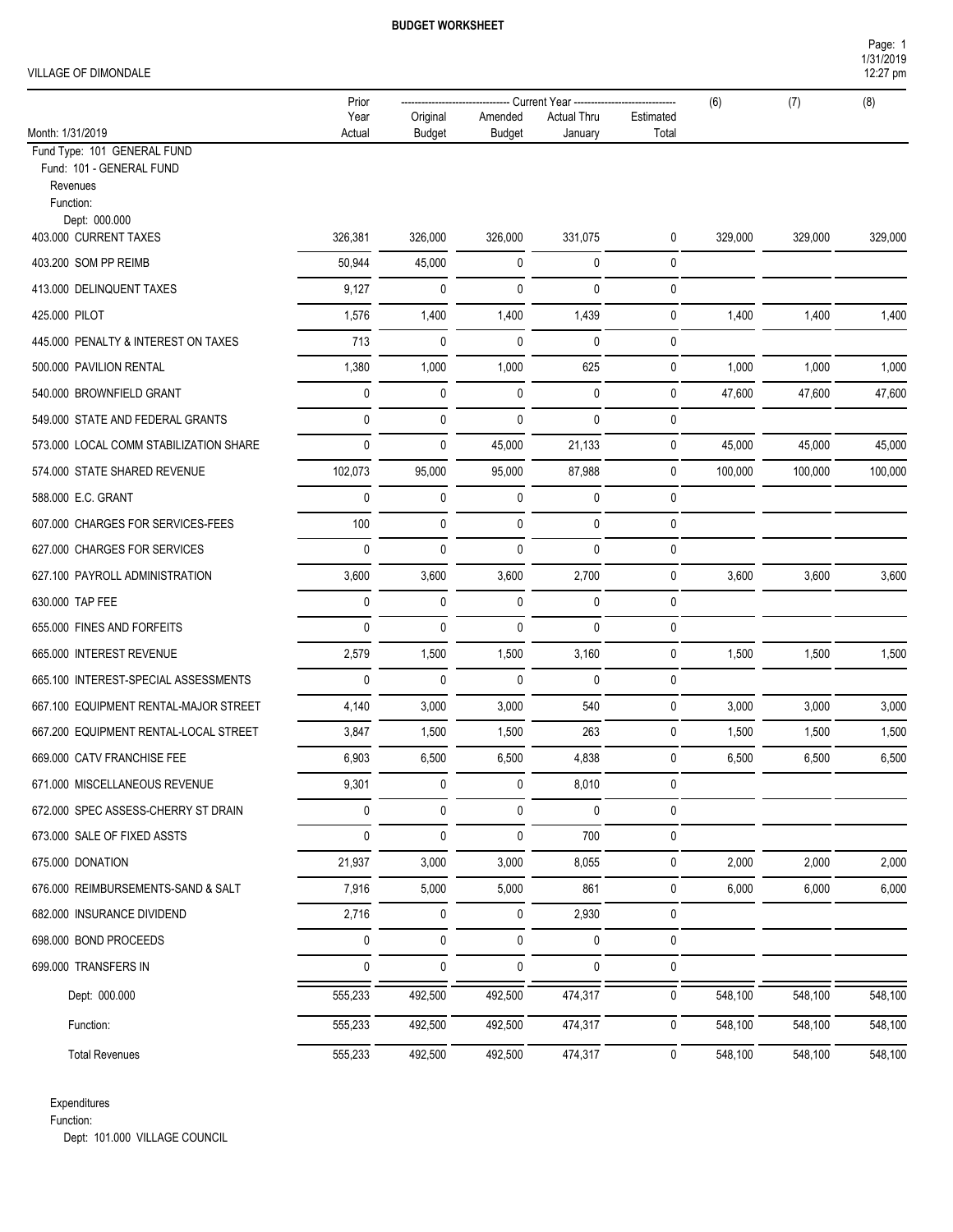#### VILLAGE OF DIMONDALE

|                                                                                                                       | Prior          |                           | Current Year -           |                               |                    | (6)          | (7)    | (8)          |
|-----------------------------------------------------------------------------------------------------------------------|----------------|---------------------------|--------------------------|-------------------------------|--------------------|--------------|--------|--------------|
| Month: 1/31/2019                                                                                                      | Year<br>Actual | Original<br><b>Budget</b> | Amended<br><b>Budget</b> | <b>Actual Thru</b><br>January | Estimated<br>Total |              |        |              |
| Fund Type: 101 GENERAL FUND<br>Fund: 101 - GENERAL FUND<br>Expenditures<br>Function:<br>Dept: 101.000 VILLAGE COUNCIL |                |                           |                          |                               |                    |              |        |              |
| 703.000 SALARIES                                                                                                      | 3,300          | 3,600                     | 3,600                    | 2,050                         | 0                  | 3,600        | 3,600  | 3,600        |
| 703.200 MEETING ATTENDANCE                                                                                            | 1,925          | 2,000                     | 2,000                    | 455                           | 0                  | 2,000        | 2,000  | 2,000        |
| 802.000 CONTRACT SERVICES                                                                                             | 1,661          | 3,500                     | 3,500                    | 2,149                         | 0                  | 3,500        | 3,500  | 3,500        |
| 900.000 PRINTING AND PUBLISHING                                                                                       | 220            | 500                       | 500                      | 116                           | $\mathbf 0$        | 500          | 500    | 500          |
| 956.000 MISCELLANEOUS                                                                                                 | 905            | 1,000                     | 1,000                    | 971                           | $\mathbf 0$        | 1,000        | 1,000  | 1,000        |
| 958.000 TRAINING                                                                                                      | $\pmb{0}$      | 500                       | 500                      | $\mathbf{0}$                  | 0                  | 500          | 500    | 500          |
| VILLAGE COUNCIL                                                                                                       | 8,011          | 11,100                    | 11,100                   | 5,741                         | $\pmb{0}$          | 11,100       | 11,100 | 11,100       |
| Dept: 171.000 PRESIDENT<br>703.000 SALARIES                                                                           | 1,100          | 1,200                     | 1,200                    | 1,100                         | 0                  | 1,200        | 1,200  | 1,200        |
| 703.200 MEETING ATTENDANCE                                                                                            | 1,260          | 1,500                     | 1,500                    | 1,260                         | 0                  | 1,500        | 1,500  | 1,500        |
| 727,000 OFFICE SUPPLIES                                                                                               | $\pmb{0}$      | $\pmb{0}$                 | $\pmb{0}$                | $\pmb{0}$                     | $\mathbf 0$        |              |        |              |
| PRESIDENT                                                                                                             | 2,360          | 2,700                     | 2,700                    | 2,360                         | $\mathbf 0$        | 2,700        | 2,700  | 2,700        |
| Dept: 191.000 ELECTIONS<br>703.000 SALARIES                                                                           | 0              | $\pmb{0}$                 | 0                        | 0                             | 0                  |              |        |              |
| 727.000 OFFICE SUPPLIES                                                                                               | $\pmb{0}$      | $\pmb{0}$                 | 0                        | 0                             | $\mathbf 0$        |              |        |              |
| 900.000 PRINTING AND PUBLISHING                                                                                       | $\mathbf{0}$   | 0                         | 0                        | $\mathbf{0}$                  | 0                  |              |        |              |
| <b>ELECTIONS</b>                                                                                                      | $\mathbf 0$    | $\mathbf 0$               | $\mathbf 0$              | $\mathbf 0$                   | $\mathbf 0$        | $\mathbf{0}$ | 0      | $\mathbf{0}$ |
| Dept: 210.000 ATTORNEY<br>801.000 PROFESSIONAL SERVICES                                                               | 581            | 5,000                     | 8,000                    | 6,194                         | 0                  | 7,000        | 7,000  | 7,000        |
| <b>ATTORNEY</b>                                                                                                       | 581            | 5,000                     | 8,000                    | 6,194                         | $\mathbf 0$        | 7,000        | 7,000  | 7,000        |
| Dept: 215.000 CLERK<br>703.000 SALARIES                                                                               | 67,463         | 75,000                    | 75,000                   | 59,119                        | 0                  | 52,000       | 52,000 | 52,000       |
| 703.100 CLERICAL SALARIES                                                                                             | 26,381         | 29,000                    | 29,000                   | 20,407                        | 0                  | 30,000       | 30,000 | 30,000       |
| 727.000 OFFICE SUPPLIES                                                                                               | 1,201          | 1,500                     | 1,500                    | 1,128                         | $\pmb{0}$          | 4,000        | 4,000  | 4,000        |
| 727.100 COMPUTER SUPPLIES                                                                                             | 1,027          | 1,000                     | 1,000                    | 731                           | 0                  | 3,500        | 3,500  | 3,500        |
| 802.000 CONTRACT SERVICES                                                                                             | 1,464          | 2,000                     | 2,000                    | 1,224                         | $\pmb{0}$          | 3,000        | 3,000  | 3,000        |
| 803.000 PAYROLL EXPENSE                                                                                               | 1,087          | 1,300                     | 1,300                    | 1,712                         | $\pmb{0}$          | 1,500        | 1,500  | 1,500        |
| 850.000 TELEPHONE                                                                                                     | 858            | 1,400                     | 1,400                    | 711                           | 0                  | 1,400        | 1,400  | 1,400        |
| 850.200 INTERNET                                                                                                      | 350            | 350                       | 350                      | 399                           | 0                  | 450          | 450    | 450          |
| 930.000 MAINTENANCE SERVICES                                                                                          | 481            | 500                       | 500                      | 0                             | 0                  | 500          | 500    | 500          |
| 956.000 MISCELLANEOUS                                                                                                 | 286            | 500                       | 500                      | 284                           | $\pmb{0}$          | 500          | 500    | 500          |
| 958.000 TRAINING                                                                                                      | $\pmb{0}$      | 500                       | 500                      | 315                           | 0                  | 1,000        | 1,000  | 1,000        |
| 970.000 CAPITAL OUTLAY                                                                                                | $\pmb{0}$      | 0                         | 0                        | 0                             | 0                  |              |        |              |
| <b>CLERK</b>                                                                                                          | 100,598        | 113,050                   | 113,050                  | 86,030                        | $\pmb{0}$          | 97,850       | 97,850 | 97,850       |
| Dept: 224.000 AUDITOR<br>801.000 PROFESSIONAL SERVICES                                                                | 1,850          | 4,000                     | 4,000                    | 3,250                         | 0                  | 4,500        | 4,500  | 4,500        |

1/31/2019 Page: 2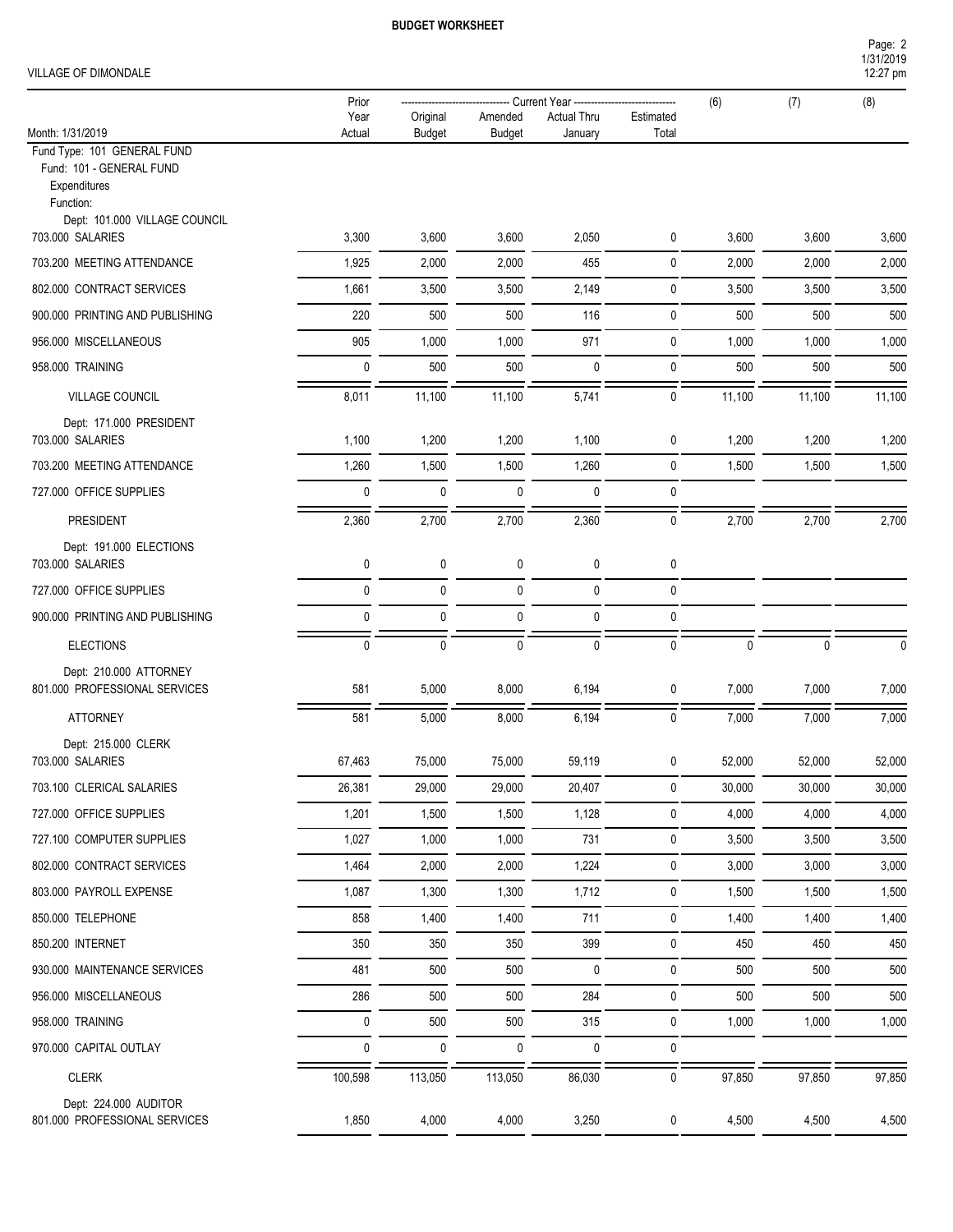#### VILLAGE OF DIMONDALE

| VILLAGE OF DIMONDALE                                                                 |               |               |               |                                               |                  |              |              | 12:27 pm     |
|--------------------------------------------------------------------------------------|---------------|---------------|---------------|-----------------------------------------------|------------------|--------------|--------------|--------------|
|                                                                                      | Prior<br>Year | Original      | Amended       | Current Year ----------<br><b>Actual Thru</b> | Estimated        | (6)          | (7)          | (8)          |
| Month: 1/31/2019                                                                     | Actual        | <b>Budget</b> | <b>Budget</b> | January                                       | Total            |              |              |              |
| Fund Type: 101 GENERAL FUND<br>Fund: 101 - GENERAL FUND<br>Expenditures<br>Function: |               |               |               |                                               |                  |              |              |              |
| <b>AUDITOR</b>                                                                       | 1,850         | 4,000         | 4,000         | 3,250                                         | 0                | 4,500        | 4,500        | 4,500        |
| Dept: 253.000 TREASURER<br>703.000 SALARIES                                          | 0             | 0             | 0             | 0                                             | 0                |              |              |              |
| 727.000 OFFICE SUPPLIES                                                              | 296           | 500           | 500           | 254                                           | $\mathbf 0$      | 500          | 500          | 500          |
| 898.000 UNCOLLECTABLE TAXES                                                          | 0             | 500           | 500           | $\overline{7}$                                | 0                | 500          | 500          | 500          |
| 970.000 CAPITAL OUTLAY                                                               | 0             | 0             | 0             | 0                                             | 0                |              |              |              |
| <b>TREASURER</b>                                                                     | 296           | 1,000         | 1,000         | 261                                           | 0                | 1,000        | 1,000        | 1,000        |
| Dept: 265.000 VILLAGE HALL AND GROUNDS<br>740.000 OPERATING SUPPLIES                 | 376           | 750           | 1,350         | 1,177                                         | 0                | 1,000        | 1,000        | 1,000        |
| 775.000 MAINTENANCE SUPPLIES                                                         | 21            | 0             | 0             | $\mathbf 0$                                   | 0                |              |              |              |
| 920.000 UTILITIES                                                                    | 3,068         | 3,500         | 3,500         | 2,458                                         | 0                | 3,500        | 3,500        | 3,500        |
| 930.000 MAINTENANCE SERVICES                                                         | 363           | 2,500         | 2,500         | 110                                           | $\mathbf 0$      | 2,000        | 2,000        | 2,000        |
| 970.000 CAPITAL OUTLAY                                                               | 19,685        | 3,000         | 37,400        | 28,834                                        | 0                |              |              |              |
| VILLAGE HALL AND GROUNDS                                                             | 23,513        | 9,750         | 44,750        | 32,579                                        | 0                | 6,500        | 6,500        | 6,500        |
| Dept: 336.000 FIRE CHIEF<br>703.000 SALARIES                                         | 400           | 500           | 500           | 0                                             | 0                |              |              |              |
| FIRE CHIEF                                                                           | 400           | 500           | 500           | 0                                             | 0                | 0            | $\mathbf{0}$ | $\Omega$     |
| Dept: 400.000 PLANNING COMMISSION                                                    |               |               |               |                                               |                  |              |              |              |
| 703.000 SALARIES                                                                     | 1,015         | 1,200         | 1,200         | 70                                            | 0                | 1,200        | 1,200        | 1,200        |
| 802.000 CONTRACT SERVICES                                                            | 488           | 2,000         | 2,000         | 1,203                                         | 0                | 2,200        | 2,200        | 2,200        |
| 900.000 PRINTING AND PUBLISHING                                                      | 0             | 200           | 200           | 42                                            | 0                | 200          | 200          | 200          |
| 956.000 MISCELLANEOUS                                                                | 60            | 100           | 100           | 359                                           | 0                | 200          | 200          | 200          |
| PLANNING COMMISSION                                                                  | 1,563         | 3,500         | 3,500         | 1,674                                         | $\pmb{0}$        | 3,800        | 3,800        | 3,800        |
| Dept: 411.000 CODE ENFORCEMENT OFFICER<br>703.000 SALARIES                           |               |               |               | 814                                           |                  |              |              |              |
| 956.000 MISCELLANEOUS                                                                | 1,385<br>66   | 3,000<br>250  | 3,000<br>250  | $\pmb{0}$                                     | 0<br>$\mathbf 0$ | 2,500<br>200 | 2,500<br>200 | 2,500<br>200 |
|                                                                                      |               |               |               |                                               |                  |              |              |              |
| CODE ENFORCEMENT OFFICER                                                             | 1,451         | 3,250         | 3,250         | 814                                           | 0                | 2,700        | 2,700        | 2,700        |
| Dept: 426.000 EMERGENCY DISASTER<br>956.000 MISCELLANEOUS                            | 0             | 2,000         | 2,000         | 0                                             | $\pmb{0}$        | 2,000        | 2,000        | 2,000        |
| <b>EMERGENCY DISASTER</b>                                                            | 0             | 2,000         | 2,000         | $\mathbf 0$                                   | 0                | 2,000        | 2,000        | 2,000        |
| Dept: 441.000 PUBLIC WORKS<br>703.000 SALARIES                                       | 54,230        | 58,000        | 58,000        | 50,709                                        | 0                | 65,000       | 65,000       | 65,000       |
| 703.300 CONTRACT LABOR                                                               | 1,650         | 2,000         | 2,000         | 0                                             | 0                | 2,500        | 2,500        | 2,500        |
| 727.000 OFFICE SUPPLIES                                                              | $18$          | 100           | 100           | $37\,$                                        | 0                | 100          | 100          | 100          |
| 727.100 COMPUTER SUPPLIES                                                            | 0             | 100           | 100           | 0                                             | 0                | 100          | 100          | 100          |
| 740.000 OPERATING SUPPLIES                                                           | 3,219         | 4,500         | 4,500         | 1,086                                         | 0                | 4,000        | 4,000        | 4,000        |
| 740.100 ROAD SALT                                                                    | 8,049         | 14,000        | 14,000        | 12,637                                        | 0                | 10,000       | 10,000       | 10,000       |
| 750.000 GAS AND OIL                                                                  | 5,977         | 7,000         | 7,000         | 5,148                                         | $\pmb{0}$        | 7,000        | 7,000        | 7,000        |

1/31/2019 Page: 3

÷.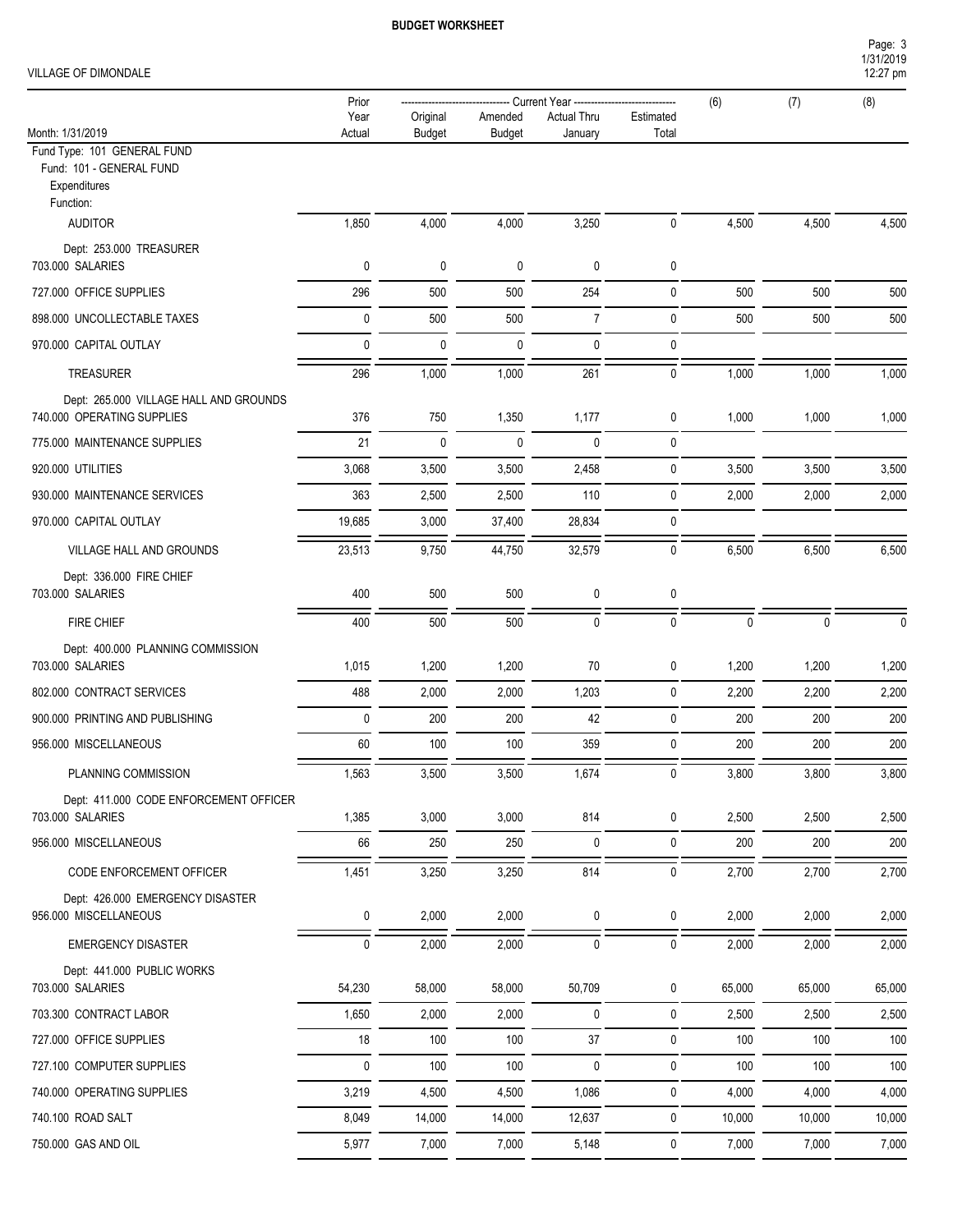1/31/2019 Page: 4

12:27 pm

#### VILLAGE OF DIMONDALE

|                                                                       | Prior       |               |               | - Current Year -------- |             | (6)     | (7)     | (8)     |
|-----------------------------------------------------------------------|-------------|---------------|---------------|-------------------------|-------------|---------|---------|---------|
|                                                                       | Year        | Original      | Amended       | <b>Actual Thru</b>      | Estimated   |         |         |         |
| Month: 1/31/2019<br>Fund Type: 101 GENERAL FUND                       | Actual      | <b>Budget</b> | <b>Budget</b> | January                 | Total       |         |         |         |
| Fund: 101 - GENERAL FUND<br>Expenditures<br>Function:                 |             |               |               |                         |             |         |         |         |
| Dept: 441.000 PUBLIC WORKS<br>775.000 MAINTENANCE SUPPLIES            | 406         | 0             | 0             | 0                       | 0           |         |         |         |
| 775.100 EQUIPMENT MAINTENANCE                                         | 2,826       | 4,000         | 4,000         | 3,976                   | 0           | 4,000   | 4,000   | 4,000   |
| 780.100 TOOLS                                                         | 1,434       | 2,000         | 2,000         | 224                     | 0           | 2,000   | 2,000   | 2,000   |
| 790.000 GARAGE EXPENSE                                                | 1,258       | 2,000         | 2,000         | 549                     | $\mathbf 0$ | 5,000   | 5,000   | 5,000   |
| 850.000 TELEPHONE                                                     | 785         | 1,000         | 1,000         | 587                     | 0           | 1,000   | 1,000   | 1,000   |
| 850.200 INTERNET                                                      | 326         | 350           | 350           | 321                     | $\mathbf 0$ | 350     | 350     | 350     |
| 860.000 VEHICLE EXPENSE                                               | 4,595       | 4,000         | 4,000         | 3,234                   | 0           | 4,000   | 4,000   | 4,000   |
| 920.000 UTILITIES                                                     | 1,908       | 3,000         | 3,000         | 1,285                   | 0           | 2,500   | 2,500   | 2,500   |
| 920.100 STREET LIGHT EXPENSE                                          | 15,142      | 18,000        | 18,000        | 13,894                  | $\mathbf 0$ | 18,000  | 18,000  | 18,000  |
| 930.000 MAINTENANCE SERVICES                                          | 11,189      | 2,500         | 2,500         | 1,367                   | 0           | 3,000   | 3,000   | 3,000   |
| 930.200 UNIFORM RENTAL EXPENSE                                        | 633         | 1,000         | 1,000         | 458                     | 0           | 1,000   | 1,000   | 1,000   |
| 940.000 EQUIPMENT RENTALS                                             | 389         | 1,000         | 1,000         | 470                     | $\mathbf 0$ | 1,000   | 1,000   | 1,000   |
| 956.000 MISCELLANEOUS                                                 | 1,337       | 500           | 500           | 694                     | 0           | 1,500   | 1,500   | 1,500   |
| 958.000 TRAINING                                                      | $\mathbf 0$ | 200           | 200           | $\pmb{0}$               | 0           | 200     | 200     | 200     |
| 965.000 PHASE II                                                      | 1,000       | 1,300         | 1,300         | $\mathbf 0$             | 0           | 1,300   | 1,300   | 1,300   |
| 970.000 CAPITAL OUTLAY                                                | 49,765      | 65,000        | 65,000        | 60,297                  | 0           |         |         |         |
| PUBLIC WORKS                                                          | 166,136     | 191,550       | 191,550       | 156,973                 | 0           | 133,550 | 133,550 | 133,550 |
| Dept: 442.000 SIDEWALKS<br>775.000 MAINTENANCE SUPPLIES               | 0           | 0             | 0             | 0                       | 0           |         |         |         |
| 930.000 MAINTENANCE SERVICES                                          | 4,050       | 4,000         | 4,000         | 4,000                   | 0           | 4,000   | 4,000   | 4,000   |
| <b>SIDEWALKS</b>                                                      | 4,050       | 4,000         | 4,000         | 4,000                   | 0           | 4,000   | 4,000   | 4,000   |
| Dept: 443.000 TREES<br>780.000 MISCELLANEOUS SUPPLIES                 | 0           | 2,000         | 2,000         | 2,000                   | 0           | 2,000   | 2,000   | 2,000   |
| 930.000 MAINTENANCE SERVICES                                          | 7,175       | 8,000         | 8,000         | 3,350                   | 0           | 8,500   | 8,500   | 8,500   |
| <b>TREES</b>                                                          | 7,175       | 10,000        | 10,000        | 5,350                   | 0           | 10,500  | 10,500  | 10,500  |
| Dept: 444.000 CHRISTMAS DECORATIONS<br>780.000 MISCELLANEOUS SUPPLIES | 7,772       | 500           | 500           | 0                       | 0           | 500     | 500     | 500     |
| CHRISTMAS DECORATIONS                                                 | 7,772       | 500           | 500           | $\pmb{0}$               | 0           | 500     | 500     | 500     |
| Dept: 445.000 DRAINS PUBLIC BENEFIT<br>930.000 MAINTENANCE SERVICES   | 2,046       | 2,000         | 2,000         | 2,066                   | 0           | 2,000   | 2,000   | 2,000   |
|                                                                       |             |               |               |                         |             |         |         |         |
| DRAINS PUBLIC BENEFIT                                                 | 2,046       | 2,000         | 2,000         | 2,066                   | 0           | 2,000   | 2,000   | 2,000   |
| Dept: 447.000 ENGINEERS<br>801.000 PROFESSIONAL SERVICES              | 510         | 1,000         | 1,074         | 1,074                   | 0           | 1,200   | 1,200   | 1,200   |
| <b>ENGINEERS</b>                                                      | 510         | 1,000         | 1,074         | 1,074                   | 0           | 1,200   | 1,200   | 1,200   |
| Dept: 525.000 RUBBISH COLLECTION<br>801.000 PROFESSIONAL SERVICES     | 49,477      | 51,000        | 51,000        | 42,585                  | 0           | 52,000  | 52,000  | 52,000  |
| RUBBISH COLLECTION                                                    | 49,477      | 51,000        | 51,000        | 42,585                  | 0           | 52,000  | 52,000  | 52,000  |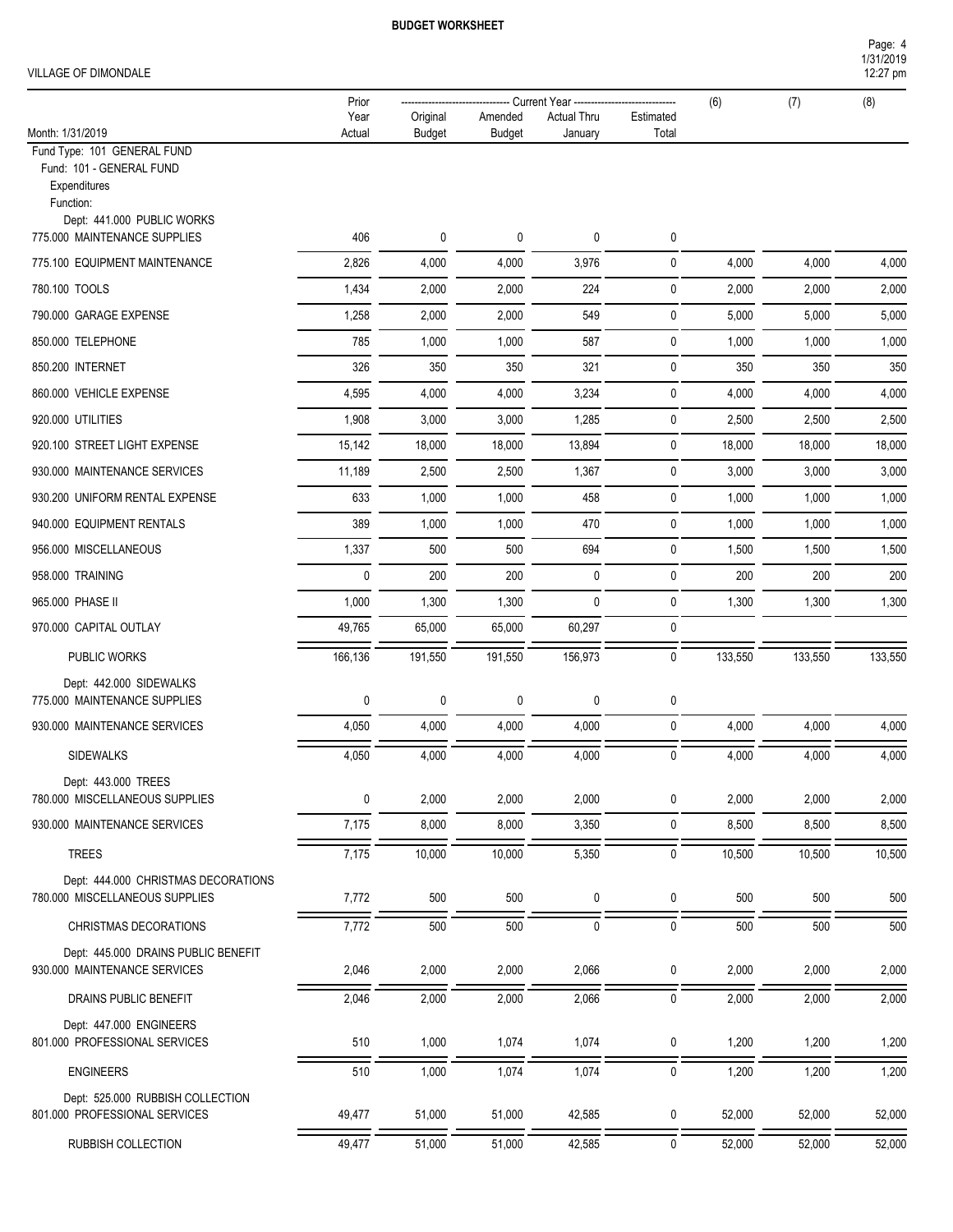Page: 5

#### VILLAGE

| VILLAGE OF DIMONDALE                                                                                                 |                |                           |                          |                               |                    |              |        | 1/31/2019<br>12:27 pm |
|----------------------------------------------------------------------------------------------------------------------|----------------|---------------------------|--------------------------|-------------------------------|--------------------|--------------|--------|-----------------------|
|                                                                                                                      | Prior          |                           |                          | -- Current Year ----------    |                    | (6)          | (7)    | (8)                   |
| Month: 1/31/2019                                                                                                     | Year<br>Actual | Original<br><b>Budget</b> | Amended<br><b>Budget</b> | <b>Actual Thru</b><br>January | Estimated<br>Total |              |        |                       |
| Fund Type: 101 GENERAL FUND<br>Fund: 101 - GENERAL FUND<br>Expenditures<br>Function:<br>Dept: 525.100 E.C. SURCHARGE |                |                           |                          |                               |                    |              |        |                       |
| 801.000 PROFESSIONAL SERVICES                                                                                        | 3,580          | 3,600                     | 3,600                    | 3,000                         | 0                  | 3,700        | 3,700  | 3,700                 |
| E.C. SURCHARGE                                                                                                       | 3,580          | 3,600                     | 3,600                    | 3,000                         | $\pmb{0}$          | 3,700        | 3,700  | 3,700                 |
| Dept: 703.000 COMMUNITY DEVELOPMENT<br>801.000 PROFESSIONAL SERVICES                                                 | 0              | 0                         | 0                        | 0                             | 0                  | 51,600       | 51,600 | 51,600                |
| COMMUNITY DEVELOPMENT                                                                                                | $\pmb{0}$      | $\mathbf 0$               | $\mathbf 0$              | $\mathbf 0$                   | $\pmb{0}$          | 51,600       | 51,600 | 51,600                |
| Dept: 757.000 PARKS AND RECREATION<br>703.000 SALARIES                                                               | 2,717          | 4,000                     | 4,000                    | 1,044                         | 0                  | 3,000        | 3,000  | 3,000                 |
| 740.000 OPERATING SUPPLIES                                                                                           | 1,523          | 3,000                     | 3,000                    | 708                           | $\mathbf 0$        | 3,000        | 3,000  | 3,000                 |
| 751,000 RECREATION PROGRAM EXPENSE                                                                                   | 3,102          | 5,000                     | 5,000                    | 1,642                         | 0                  | 3,000        | 3,000  | 3,000                 |
| 775.000 MAINTENANCE SUPPLIES                                                                                         | 478            | 0                         | $\pmb{0}$                | 0                             | 0                  |              |        |                       |
| 880.000 GENERAL EXPENSE                                                                                              | 13,017         | 10,000                    | 10,000                   | 1,003                         | $\mathbf 0$        | 10,000       | 10,000 | 10,000                |
| 920.000 UTILITIES                                                                                                    | 772            | 1,000                     | 1,000                    | 688                           | 0                  | 1,000        | 1,000  | 1,000                 |
| 930.000 MAINTENANCE SERVICES                                                                                         | 1,961          | 5,000                     | 5,000                    | 3,936                         | $\pmb{0}$          | 5,000        | 5,000  | 5,000                 |
| 970.000 CAPITAL OUTLAY                                                                                               | 23,400         | 5,000                     | 5,000                    | $\mathbf{0}$                  | 0                  |              |        |                       |
| PARKS AND RECREATION                                                                                                 | 46,970         | 33,000                    | 33,000                   | 9,021                         | $\pmb{0}$          | 25,000       | 25,000 | 25,000                |
| Dept: 852.000 HEALTH INSURANCE<br>716.000 HEALTH INSURANCE                                                           | 24,472         | 29,000                    | 29,000                   | 23,100                        | $\pmb{0}$          | 30,000       | 30,000 | 30,000                |
| HEALTH INSURANCE                                                                                                     | 24,472         | 29,000                    | 29,000                   | 23,100                        | 0                  | 30,000       | 30,000 | 30,000                |
| Dept: 853.000 LIFE INSURANCE<br>717.000 LIFE INSURANCE                                                               | 145            | 200                       | 200                      | 170                           | 0                  | 200          | 200    | 200                   |
| LIFE INSURANCE                                                                                                       | 145            | 200                       | 200                      | 170                           | 0                  | 200          | 200    | 200                   |
| Dept: 854.000 DENTAL INSURANCE<br>719.000 DENTAL INSURANCE                                                           | 550            | 1,000                     | 1,000                    | 646                           | 0                  | 1,000        | 1,000  | 1,000                 |
| DENTAL INSURANCE                                                                                                     | 550            | 1,000                     | 1,000                    | 646                           | $\mathbf 0$        | 1,000        | 1,000  | 1,000                 |
| Dept: 855.000 SUPPLEMENTAL INSURANCE<br>722.000 SUPPLEMENTAL INSURANCE                                               | 11             | 0                         | 0                        | $\mathbf 0$                   | $\pmb{0}$          |              |        |                       |
| SUPPLEMENTAL INSURANCE                                                                                               | 11             | 0                         | $\pmb{0}$                | 0                             | 0                  | $\mathbf{0}$ | 0      |                       |
| Dept: 857.000 STD INSURANCE<br>724.000 STD INSURANCE                                                                 | 784            | 1,000                     | 1,000                    | 829                           | $\boldsymbol{0}$   | 1,000        | 1,000  | 1,000                 |
| STD INSURANCE                                                                                                        | 784            | 1,000                     | 1,000                    | 829                           | 0                  | 1,000        | 1,000  | 1,000                 |
| Dept: 860.000 457 DEFERRED COMPENSATION<br>725.000 457 DEFERRED COMPENSATION                                         | 0              | 0                         | 0                        | 0                             | 0                  |              |        |                       |

457 DEFERRED COMPENSATION 0 0 0 0 0 0 0 0 Dept: 861.000 RETIREMENT 718.000 RETIREMENT 18,390 25,000 25,000 18,978 0 35,000 35,000 35,000 RETIREMENT 18,390 25,000 25,000 18,978 0 35,000 35,000 35,000 Dept: 861.100 DC RETIREMENT 718.000 RETIREMENT 0 0 0 3,619 0 6,000 6,000 6,000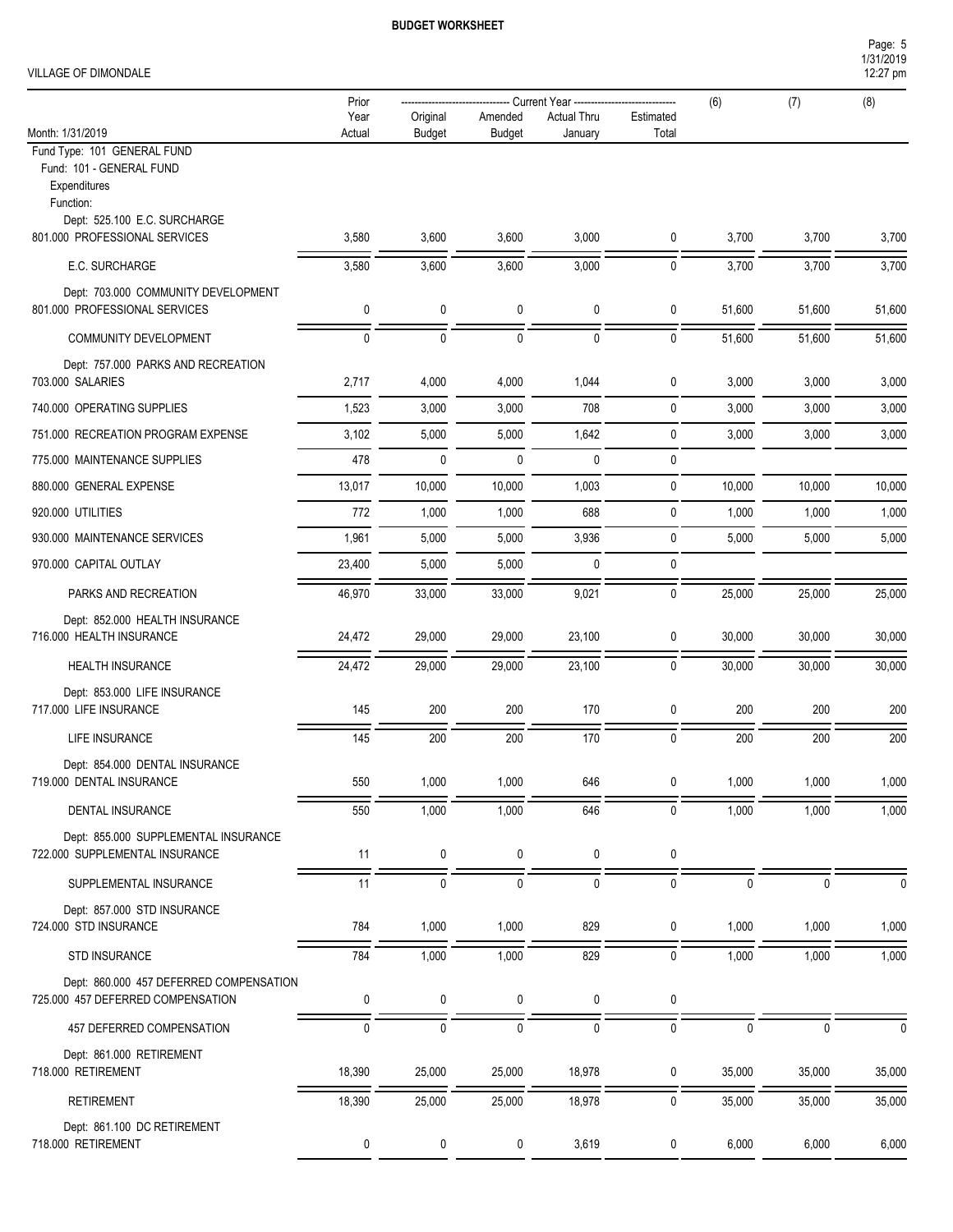| VILLAGE OF DIMONDALE |  |
|----------------------|--|
|----------------------|--|

| Page: 6   |  |
|-----------|--|
| 1/31/2019 |  |
| 12:27 pm  |  |

|                                                                                  | Prior        |               |               | <b>Current Year ------------</b> |              | (6)          | (7)          | (8)      |
|----------------------------------------------------------------------------------|--------------|---------------|---------------|----------------------------------|--------------|--------------|--------------|----------|
|                                                                                  | Year         | Original      | Amended       | <b>Actual Thru</b>               | Estimated    |              |              |          |
| Month: 1/31/2019<br>Fund Type: 101 GENERAL FUND                                  | Actual       | <b>Budget</b> | <b>Budget</b> | January                          | Total        |              |              |          |
| Fund: 101 - GENERAL FUND<br>Expenditures<br>Function:                            |              |               |               |                                  |              |              |              |          |
| DC RETIREMENT                                                                    | $\mathbf 0$  | $\pmb{0}$     | $\pmb{0}$     | 3,619                            | 0            | 6,000        | 6,000        | 6,000    |
| Dept: 862.000 SOCIAL SECURITY EXPENSE<br>715.000 SOCIAL SECURITY EXPENSE         | 12,220       | 14,000        | 14,000        | 10,630                           | 0            | 15,000       | 15,000       | 15,000   |
| SOCIAL SECURITY EXPENSE                                                          | 12,220       | 14,000        | 14,000        | 10,630                           | 0            | 15,000       | 15,000       | 15,000   |
| Dept: 865.000 GENERAL LIABILITY INSURANCE<br>910.000 GENERAL LIABILITY INSURANCE | 6,824        | 7,500         | 7,500         | 6,130                            | 0            | 8,000        | 8,000        | 8,000    |
| <b>GENERAL LIABILITY INSURANCE</b>                                               | 6,824        | 7,500         | 7,500         | 6,130                            | $\mathbf{0}$ | 8,000        | 8,000        | 8,000    |
| Dept: 870.000 UNEMPLOYMENT INSURANCE<br>721.000 UNEMPLOYMENT INSURANCE           | 0            | 0             | 0             | 0                                | 0            |              |              |          |
| UNEMPLOYMENT INSURANCE                                                           | $\mathbf{0}$ | $\mathbf 0$   | $\mathbf{0}$  | $\mathbf 0$                      | 0            | $\Omega$     | $\Omega$     | $\Omega$ |
| Dept: 871.000 WORKER'S COMPENSATION<br>720.000 WORKER'S COMPENSATION             | 3,293        | 4,000         | 4,000         | 3,432                            | 0            | 4,500        | 4,500        | 4,500    |
| <b>WORKER'S COMPENSATION</b>                                                     | 3,293        | 4,000         | 4,000         | 3,432                            | 0            | 4,500        | 4,500        | 4,500    |
| Dept: 900.000 CAPITAL OUTLAY<br>970.000 CAPITAL OUTLAY                           | 0            | 0             | 0             | 0                                | 0            |              |              |          |
| CAPITAL OUTLAY                                                                   | 0            | $\mathbf{0}$  | $\mathbf{0}$  | $\mathbf 0$                      | 0            | $\mathbf{0}$ | $\mathbf{0}$ | U        |
| Dept: 905.000 DEBT RETIREMENT<br>991.000 DEBT SERVICE - BOND PAYMENT             | 0            | 0             | 0             | $\pmb{0}$                        | 0            |              |              |          |
| 995.000 DEBT SERVICE - INTEREST                                                  | 0            | 0             | 0             | $\pmb{0}$                        | 0            |              |              |          |
| 996.000 BOND DISCLOSURE                                                          | 0            | 0             | 0             | 0                                | 0            |              |              |          |
| <b>DEBT RETIREMENT</b>                                                           | $\mathbf{0}$ | $\mathbf{0}$  | 0             | $\mathbf 0$                      | 0            | $\Omega$     | $\Omega$     | $\Omega$ |
| Dept: 965.000 TRANSFERS OUT<br>999.000 OPERATING TRANSFER OUT                    | 50,000       | 0             | 0             | 0                                | 0            |              |              |          |
| TRANSFERS OUT                                                                    | 50,000       | 0             | $\bf{0}$      | $\bf{0}$                         | $\bf{0}$     | $\mathbf 0$  | 0            | $\bf{0}$ |
| Function:                                                                        | 545,028      | 534,200       | 572,274       | 430,506                          | 0            | 523,900      | 523,900      | 523,900  |
| <b>Total Expenditures</b>                                                        | 545,028      | 534,200       | 572,274       | 430,506                          | $\pmb{0}$    | 523,900      | 523,900      | 523,900  |
|                                                                                  |              |               |               |                                  |              |              |              |          |
| <b>GENERAL FUND</b>                                                              | 10,205       | $-41,700$     | $-79,774$     | 43,811                           | 0            | 24,200       | 24,200       | 24,200   |
| <b>GENERAL FUND</b>                                                              | 10,205       | $-41,700$     | $-79,774$     | 43,811                           | $\mathbf 0$  | 24,200       | 24,200       | 24,200   |
| Grand Total:                                                                     | 10,205       | $-41,700$     | $-79,774$     | 43,811                           | $\mathbf 0$  | 24,200       | 24,200       | 24,200   |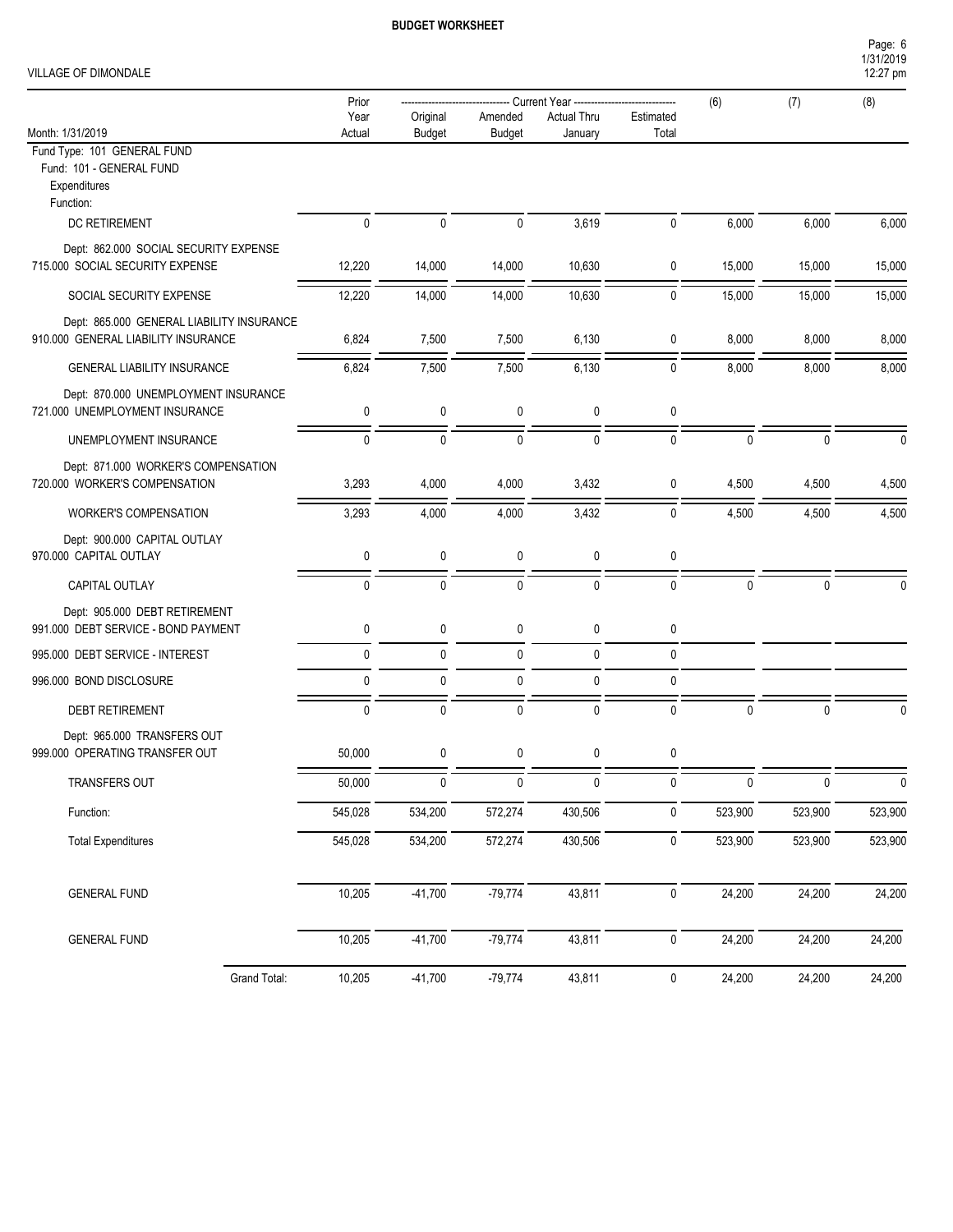### 2019-20 STREET FUNDS BUDGETS Special Items

#### **Major Street**

| 202-463-930 | <b>Street Sweeping</b>      | \$3,000 |
|-------------|-----------------------------|---------|
|             | Crack Sealing (TBD)         | \$5,000 |
|             | <b>Catch Basin Cleaning</b> | \$6,500 |
|             | <b>Bridge Inspection</b>    | \$500   |
|             | Lane Markings               | \$2,500 |
| 202-474-930 | Lane Markings               | \$400   |

#### **Local Street**

| 203-463-930 | <b>Street Sweeping</b>      | \$1,000 |
|-------------|-----------------------------|---------|
|             | Crack Sealing (TBD)         | \$5,000 |
|             | <b>Catch Basin Cleaning</b> | \$3,500 |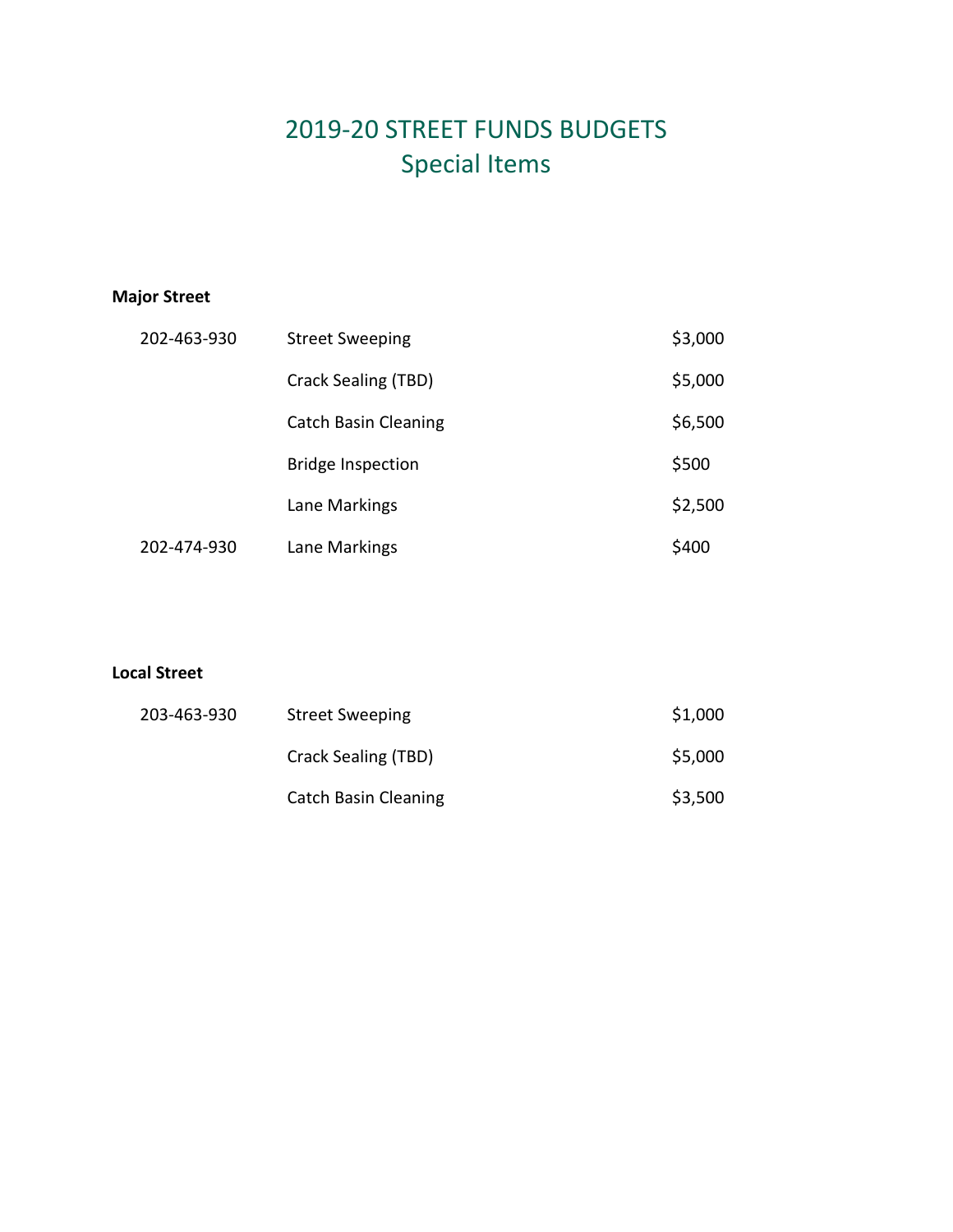#### VILLAGE OF DIMONDALE BUDGETS

| <b>MAJOR STREET FUND</b>                                                                                                                                                                                   | <b>ADOPTED</b><br>2018-19                                                                                       | <b>PROPOSED</b><br>2019-20                                                                               |
|------------------------------------------------------------------------------------------------------------------------------------------------------------------------------------------------------------|-----------------------------------------------------------------------------------------------------------------|----------------------------------------------------------------------------------------------------------|
| <b>CASH RESERVES:</b>                                                                                                                                                                                      |                                                                                                                 |                                                                                                          |
| (Estimated for March 1)                                                                                                                                                                                    | \$<br>190,000                                                                                                   | 147,200                                                                                                  |
| <b>REVENUE:</b>                                                                                                                                                                                            |                                                                                                                 |                                                                                                          |
| State Grants (Act 51)<br><b>Other State Grants</b><br><b>Miscellaneous Services</b><br><b>MDOT Grant</b><br>Interest                                                                                       | \$<br>80,000<br>1,700<br>1,500<br>112,000<br>100<br>195,300<br>\$                                               | 80,000<br>1,700<br>1,500<br>0<br>100<br>83,300                                                           |
| <b>Total Revenue</b>                                                                                                                                                                                       | \$<br>195,300                                                                                                   | 83,300                                                                                                   |
| <b>EXPENDITURES:</b>                                                                                                                                                                                       |                                                                                                                 |                                                                                                          |
| Engineering<br>Construction<br><b>Salaries</b><br><b>Employee Benefits</b><br><b>Supplies</b><br>Salt<br><b>Maintenance Services</b><br>Rentals<br><b>Utilities</b><br><b>Administrative Miscellaneous</b> | \$<br>32,000<br>243,000<br>3,650<br>1,325<br>2,500<br>4,500<br>19,500<br>4,500<br>300<br>1,500<br>\$<br>312,775 | $\mathbf 0$<br>$\Omega$<br>3,750<br>1,665<br>3,800<br>5,000<br>34,000<br>5,000<br>300<br>3,250<br>56,765 |
| <b>Total Expenditures:</b>                                                                                                                                                                                 | \$<br>312,775                                                                                                   | 56,765                                                                                                   |
| <b>PROJECTED CASH RESERVES:</b>                                                                                                                                                                            |                                                                                                                 |                                                                                                          |
| (Estimated for February 28)                                                                                                                                                                                | \$<br>72,525                                                                                                    | 173,735                                                                                                  |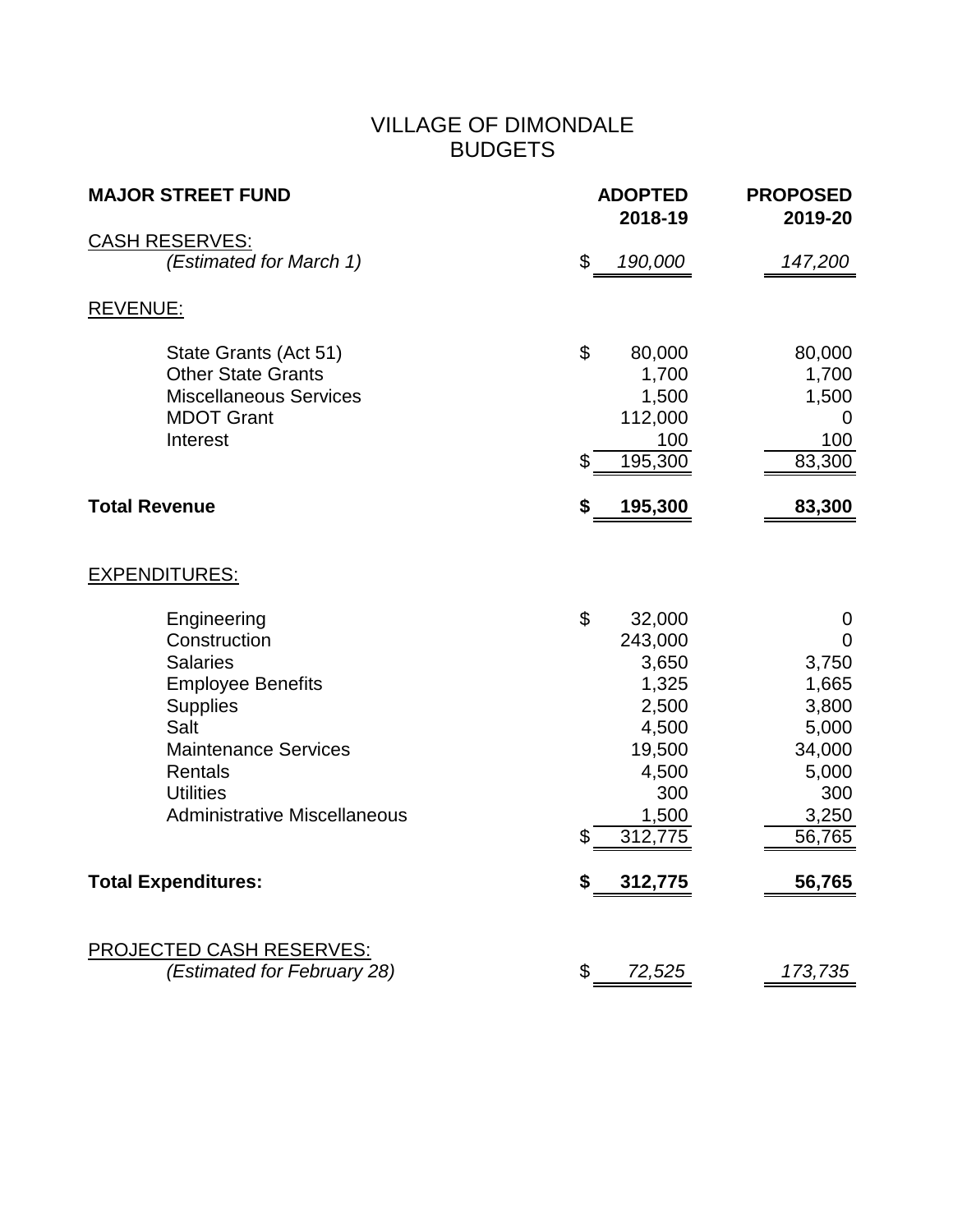#### VILLAGE OF DIMONDALE

| VILLAGE OF DIMONDALE                                                |         |               |               |                                              |             |        |        | Page: 1<br>1/31/2019<br>12:28 pm |
|---------------------------------------------------------------------|---------|---------------|---------------|----------------------------------------------|-------------|--------|--------|----------------------------------|
|                                                                     | Prior   |               |               | - Current Year ----------------------------- |             | (6)    | (7)    | (8)                              |
|                                                                     | Year    | Original      | Amended       | <b>Actual Thru</b>                           | Estimated   |        |        |                                  |
| Month: 1/31/2019                                                    | Actual  | <b>Budget</b> | <b>Budget</b> | January                                      | Total       |        |        |                                  |
| Fund Type: 202 MAJOR STREET<br>Fund: 202 - MAJOR STREET<br>Revenues |         |               |               |                                              |             |        |        |                                  |
| Function:<br>Dept: 000.000                                          |         |               |               |                                              |             |        |        |                                  |
| 547.000 ACT 51 GRANT                                                | 89,914  | 80,000        | 80,000        | 65,058                                       | 0           | 80,000 | 80,000 | 80,000                           |
| 548.000 ACT 48                                                      | 1,765   | 1,700         | 1,700         | 1,778                                        | 0           | 1,700  | 1,700  | 1,700                            |
| 549.000 STATE AND FEDERAL GRANTS                                    | 9,131   | 112,000       | 112,000       | $\mathbf 0$                                  | $\mathbf 0$ |        |        |                                  |
| 556,000 STATE GRANTS PA 207 OF 2018                                 | 0       | 0             | 0             | $\mathbf 0$                                  | $\mathbf 0$ |        |        |                                  |
| 580.000 EATON COUNTY MILLAGE                                        | 0       | 0             | 0             | $\mathbf{0}$                                 | 0           |        |        |                                  |
| 626.000 STREET CUT CHARGE                                           | 0       | $\mathbf 0$   | 0             | $\mathbf 0$                                  | 0           |        |        |                                  |
| 638,000 SNOW REMOVAL                                                | 2,220   | 1,500         | 1,500         | 240                                          | 0           | 1,500  | 1,500  | 1,500                            |
| 665.000 INTEREST REVENUE                                            | 333     | 100           | 100           | 462                                          | $\mathbf 0$ | 100    | 100    | 100                              |
| 671.000 MISCELLANEOUS REVENUE                                       | 0       | $\pmb{0}$     | 0             | 2,625                                        | 0           |        |        |                                  |
| 698,000 BOND PROCEEDS                                               | 0       | 0             | 0             | 0                                            | 0           |        |        |                                  |
| 699.000 TRANSFERS IN                                                | 0       | 0             | 0             | 0                                            | $\mathbf 0$ |        |        |                                  |
| Dept: 000.000                                                       | 103,363 | 195,300       | 195,300       | 70,163                                       | 0           | 83,300 | 83,300 | 83,300                           |
| Function:                                                           | 103,363 | 195,300       | 195,300       | 70,163                                       | 0           | 83,300 | 83,300 | 83,300                           |
|                                                                     |         |               |               |                                              |             |        |        |                                  |

Total Revenues 103,363 195,300 195,300 70,163 0 83,300 83,300 83,300

Expenditures

Function:

Dept: 451.000 CONSTRUCTION 740.000 OPERATING SUPPLIES  $\begin{array}{cccc} 0 & 0 & 0 & 0 \end{array}$ 801.000 PROFESSIONAL SERVICES 0 32,000 40,594 40,594 0 801.200 BRIDGE STREET 0 0 0 0 0 801.300 ENGINEERING E. JEFFERSON 0 0 0 0 0 801.500 ENGINEERING WASHINGTON #2 0 0 0 0 0 801.600 ENGINEERING CREYTS #1 0 0 0 0 0 801.700 ENGINEERING CREYTS #2 0 0 0 0 0 801.800 ROUNDABOUT 0 0 0 0 0 970.200 BRIDGE STREET  $\begin{array}{ccccccccc} 0 & 0 & 0 & 0 & 0 & 0 & 0 \end{array}$ 970.300 CONSTRUCTION E. JEFFERSON 0 0 0 0 0 970.400 W. JEFFERSON ST 0 218,000 198,000 31,243 0 970.500 CONSTRUCTION WASHINGTON #2 0 0 0 0 0 970.600 CONSTRUCTION CREYTS #1 0 0 0 0 0 970.700 CONSTRUCTION CREYTS #2 0 0 0 0 0 970.800 ROUNDABOUT 0 25,000 70,000 58,342 0 CONSTRUCTION 0 275,000 308,594 130,179 0 0 0 0 Dept: 463.000 ROUTINE MAINTENANCE 703.000 SALARIES 377 1,500 1,500 419 0 1,500 1,500 1,500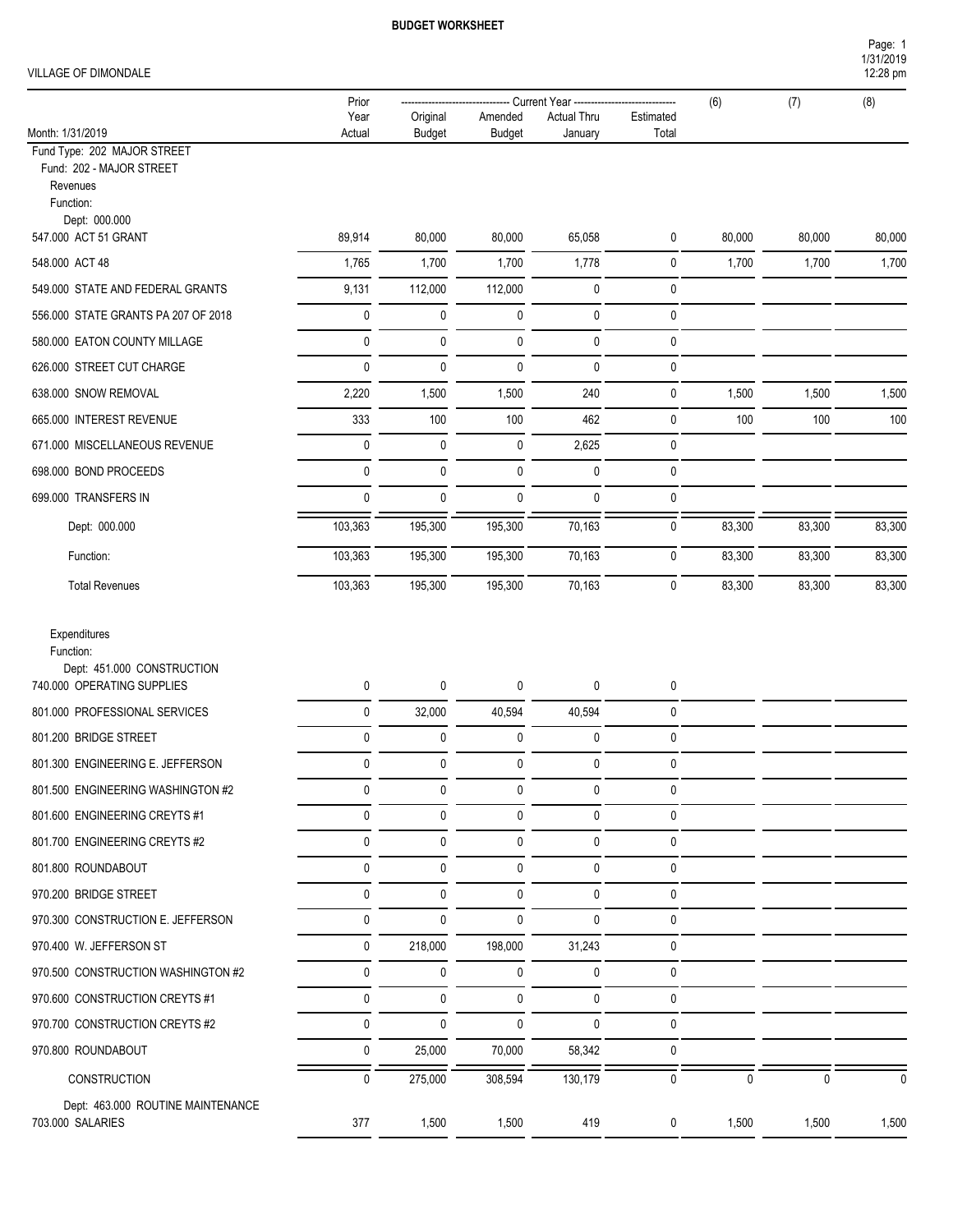1/31/2019 Page: 2

| VILLAGE OF DIMONDALE                                                                                                      |                |                           |                               |                               |                    |        |        | 12:28 pm |
|---------------------------------------------------------------------------------------------------------------------------|----------------|---------------------------|-------------------------------|-------------------------------|--------------------|--------|--------|----------|
|                                                                                                                           | Prior          |                           | <b>Current Year ---------</b> |                               | (6)                | (7)    | (8)    |          |
| Month: 1/31/2019                                                                                                          | Year<br>Actual | Original<br><b>Budget</b> | Amended<br><b>Budget</b>      | <b>Actual Thru</b><br>January | Estimated<br>Total |        |        |          |
| Fund Type: 202 MAJOR STREET<br>Fund: 202 - MAJOR STREET<br>Expenditures<br>Function:<br>Dept: 463.000 ROUTINE MAINTENANCE |                |                           |                               |                               |                    |        |        |          |
| 715.000 SOCIAL SECURITY EXPENSE                                                                                           | 59             | 200                       | 200                           | 0                             | 0                  | 200    | 200    | 200      |
| 716.000 HEALTH INSURANCE                                                                                                  | 132            | 200                       | 200                           | $\mathbf 0$                   | 0                  | 200    | 200    | 200      |
| 717.000 LIFE INSURANCE                                                                                                    | $\overline{1}$ | 10                        | 10                            | $\mathbf 0$                   | 0                  | $10$   | 10     | 10       |
| 718.000 RETIREMENT                                                                                                        | 108            | 200                       | 200                           | $\pmb{0}$                     | $\pmb{0}$          | 200    | 200    | 200      |
| 719.000 DENTAL INSURANCE                                                                                                  | 3              | 25                        | 25                            | $\pmb{0}$                     | $\pmb{0}$          | 25     | 25     | 25       |
| 720.000 WORKER'S COMPENSATION                                                                                             | 57             | 100                       | 100                           | $\mathbf 0$                   | $\pmb{0}$          | 100    | 100    | 100      |
| 724.000 STD INSURANCE                                                                                                     | 3              | $\mathbf 0$               | 0                             | $\mathbf 0$                   | 0                  |        |        |          |
| 740.000 OPERATING SUPPLIES                                                                                                | 671            | 500                       | 500                           | 496                           | 0                  | 600    | 600    | 600      |
| 930.000 MAINTENANCE SERVICES                                                                                              | 6,215          | 14,000                    | 16,700                        | 16,605                        | 0                  | 29,000 | 29,000 | 29,000   |
| 940.000 EQUIPMENT RENTALS                                                                                                 | 212            | 500                       | 500                           | 201                           | 0                  | 500    | 500    | 500      |
| ROUTINE MAINTENANCE                                                                                                       | 7,838          | 17,235                    | 19,935                        | 17,721                        | $\mathbf 0$        | 32,335 | 32,335 | 32,335   |
| Dept: 474.000 TRAFFIC SERVICES<br>703.000 SALARIES                                                                        | 397            | 500                       | 500                           | 0                             | $\pmb{0}$          | 500    | 500    | 500      |
| 740.000 OPERATING SUPPLIES                                                                                                | 876            | 1,000                     | 1,000                         | 124                           | $\pmb{0}$          | 1,000  | 1,000  | 1,000    |
| 920.000 UTILITIES                                                                                                         | 175            | 300                       | 300                           | 183                           | $\mathbf 0$        | 300    | 300    | 300      |
| 930.000 MAINTENANCE SERVICES                                                                                              | 222            | 1,000                     | 1,000                         | 0                             | 0                  | 1,500  | 1,500  | 1,500    |
| 940.000 EQUIPMENT RENTALS                                                                                                 | 74             | 250                       | 250                           | 0                             | 0                  | 250    | 250    | 250      |
| TRAFFIC SERVICES                                                                                                          | 1,744          | 3,050                     | 3,050                         | 307                           | $\mathbf 0$        | 3,550  | 3,550  | 3,550    |
| Dept: 474.100 NON-MOTORIZED<br>703.000 SALARIES                                                                           | 0              | 0                         | 0                             | 0                             | 0                  |        |        |          |
| 740.000 OPERATING SUPPLIES                                                                                                | 0              | 1,000                     | 1,000                         | 1,568                         | 0                  | 1,000  | 1,000  | 1,000    |
| 930.000 MAINTENANCE SERVICES                                                                                              | 0              | 1,000                     | 1,000                         | $\pmb{0}$                     | $\pmb{0}$          | 1,000  | 1,000  | 1,000    |
| 940.000 EQUIPMENT RENTALS                                                                                                 | 17             | 250                       | 250                           | 0                             | 0                  | 250    | 250    | 250      |
| NON-MOTORIZED                                                                                                             | 17             | 2,250                     | 2,250                         | 1,568                         | 0                  | 2,250  | 2,250  | 2,250    |
| Dept: 478.000 WINTER MAINTENANCE<br>703.000 SALARIES                                                                      | 1,522          | 1,500                     | 1,500                         | 304                           | 0                  | 1,600  | 1,600  | 1,600    |
| 715.000 SOCIAL SECURITY EXPENSE                                                                                           | 116            | 100                       | 100                           | 0                             | 0                  | 200    | 200    | 200      |
| 716.000 HEALTH INSURANCE                                                                                                  | 260            | 200                       | 200                           | 0                             | 0                  | 250    | 250    | 250      |
| 717.000 LIFE INSURANCE                                                                                                    | 1              | $10\,$                    | $10\,$                        | 0                             | 0                  | 10     | 10     | 10       |
| 718.000 RETIREMENT                                                                                                        | 212            | 150                       | 150                           | 0                             | 0                  | 250    | 250    | 250      |
| 719.000 DENTAL INSURANCE                                                                                                  | 5              | $20\,$                    | $20\,$                        | $\mathbf 0$                   | $\pmb{0}$          | 20     | 20     | $20\,$   |
| 720.000 WORKER'S COMPENSATION                                                                                             | 113            | 100                       | 100                           | $\mathbf 0$                   | 0                  | 150    | 150    | 150      |
| 724.000 STD INSURANCE                                                                                                     | $\overline{7}$ | $10\,$                    | $10$                          | $\mathbf 0$                   | 0                  | 50     | 50     | 50       |
| 740.000 OPERATING SUPPLIES                                                                                                | 0              | $\mathbf 0$               | 0                             | $\mathbf 0$                   | 0                  | 200    | 200    | 200      |
| 740.100 ROAD SALT                                                                                                         | 2,824          | 4,500                     | 4,500                         | 726                           | 0                  | 5,000  | 5,000  | 5,000    |
| 930.000 MAINTENANCE SERVICES                                                                                              | 946            | 3,500                     | 3,500                         | 0                             | $\pmb{0}$          | 3,500  | 3,500  | 3,500    |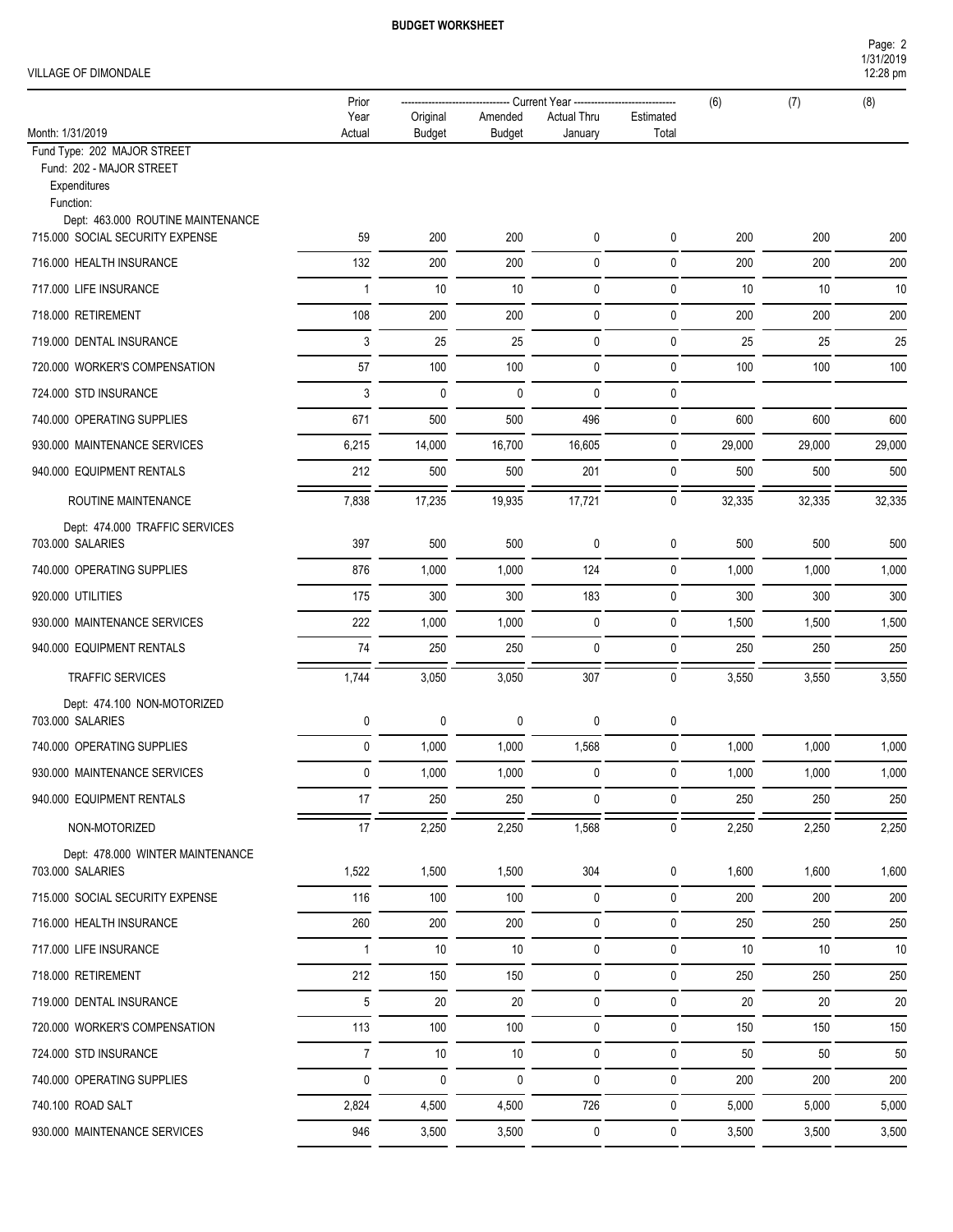Page: 3

| VILLAGE OF DIMONDALE                                                                                                     |             |               |                           |                    |             |              |        | 1/31/2019<br>12:28 pm |
|--------------------------------------------------------------------------------------------------------------------------|-------------|---------------|---------------------------|--------------------|-------------|--------------|--------|-----------------------|
|                                                                                                                          | Prior       |               | -- Current Year --------- | ---------          | (6)         | (7)          | (8)    |                       |
|                                                                                                                          | Year        | Original      | Amended                   | <b>Actual Thru</b> | Estimated   |              |        |                       |
| Month: 1/31/2019                                                                                                         | Actual      | <b>Budget</b> | <b>Budget</b>             | January            | Total       |              |        |                       |
| Fund Type: 202 MAJOR STREET<br>Fund: 202 - MAJOR STREET<br>Expenditures<br>Function:<br>Dept: 478.000 WINTER MAINTENANCE |             |               |                           |                    |             |              |        |                       |
| 940.000 EQUIPMENT RENTALS                                                                                                | 3,838       | 3,500         | 3,500                     | 765                | $\mathbf 0$ | 4,000        | 4,000  | 4,000                 |
| <b>WINTER MAINTENANCE</b>                                                                                                | 9,844       | 13,590        | 13,590                    | 1,795              | $\mathbf 0$ | 15,230       | 15,230 | 15,230                |
| Dept: 483.000 ADMINISTRATION<br>703,000 SALARIES                                                                         | $\mathbf 0$ | 150           | 150                       | 0                  | $\mathbf 0$ | 150          | 150    | 150                   |
| 715.000 SOCIAL SECURITY EXPENSE                                                                                          | 0           | 0             | $\mathbf 0$               | 0                  | 0           |              |        |                       |
| 716.000 HEALTH INSURANCE                                                                                                 | 0           | 0             | $\mathbf 0$               | $\mathbf 0$        | $\pmb{0}$   |              |        |                       |
| 717.000 LIFE INSURANCE                                                                                                   | 0           | 0             | $\mathbf 0$               | $\mathbf 0$        | 0           |              |        |                       |
| 720.000 WORKER'S COMPENSATION                                                                                            | 0           | $\mathbf{0}$  | $\mathbf 0$               | $\mathbf{0}$       | 0           |              |        |                       |
| 956.000 MISCELLANEOUS                                                                                                    | 463         | 1,500         | 1,500                     | 813                | $\pmb{0}$   | 3,250        | 3,250  | 3,250                 |
| <b>ADMINISTRATION</b>                                                                                                    | 463         | 1,650         | 1,650                     | 813                | $\mathbf 0$ | 3,400        | 3,400  | 3,400                 |
| Dept: 965.000 TRANSFERS OUT<br>999.000 OPERATING TRANSFER OUT                                                            | 0           | 0             | $\pmb{0}$                 | $\mathbf 0$        | $\pmb{0}$   |              |        |                       |
| <b>TRANSFERS OUT</b>                                                                                                     | 0           | $\mathbf{0}$  | $\mathbf{0}$              | $\Omega$           | 0           | $\mathbf{0}$ | 0      |                       |
| Function:                                                                                                                | 19,906      | 312,775       | 349,069                   | 152,383            | $\pmb{0}$   | 56,765       | 56,765 | 56,765                |
| <b>Total Expenditures</b>                                                                                                | 19,906      | 312,775       | 349,069                   | 152,383            | $\pmb{0}$   | 56,765       | 56,765 | 56,765                |
| MAJOR STREET                                                                                                             | 83,457      | $-117,475$    | $-153,769$                | $-82,220$          | $\pmb{0}$   | 26,535       | 26,535 | 26,535                |
| <b>MAJOR STREET</b>                                                                                                      | 83,457      | $-117,475$    | $-153,769$                | $-82,220$          | 0           | 26,535       | 26,535 | 26,535                |

Grand Total: 83,457 -117,475 -153,769 -82,220 0 26,535 26,535 26,535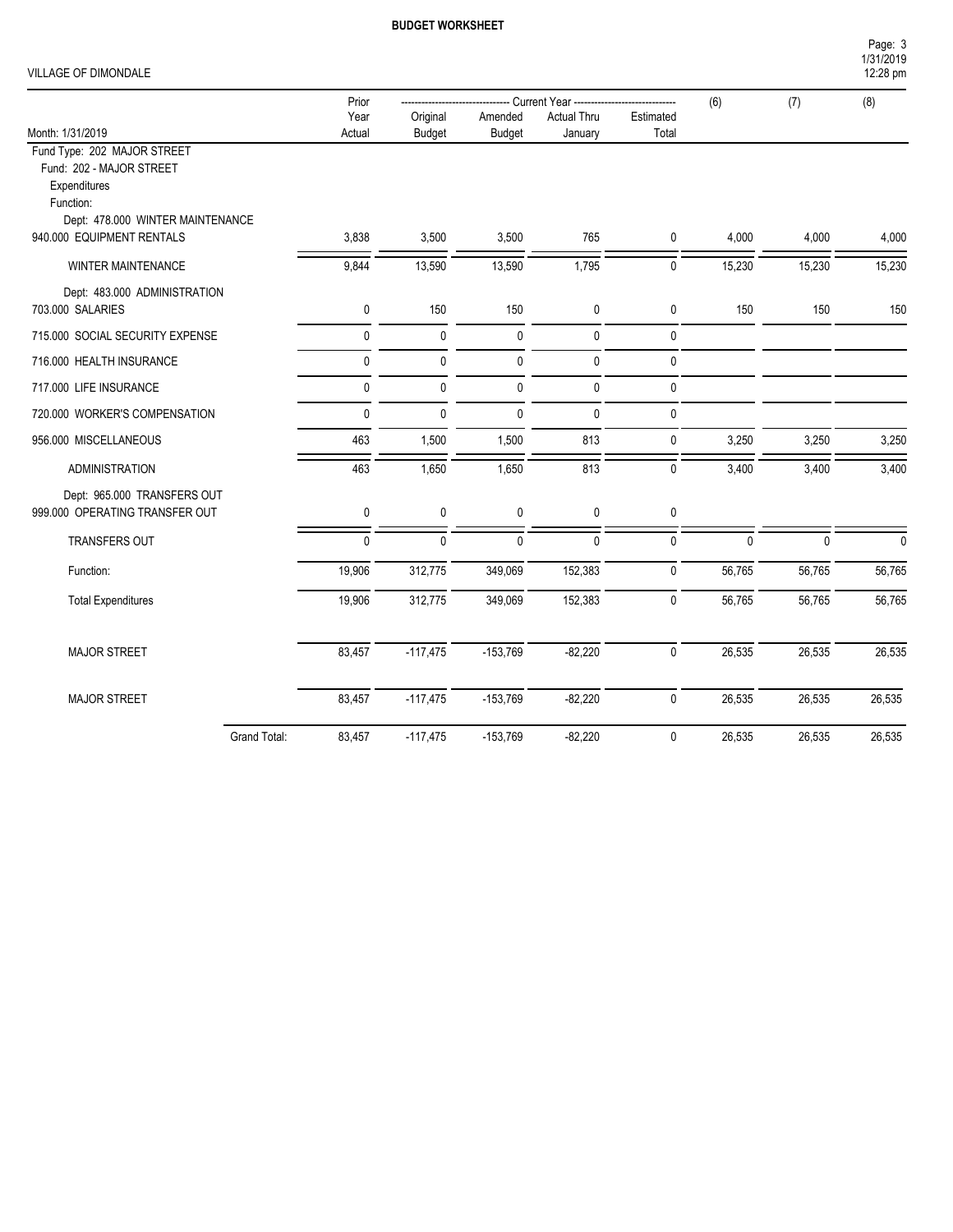#### VILLAGE OF DIMONDALE BUDGETS

| <b>LOCAL STREET FUND</b>                                                                                                                                                                                                 | <b>ADOPTED</b><br>2018-19                                                                             | <b>PROPOSED</b><br>2019-20                                                           |
|--------------------------------------------------------------------------------------------------------------------------------------------------------------------------------------------------------------------------|-------------------------------------------------------------------------------------------------------|--------------------------------------------------------------------------------------|
| <b>CASH RESERVES:</b>                                                                                                                                                                                                    |                                                                                                       |                                                                                      |
| (Estimated for March 1)                                                                                                                                                                                                  | \$<br>43,000                                                                                          | 136,200                                                                              |
| <b>REVENUE:</b>                                                                                                                                                                                                          |                                                                                                       |                                                                                      |
| State Grants (Act 51)<br><b>County Millage</b><br>Interest<br><b>Other State Grants</b><br><b>Transfers In</b>                                                                                                           | \$<br>30,000<br>45,000<br>100<br>2,000<br>\$<br>77,100                                                | 30,000<br>45,000<br>100<br>2,000<br>U<br>77,100                                      |
| <b>Total Revenue:</b>                                                                                                                                                                                                    | \$<br>77,100                                                                                          | 77,100                                                                               |
| <b>EXPENDITURES:</b>                                                                                                                                                                                                     |                                                                                                       |                                                                                      |
| <b>Construction/Engineering</b><br><b>Salaries</b><br><b>Employee Benefits</b><br><b>Supplies</b><br>Salt<br><b>Maintenance Services</b><br>Rentals<br><b>Administrative Miscellaneous</b><br><b>Total Expenditures:</b> | \$<br>0<br>1,500<br>980<br>1,150<br>3,000<br>16,000<br>3,000<br>1,000<br>\$<br>26,630<br>\$<br>26,630 | 0<br>2,900<br>1405<br>1,150<br>4,000<br>12,500<br>3,000<br>2,750<br>27,705<br>27,705 |
| <b>PROJECTED CASH RESERVES:</b><br>(Estimated for February 28)                                                                                                                                                           | \$<br>93,470                                                                                          | 185,595                                                                              |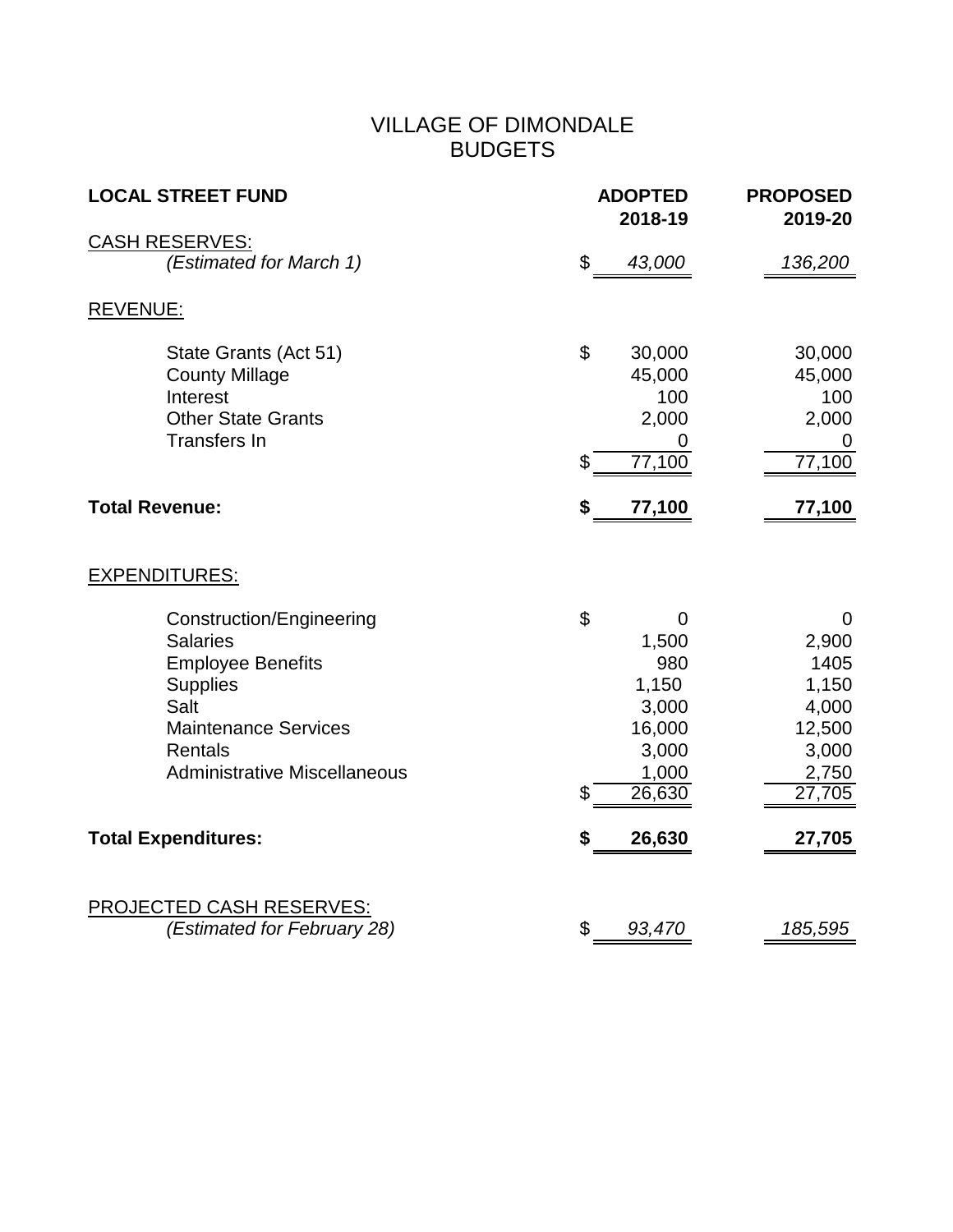#### VILLAGE OF DIMONDALE

| VILLAGE OF DIMONDALE |        |                                    |               |                                             |           |     | Page:<br>1/31/2019<br>$12:29$ pm |
|----------------------|--------|------------------------------------|---------------|---------------------------------------------|-----------|-----|----------------------------------|
|                      | Prior  | ---------------------------------- |               | Current Year ------------------------------ |           | (6) | (8)                              |
|                      | Year   | Original                           | Amended       | <b>Actual Thru</b>                          | Estimated |     |                                  |
| Month: 1/31/2019     | Actual | Budget                             | <b>Budget</b> | January                                     | Total     |     |                                  |

Fund Type: 203 LOCAL STREET

Fund: 203 - LOCAL STREET Revenues

Function:

Dept: 000.000

| DENI. VUU.VUU<br>547.000 ACT 51 GRANT | 32,014  | 30,000 | 30,000 | 23,157       | 0            | 30,000 | 30,000 | 30,000 |
|---------------------------------------|---------|--------|--------|--------------|--------------|--------|--------|--------|
| 548.000 ACT 48                        | 2,648   | 2,000  | 2,000  | 2,668        | 0            | 2,000  | 2,000  | 2,000  |
| 549.000 STATE AND FEDERAL GRANTS      |         | 0      | 0      | $\mathbf{0}$ | $\mathbf{0}$ |        |        |        |
| 556.000 STATE GRANTS PA 207 OF 2018   |         | 0      | 0      | 7,827        | 0            |        |        |        |
| 580.000 EATON COUNTY MILLAGE          | 46,983  | 45,000 | 45,000 | 30,554       | 0            | 45,000 | 45,000 | 45,000 |
| 665.000 INTEREST REVENUE              | 70      | 100    | 100    | 220          | 0            | 100    | 100    | 100    |
| 671.000 MISCELLANEOUS REVENUE         |         | 0      | 0      | $\mathbf{0}$ | $\mathbf{0}$ |        |        |        |
| 699.000 TRANSFERS IN                  | 50,000  | 0      | 0      | $\mathbf{0}$ | $\mathbf{0}$ |        |        |        |
| Dept: 000.000                         | 131,715 | 77,100 | 77,100 | 64,426       | $\mathbf{0}$ | 77,100 | 77,100 | 77,100 |
| Function:                             | 131,715 | 77,100 | 77,100 | 64,426       | 0            | 77,100 | 77,100 | 77,100 |
| <b>Total Revenues</b>                 | 131,715 | 77,100 | 77,100 | 64,426       | $\mathbf{0}$ | 77,100 | 77,100 | 77,100 |
|                                       |         |        |        |              |              |        |        |        |

Expenditures

| Function:<br>Dept: 451.000 CONSTRUCTION               |                |              |              |              |              |              |              |              |
|-------------------------------------------------------|----------------|--------------|--------------|--------------|--------------|--------------|--------------|--------------|
| 801.000 PROFESSIONAL SERVICES                         | 20,756         | 0            | 0            | $\mathbf{0}$ | 0            |              |              |              |
| 970.000 CAPITAL OUTLAY                                | 113,749        | $\mathbf 0$  | 0            | $\mathbf{0}$ | $\mathbf 0$  |              |              |              |
| CONSTRUCTION                                          | 134,505        | 0            | $\mathbf{0}$ | $\mathbf{0}$ | 0            | $\Omega$     | 0            | <sup>0</sup> |
| Dept: 463.000 ROUTINE MAINTENANCE<br>703.000 SALARIES | 57             | 500          | 500          | 111          | 0            | 400          | 400          | 400          |
| 715.000 SOCIAL SECURITY EXPENSE                       | $\overline{4}$ | 75           | 75           | 0            | $\mathbf 0$  | 70           | 70           | 70           |
| 716.000 HEALTH INSURANCE                              | 10             | 100          | 100          | $\mathbf{0}$ | $\mathbf 0$  | 75           | 75           | 75           |
| 717.000 LIFE INSURANCE                                | 0              | 5            | 5            | $\mathbf{0}$ | 0            | $10$         | 10           | $10$         |
| 718.000 RETIREMENT                                    | 8              | 100          | 100          | $\mathbf{0}$ | $\mathbf 0$  | 50           | 50           | 50           |
| 719.000 DENTAL INSURANCE                              | $\mathbf{0}$   | 10           | 10           | $\mathbf{0}$ | $\mathbf 0$  | 10           | 10           | 10           |
| 720.000 WORKER'S COMPENSATION                         | $\overline{4}$ | 50           | 50           | $\mathbf{0}$ | $\mathbf 0$  | 30           | 30           | 30           |
| 724,000 STD INSURANCE                                 | $\mathbf{0}$   | 5            | 5            | $\mathbf{0}$ | $\mathbf 0$  | 10           | 10           | 10           |
| 740.000 OPERATING SUPPLIES                            | 67             | 150          | 150          | $\mathbf{0}$ | $\mathbf 0$  | 150          | 150          | 150          |
| 801.000 PROFESSIONAL SERVICES                         | $\mathbf{0}$   | $\mathbf 0$  | 0            | $\mathbf{0}$ | $\mathbf 0$  |              |              |              |
| 930.000 MAINTENANCE SERVICES                          | 3,680          | 14,000       | 14,000       | 13,902       | $\mathbf 0$  | 10,500       | 10,500       | 10,500       |
| 940.000 EQUIPMENT RENTALS                             | 38             | 0            | 0            | 66           | $\mathbf 0$  |              |              |              |
| ROUTINE MAINTENANCE                                   | 3,868          | 14,995       | 14,995       | 14,079       | $\mathbf{0}$ | 11,305       | 11,305       | 11,305       |
| Dept: 474.000 TRAFFIC SERVICES                        |                |              |              |              |              |              |              |              |
| 703,000 SALARIES                                      | 0              | 0            | 0            | 0            | 0            |              |              |              |
| 740.000 OPERATING SUPPLIES                            | $\mathbf{0}$   | $\mathbf 0$  | 0            | $\mathbf{0}$ | $\mathbf 0$  |              |              |              |
| 940.000 EQUIPMENT RENTALS                             | 0              | 0            | 0            | $\mathbf{0}$ | 0            |              |              |              |
| <b>TRAFFIC SERVICES</b>                               | $\mathbf{0}$   | $\mathbf{0}$ | $\mathbf{0}$ | $\mathbf{0}$ | 0            | $\mathbf{0}$ | $\mathbf{0}$ | <sup>0</sup> |

1/31/2019 Page: 1 12:29 pm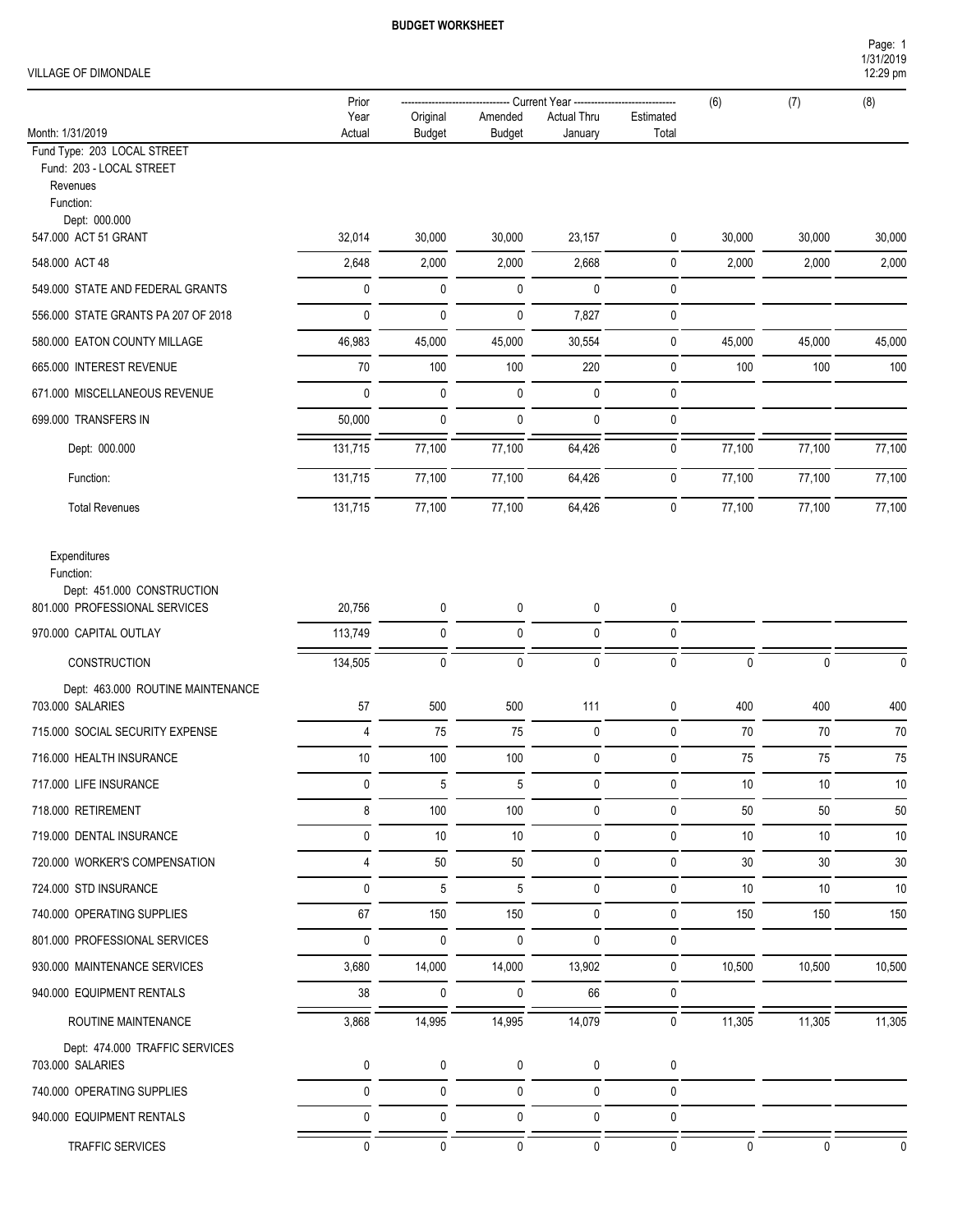#### VILLAGE OF DIMONDALE

|                                                                                      | Prior          |             |               | Current Year --    |           | (6)      | (7)          | (8)          |
|--------------------------------------------------------------------------------------|----------------|-------------|---------------|--------------------|-----------|----------|--------------|--------------|
|                                                                                      | Year           | Original    | Amended       | <b>Actual Thru</b> | Estimated |          |              |              |
| Month: 1/31/2019<br>Fund Type: 203 LOCAL STREET                                      | Actual         | Budget      | <b>Budget</b> | January            | Total     |          |              |              |
| Fund: 203 - LOCAL STREET<br>Expenditures<br>Function:<br>Dept: 474.100 NON-MOTORIZED |                |             |               |                    |           |          |              |              |
| 703.000 SALARIES                                                                     | 0              | 0           | 0             | 0                  | 0         |          |              |              |
| 740.000 OPERATING SUPPLIES                                                           | 0              | 1,000       | 1,000         | 627                | 0         | 1,000    | 1,000        | 1,000        |
| 940.000 EQUIPMENT RENTALS                                                            | 0              | $\pmb{0}$   | 0             | $\mathbf 0$        | 0         |          |              |              |
| NON-MOTORIZED                                                                        | 0              | 1,000       | 1,000         | 627                | 0         | 1,000    | 1,000        | 1,000        |
| Dept: 478.000 WINTER MAINTENANCE<br>703.000 SALARIES                                 | 2,054          | 1,000       | 1,000         | 253                | 0         | 2,500    | 2,500        | 2,500        |
| 715.000 SOCIAL SECURITY EXPENSE                                                      | 157            | 100         | 100           | 0                  | 0         | 200      | 200          | 200          |
| 716.000 HEALTH INSURANCE                                                             | 351            | 200         | 200           | 0                  | 0         | 400      | 400          | 400          |
| 717.000 LIFE INSURANCE                                                               | $\overline{2}$ | 5           | $\sqrt{5}$    | $\mathbf 0$        | 0         | 10       | 10           | 10           |
| 718.000 RETIREMENT                                                                   | 286            | 200         | 200           | $\mathbf 0$        | 0         | 300      | 300          | 300          |
| 719.000 DENTAL INSURANCE                                                             | $\overline{7}$ | 20          | 20            | 0                  | 0         | 20       | 20           | 20           |
| 720.000 WORKER'S COMPENSATION                                                        | 152            | 100         | 100           | 0                  | 0         | 200      | 200          | 200          |
| 724.000 STD INSURANCE                                                                | 9              | $10$        | 10            | 0                  | 0         | 20       | 20           | 20           |
| 740.000 OPERATING SUPPLIES                                                           | $\mathbf 0$    | $\mathbf 0$ | $\mathbf 0$   | 0                  | 0         |          |              |              |
| 740.100 ROAD SALT                                                                    | 2,225          | 3,000       | 3,000         | 360                | 0         | 4,000    | 4,000        | 4,000        |
| 930.000 MAINTENANCE SERVICES                                                         | 946            | 2,000       | 2,000         | $\mathbf 0$        | 0         | 2,000    | 2,000        | 2,000        |
| 940.000 EQUIPMENT RENTALS                                                            | 3,809          | 3,000       | 3,000         | 576                | 0         | 3,000    | 3,000        | 3,000        |
| WINTER MAINTENANCE                                                                   | 9,998          | 9,635       | 9,635         | 1,189              | 0         | 12,650   | 12,650       | 12,650       |
| Dept: 483.000 ADMINISTRATION<br>703.000 SALARIES                                     | 0              | 0           | 0             | 0                  | 0         |          |              |              |
| 715.000 SOCIAL SECURITY EXPENSE                                                      | 0              | $\mathbf 0$ | 0             | 0                  | 0         |          |              |              |
| 716.000 HEALTH INSURANCE                                                             | 0              | $\mathbf 0$ | 0             | 0                  | 0         |          |              |              |
| 717.000 LIFE INSURANCE                                                               | $\pmb{0}$      | 0           | 0             | 0                  | 0         |          |              |              |
| 720.000 WORKER'S COMPENSATION                                                        | $\pmb{0}$      | 0           | 0             | $\mathbf 0$        | 0         |          |              |              |
| 956.000 MISCELLANEOUS                                                                | 463            | 1,000       | 1,000         | 813                | 0         | 2,750    | 2,750        | 2,750        |
| <b>ADMINISTRATION</b>                                                                | 463            | 1,000       | 1,000         | 813                | 0         | 2,750    | 2,750        | 2,750        |
| Dept: 965.000 TRANSFERS OUT<br>999.000 OPERATING TRANSFER OUT                        | 0              | 0           | 0             | 0                  | 0         |          |              |              |
| TRANSFERS OUT                                                                        | 0              | 0           | $\mathbf 0$   | $\mathbf{0}$       | 0         | $\Omega$ | $\mathbf{0}$ | $\mathbf{0}$ |
| Function:                                                                            | 148,834        | 26,630      | 26,630        | 16,708             | 0         | 27,705   | 27,705       | 27,705       |
| <b>Total Expenditures</b>                                                            | 148,834        | 26,630      | 26,630        | 16,708             | 0         | 27,705   | 27,705       | 27,705       |
|                                                                                      |                |             |               |                    |           |          |              |              |
| <b>LOCAL STREET</b>                                                                  | $-17,119$      | 50,470      | 50,470        | 47,718             | $\pmb{0}$ | 49,395   | 49,395       | 49,395       |
| <b>LOCAL STREET</b>                                                                  | $-17,119$      | 50,470      | 50,470        | 47,718             | $\pmb{0}$ | 49,395   | 49,395       | 49,395       |

1/31/2019 Page: 2

12:29 pm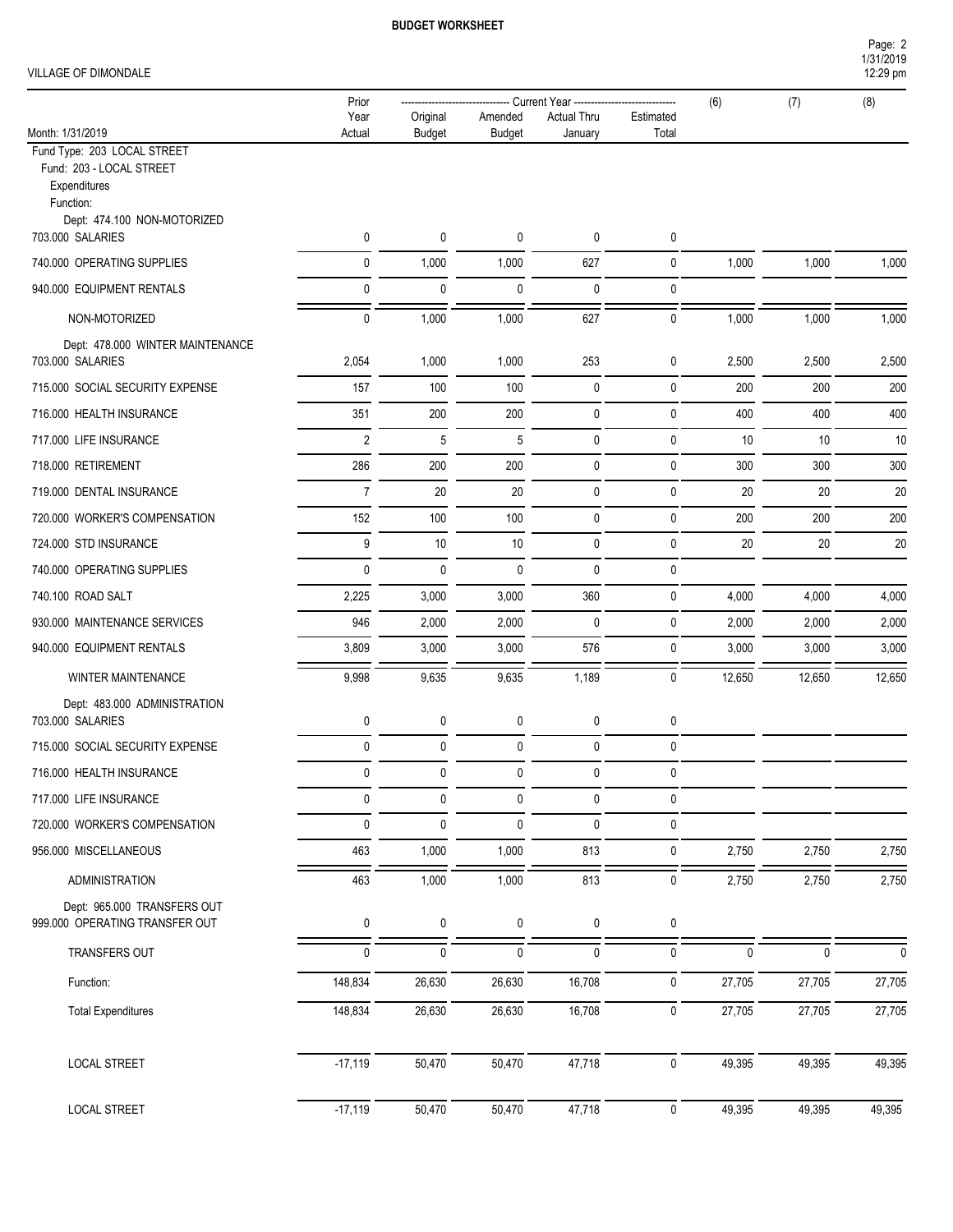| VILLAGE OF DIMONDALE |              |           |               |               |                                             |           |        |        | Page: 3<br>1/31/2019<br>12:29 pm |
|----------------------|--------------|-----------|---------------|---------------|---------------------------------------------|-----------|--------|--------|----------------------------------|
|                      |              | Prior     |               |               | Current Year ------------------------------ |           | (6)    | (7)    | (8)                              |
|                      |              | Year      | Original      | Amended       | <b>Actual Thru</b>                          | Estimated |        |        |                                  |
| Month: 1/31/2019     |              | Actual    | <b>Budget</b> | <b>Budget</b> | January                                     | Total     |        |        |                                  |
|                      | Grand Total: | $-17,119$ | 50,470        | 50,470        | 47,718                                      |           | 49,395 | 49,395 | 49,395                           |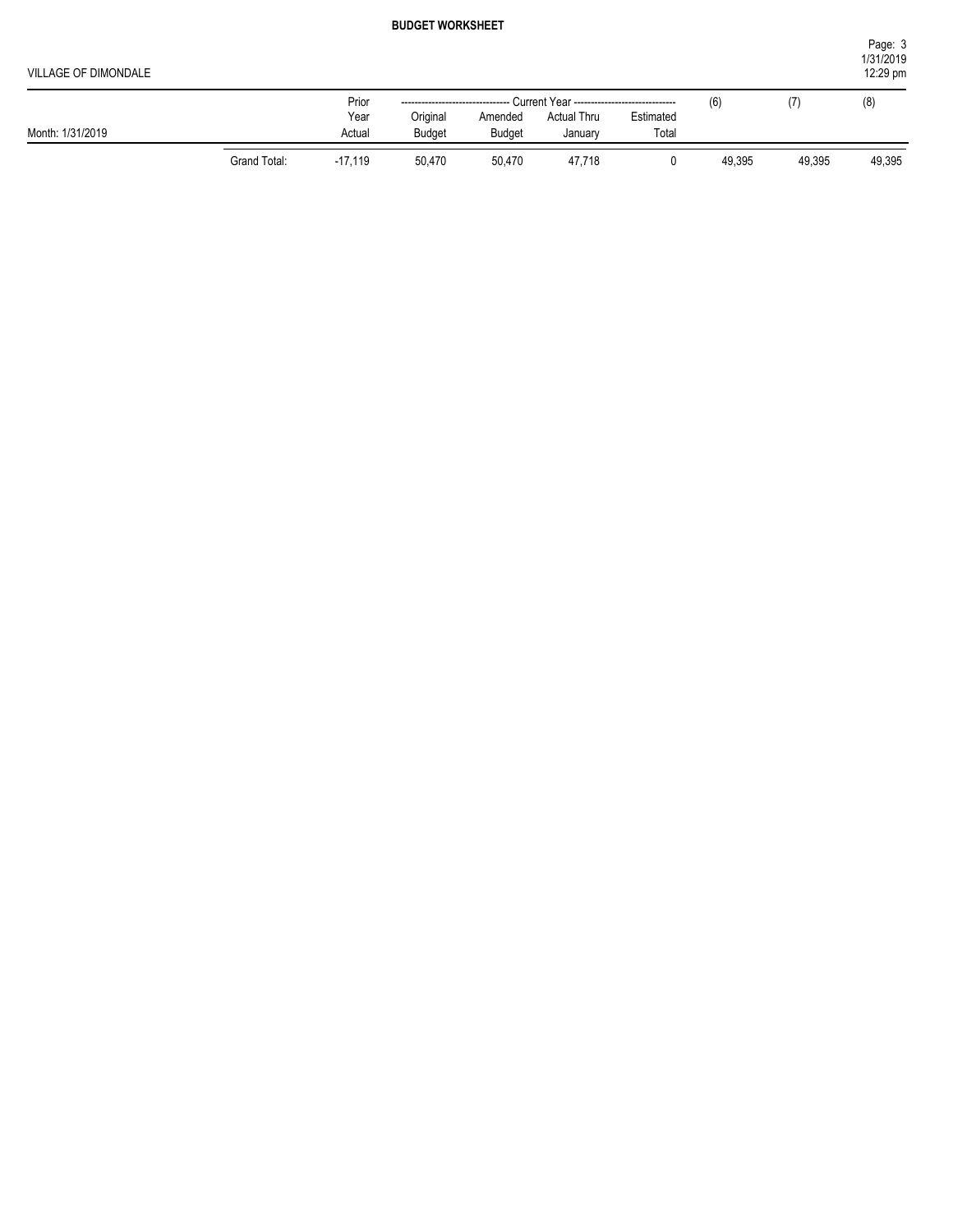#### VILLAGE OF DIMONDALE BUDGETS

| <b>FARMERS' MARKET FUND</b>                                              | <b>ADOPTED</b><br>2018-19                          | <b>PROPOSED</b><br>2019-20                |
|--------------------------------------------------------------------------|----------------------------------------------------|-------------------------------------------|
| <b>CASH RESERVES:</b><br>(Estimated for March 1)                         | \$<br>800                                          | 1,240                                     |
| <b>REVENUE:</b>                                                          |                                                    |                                           |
| <b>T Shirt Sales</b><br><b>Vendor Fees</b><br>Miscellaneous Revenue      | \$<br>0<br>1,200<br>1,200<br>\$                    | 0<br>1,200<br>0<br>1,200                  |
| <b>Total Revenue</b>                                                     | 1,200<br>\$                                        | 1,200                                     |
| <b>EXPENDITURES:</b>                                                     |                                                    |                                           |
| <b>Operating Supplies</b><br>Printing/Publishing<br><b>Miscellaneous</b> | $\mathfrak{L}$<br>100<br>600<br>500<br>\$<br>1,200 | 100<br>600<br>500<br>$\overline{1}$ , 200 |
| <b>Total Expenditures:</b>                                               | 1,200<br>\$                                        | 1,200                                     |
| <b>PROJECTED CASH RESERVES:</b><br>(Estimated for February 28)           | \$<br>800                                          | 1,240                                     |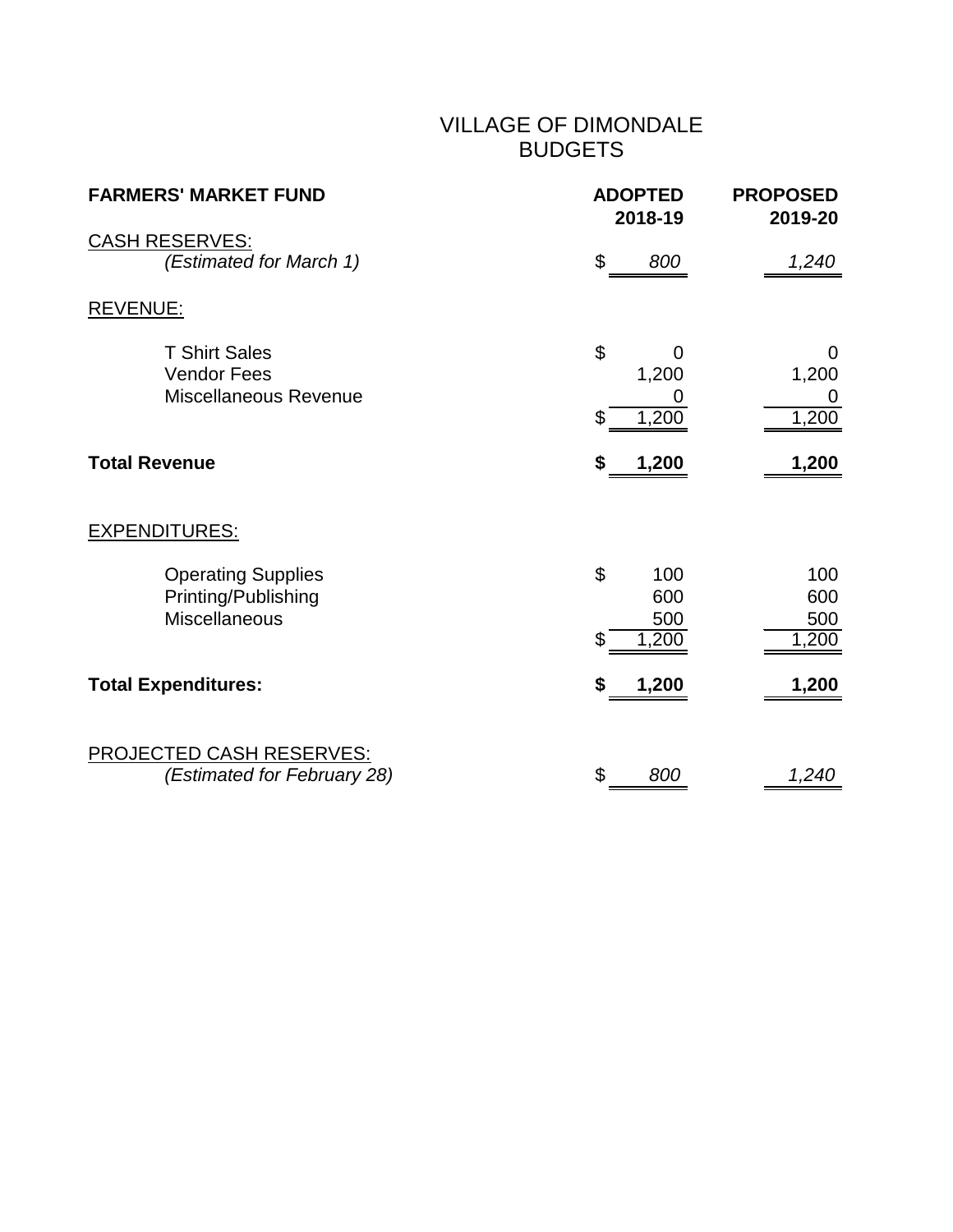#### VILLAGE OF DIMONDALE

|                                                                                                         | Prior            |             |               | - Current Year ----------------------------- |              | (6)          | (7)         | (8)          |
|---------------------------------------------------------------------------------------------------------|------------------|-------------|---------------|----------------------------------------------|--------------|--------------|-------------|--------------|
|                                                                                                         | Year             | Original    | Amended       | <b>Actual Thru</b>                           | Estimated    |              |             |              |
| Month: 1/31/2019                                                                                        | Actual           | Budget      | <b>Budget</b> | January                                      | Total        |              |             |              |
| Fund Type: 295 FARMERS' MARKET<br>Fund: 295 - FARMERS' MARKET<br>Revenues<br>Function:<br>Dept: 000.000 |                  |             |               |                                              |              |              |             |              |
| 643.000 T SHIRT SALES FM                                                                                | 129              | $\pmb{0}$   | $\mathbf 0$   | $50\,$                                       | 0            |              |             |              |
| 653.000 VENDOR FEES FM                                                                                  | 1,617            | 1,200       | 1,200         | 1,170                                        | $\pmb{0}$    | 1,200        | 1,200       | 1,200        |
| 671.000 MISCELLANEOUS REVENUE                                                                           | $\mathbf 0$      | $\mathbf 0$ | 0             | $\mathbf 0$                                  | 0            |              |             |              |
| Dept: 000.000                                                                                           | 1,746            | 1,200       | 1,200         | 1,220                                        | 0            | 1,200        | 1,200       | 1,200        |
| Function:                                                                                               | 1,746            | 1,200       | 1,200         | 1,220                                        | 0            | 1,200        | 1,200       | 1,200        |
| <b>Total Revenues</b>                                                                                   | 1,746            | 1,200       | 1,200         | 1,220                                        | 0            | 1,200        | 1,200       | 1,200        |
| Expenditures<br>Function:<br>Dept: 752.000 FM EXPENDITURES<br>740.000 OPERATING SUPPLIES                | 41               | 100         | 100           | 0                                            | 0            | 100          | 100         | 100          |
| 900.000 PRINTING AND PUBLISHING                                                                         | 862              | 600         | 600           | 119                                          | $\mathbf 0$  | 600          | 600         | 600          |
| 956.000 MISCELLANEOUS                                                                                   | 420              | 500         | 500           | 897                                          | 0            | 500          | 500         | 500          |
| FM EXPENDITURES                                                                                         | 1,323            | 1,200       | 1,200         | 1,016                                        | 0            | 1,200        | 1,200       | 1,200        |
| Function:                                                                                               | 1,323            | 1,200       | 1,200         | 1,016                                        | $\mathbf 0$  | 1,200        | 1,200       | 1,200        |
| <b>Total Expenditures</b>                                                                               | 1,323            | 1,200       | 1,200         | 1,016                                        | $\mathbf{0}$ | 1,200        | 1,200       | 1,200        |
| <b>FARMERS' MARKET</b>                                                                                  | $\overline{423}$ | $\pmb{0}$   | $\pmb{0}$     | $\overline{204}$                             | $\pmb{0}$    | $\mathbf{0}$ | $\mathbf 0$ | $\mathbf{0}$ |
| <b>FARMERS' MARKET</b>                                                                                  | 423              | $\pmb{0}$   | $\pmb{0}$     | 204                                          | $\pmb{0}$    | $\pmb{0}$    | $\pmb{0}$   | 0            |
| Grand Total:                                                                                            | 423              | $\pmb{0}$   | $\pmb{0}$     | 204                                          | 0            | $\pmb{0}$    | $\pmb{0}$   | $\pmb{0}$    |

1/31/2019 Page: 1

12:29 pm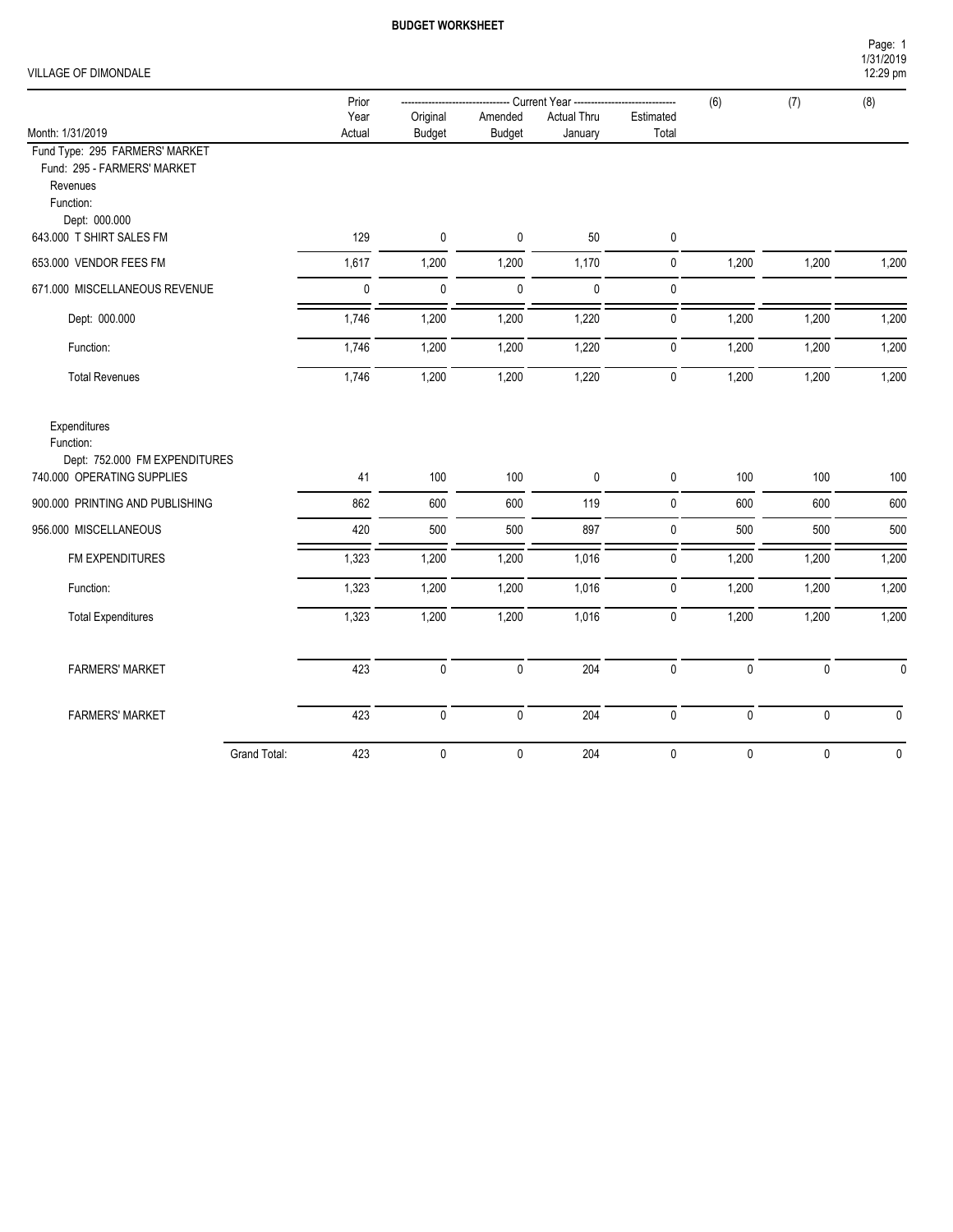#### **Village of Dimondale**

**.** 

#### **COMPENSATION POLICY 2019-20**

Adopted: 2/11/19

#### **Purpose**

The purpose of this policy is to establish a guideline for the determination of wage compensation for the employees of the Village of Dimondale in order to ensure the organization is able to attract and retain highly qualified employees within economic constraints and in consideration of the needs of the community. This policy is intended to provide the framework from which the Village Manager will recommend wage adjustments for Village employees during the budgeting process as well as establishing wages for new hires.

#### **Background**

The Village of Dimondale Compensation Policy is based on the findings of the 2015 Classification and Compensation Study conducted by the Michigan Municipal League. The purpose of the study was to provide data and recommendations to be utilized in formulating a compensation system for Village employees based on internal equity and external comparables.

Wage adjustments for Village employees will be part of the process for the approval of the annual budget. Wage increases are never considered automatic and are always awarded at the discretion of the Village Council based on economic conditions, the prevailing labor market and the employee's level of contribution to the organization.

- *1.* **Annual Review.**Each year the Compensation Policy should be reviewed by the Village Manager and the Management Committee.
- *2.* **Periodic Update.** Periodic, professional updates to the Classification and Compensation Study should be performed and will ensure that the best possible labor market data is available and regional comparables are current.

#### **Compensation Structure**

The Compensation Structure is a grid based system developed from the recommendations of the Classification and Compensation Study and serves as the framework for establishing wages for new hires and recommending wage adjustments.

#### **1. Continuum of Job Mastery**

| Range                    |                            |                         |
|--------------------------|----------------------------|-------------------------|
| <b>Minimum</b>           | <b>Midpoint</b>            | Maximum                 |
| New to the job, still    | Has complete job knowledge | Has complete mastery of |
| Learning position or has | and meets expectations in  | the position and is an  |
| Performance issues       | terms of job performance   | exemplary performer     |

**2. Annual Cost of Living Index.**In order for the Compensation Policy to remain relevant, it needs to be indexed on a yearly basis to recognize inflation in the marketplace. Each year, each amount in the Compensation Structure should be adjusted by the Consumer Price Index, averaged for the last quarter of the previous year and the first three quarters of the current year. This percentage adjustment will be identified as the Cost of Living Index and will represent the minimum raise for an employee with a satisfactory performance evaluation. Pay increases will always be at the discretion of the Village Council.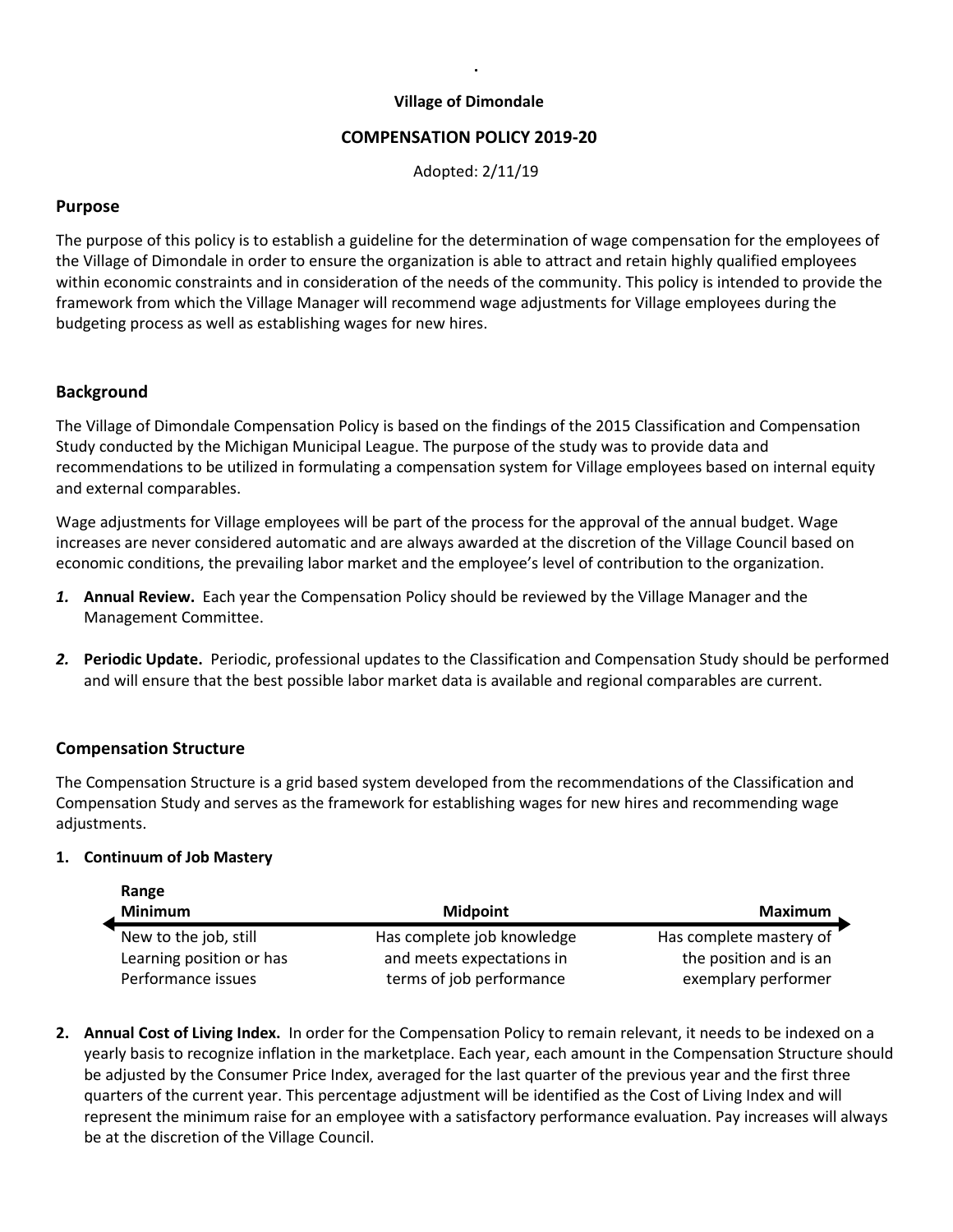- **3. Pay Adjustments and Assignments.**Pay adjustments are a two-step process. The first is a general adjustment of the Compensation Structure to reflect inflationary or cost-of-living increases. The second is individual-level adjustments based on longevity or performance. The Village has adopted a combined compensation structure which uses step increases initially with merit-based progression after three years of employment.
	- a. Performance Evaluation. Each employee will have an annual performance evaluation. A standard document will be available for this purpose. No annual wage adjustment will be considered without a performance evaluation signed by the employee, the Department Head and the Village Manager.
	- b. Defined Step Increase. Employees in the early years of employment are eligible for stepped wage increases. Typically a defined step increase will be awarded to an employee who has received a satisfactory performance evaluation and demonstrated growth toward the mastery of their position. Employees are eligible for one single step increase per fiscal year.
	- c. Performance Based Increase. Employees that have reached the Open Range step for their position will be eligible to receive a performance based wage increase. All performance based increases will be recommended by the Village Manager to the Management Committee for approval with the budget. Performance based wage increases should be based not only on a satisfactory evaluation, but on the degree of added value the employee brings to the Village. While possible, it will be atypical for an employee to receive performance based increases every year.
	- d. Top of Range Increase*.* Typically an employee that has reached the top of their pay scale (step 9) will only be eligible for wage adjustments as dictated by the cost of living index. However, exemplary performance may call for a wage adjustment to be recommended above the step 9 wage for the position. If this situation occurs, the wage adjustment will be recommended as a bonus to ensure the regular wage does not increase past the step 9 level for the position.
	- e. Hiring Range. The hiring range for each position is represented by the minimum pay for the position through the theoretical midpoint of the pay range. When assigning compensation for new employees, the Village Manager will take into account the market for the skill set being acquired and the experience and education of the applicant in addition to the financial position of the Village. An employee may be hired with a starting salary higher than the authorized range subject to the approval of the Management Committee.

#### **Approval Procedure**

As part of the budget review process, the Village Manager will submit all wage adjustments to the Management Committee. The Manager shall explain the proposed cost of living index, the proposed wage adjustment for each employee, the type of adjustment and a justification for any wage adjustment other than the cost of living. Wage increases shall be approved with the approval of the Village annual budget.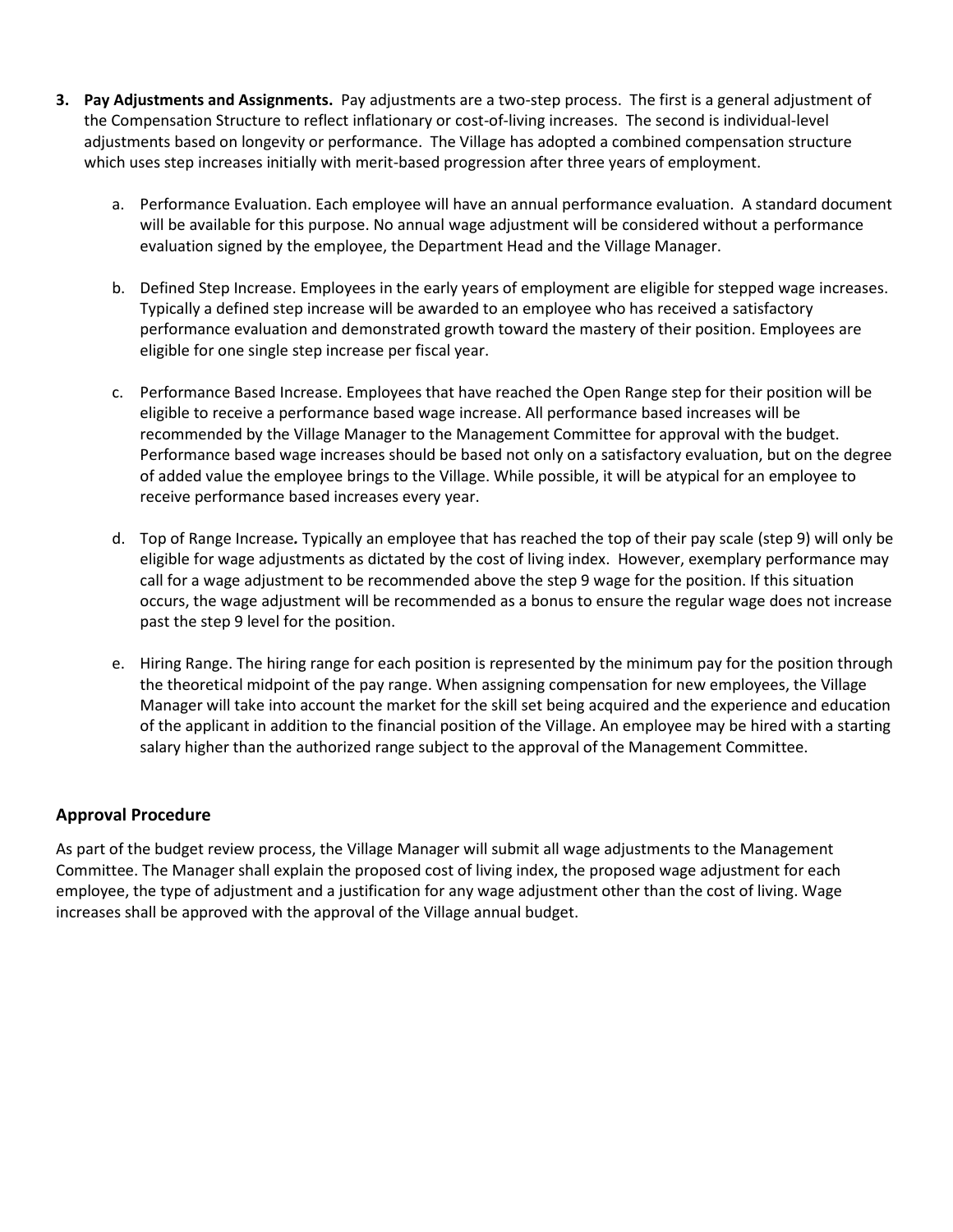#### **Compensation Structure**

| <b>Position</b>                     | <b>Minimum</b><br>Step 1 | Step 2     | Step 3     | <b>Open Range:</b><br><b>Performance Based</b> | Maximum<br>Step 9 |
|-------------------------------------|--------------------------|------------|------------|------------------------------------------------|-------------------|
| Village Manager                     | \$51,404                 | \$52,947   | \$54,535   | variable                                       | \$66,827          |
| Administrative Assistant            | \$15.18                  | \$15.63    | \$16.10    | variable                                       | \$19.74           |
| Secretary (part-time)               | \$10.74                  | \$11.07    | \$11.40    | variable                                       | \$13.96           |
| <b>Public Works Supervisor</b>      | \$16.44                  | \$16.93    | \$17.43    | variable                                       | \$21.39           |
| Public Works Laborer<br>(part time) | \$12.89                  | \$13.28    | \$13.68    | variable                                       | \$16.76           |
| Public Works Seasonal Laborer       | Minimum<br>wage          | <b>TBD</b> | <b>TBD</b> | <b>NA</b>                                      | <b>NA</b>         |
| Code Enforcement Officer            | \$21.49                  | \$22.12    | \$22.79    | variable                                       | \$27.93           |

#### **Cost of Living Adjustments.**

 $2016 - 2.39%$ 

2017 – 2.43%

 $2018 - 2.42%$ 

M: Compensation Policy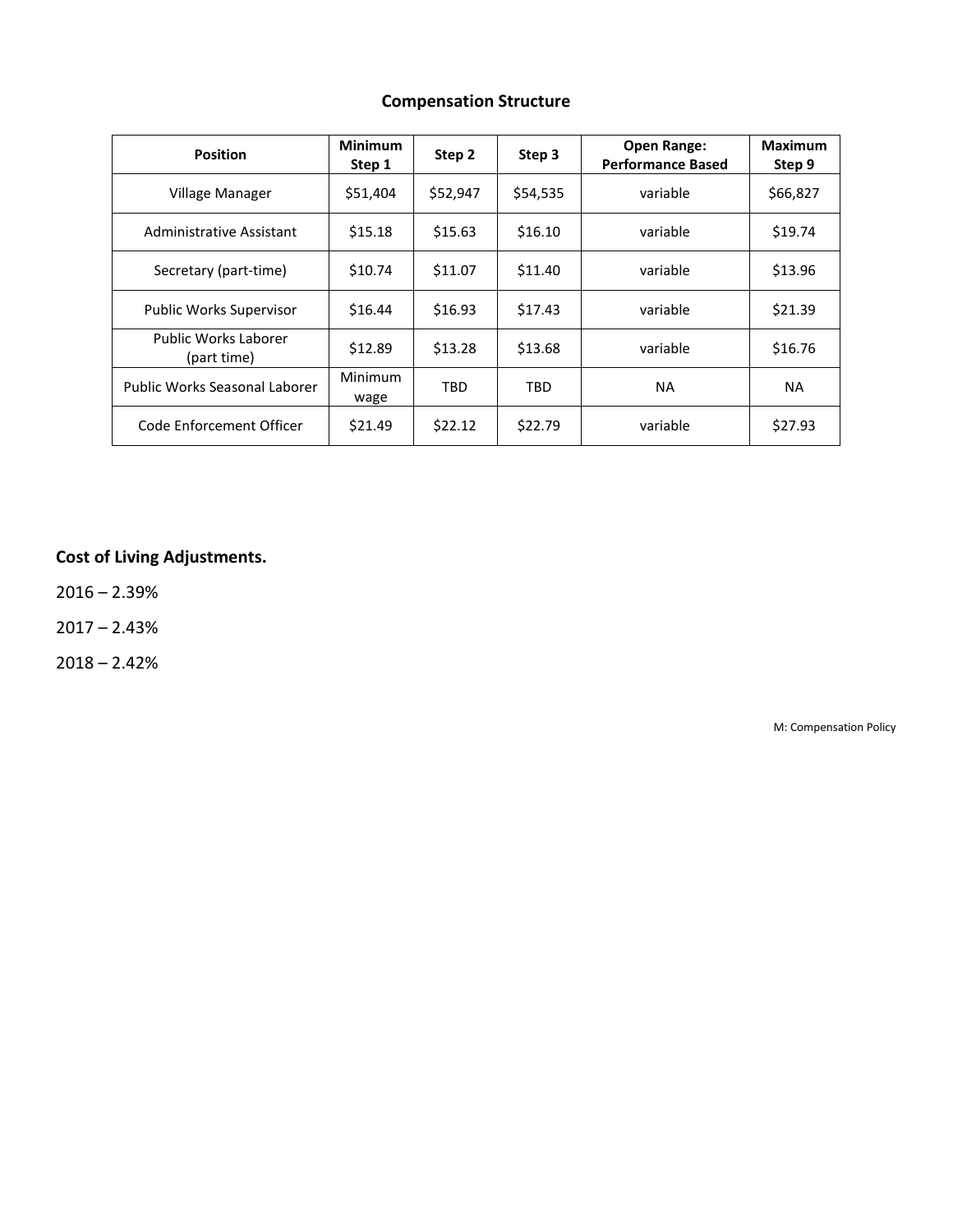| Position                             |         | Minimum           | Step <sub>2</sub> | Step 3      | <b>Open Range:</b>       | Maximum           |
|--------------------------------------|---------|-------------------|-------------------|-------------|--------------------------|-------------------|
|                                      |         | Step <sub>1</sub> |                   |             | <b>Performance Based</b> | Step <sub>9</sub> |
| Village Manager                      |         |                   |                   |             |                          |                   |
|                                      | current | \$50,190.00       | \$51,696.00       | \$53,247.00 | variable                 | \$65,248.00       |
|                                      | new     | \$51,404.60       | 552,947.04        | \$54,535.58 |                          | \$66,827.00       |
| <b>Administrative Assistant</b>      |         |                   |                   |             |                          |                   |
|                                      | current | \$14.82           | \$15.26           | \$15.72     | variable                 | \$19.27           |
|                                      | new     | \$15.18           | \$15.63           | \$16.10     |                          | <b>479.74</b>     |
| Secretary (part-time)                |         |                   |                   |             |                          |                   |
|                                      | current | <b>\$10.49</b>    | \$10.81           | \$11.13     | variable                 | \$13.63           |
|                                      | new     | \$10.74           | <b>\$11.07</b>    | 07.11\$     |                          | \$13.96           |
| <b>Public Works Supervisor</b>       |         |                   |                   |             |                          |                   |
|                                      | current | \$16.05           | \$16.53           | \$17.02     | variable                 | \$20.88           |
|                                      | new     | \$16.44           | \$16.93           | \$17.43     |                          | \$21.39           |
| DPW Part Time                        |         |                   |                   |             |                          |                   |
|                                      | current | \$12.59           | \$12.97           | \$13.36     | variable                 | \$16.36           |
|                                      | new     | \$12.89           | \$13.28           | \$13.68     |                          | \$16.76           |
| <b>Public Works Seasonal Laborer</b> |         | Minimum wage      | <b>TBD</b>        | <b>TBD</b>  | λA                       | ŠΣ                |
| <b>Code Enforcement Officer</b>      |         |                   |                   |             |                          |                   |
|                                      | current | \$20.98           | \$21.60           | \$22.25     | variable                 | \$27.27           |
|                                      | new     | <b>67.1.49</b>    | \$22.12           | \$22.79     |                          | \$27.93           |

# Village of Dimondale Wage and Salary Table **Village of Dimondale Wage and Salary Table** COLA adjustments for FY 2019-2020 **COLA adjustments for FY 2019-2020**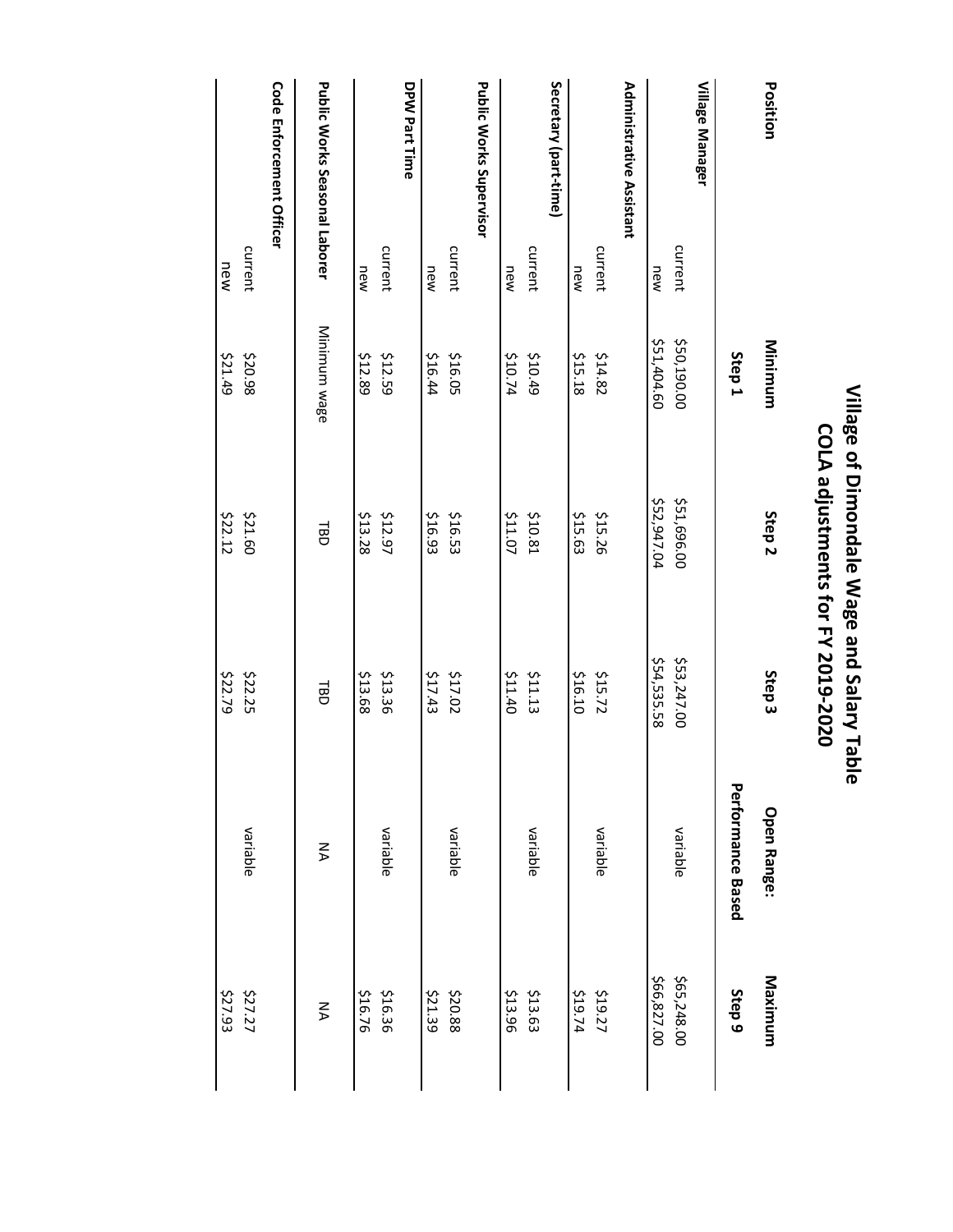#### **Village of Dimondale Six-Year Projection Worksheet**

#### **Assumptions Used:**

Calculations are based on the 2018-19 amended budget.

Calculations are rounded to the nearest dollar.

 Capital improvements, transfers, grants and debt retirement have been eliminated and these figures represent budgeted core operations only.

Expenditures increase by 2.5% per year unless otherwise noted.

Health and Retirement Benefits increase by 5% annually.

**O** Revenues do not change.

Local Street revenue includes Eaton County millage through 2026 - \$45,000/year.

| General               | 2018-19       | 2019-20           | 2020-21           | 2021-22           | 2022-23           | 2023-24           | 2024-25           |
|-----------------------|---------------|-------------------|-------------------|-------------------|-------------------|-------------------|-------------------|
| Fund                  | <b>Budget</b> | <b>Projection</b> | <b>Projection</b> | <b>Projection</b> | <b>Projection</b> | <b>Projection</b> | <b>Projection</b> |
| <b>Beginning</b>      | 601,336       | 629.036           | 673,144           | 704.737           | 723.324           | 728.564           | 720,074           |
| <b>Revenues</b>       | 492,500       | 489,500           | 489,500           | 489,500           | 489,500           | 489.500           | 489,500           |
| <b>Expenditures</b>   | $-464,800$    | $-445,392$        | $-457.907$        | $-470,913$        | -484,260          | -497.990          | $-512,071$        |
| <b>Ending Balance</b> | 629,036       | 673,144           | 704,737           | 723,324           | 728,564           | 720.074           | 697,503           |

| <b>Major Street</b>   | 2018-19       | 2019-20           | 2020-21           | 2021-22           | 2022-23           | 2023-24           | 2024-25           |
|-----------------------|---------------|-------------------|-------------------|-------------------|-------------------|-------------------|-------------------|
| <b>Fund</b>           | <b>Budget</b> | <b>Projection</b> | <b>Projection</b> | <b>Projection</b> | <b>Projection</b> | <b>Projection</b> | <b>Projection</b> |
| <b>Beginning</b>      | 215.782       | 258.607           | 303.162           | 346.735           | 389.283           | 430.797           | 471,247           |
| <b>Revenues</b>       | 83.300        | 83,300            | 83.300            | 83,300            | 83,300            | 83,300            | 83,300            |
| <b>Expenditures</b>   | $-40.475$     | $-38.745$         | -39.727           | $-40.752$         | $-41.786$         | $-42.850$         | $-43.939$         |
| <b>Ending Balance</b> | 258.607       | 303.162           | 346.735           | 389.283           | 430.797           | 471.247           | 510,608           |

| <b>Local Street</b>   | 2018-19       | 2019-20    | 2020-21    | 2021-22    | 2022-23    | 2023-24    | 2024-25           |
|-----------------------|---------------|------------|------------|------------|------------|------------|-------------------|
| Fund                  | <b>Budget</b> | Projection | Projection | Projection | Projection | Projection | <b>Projection</b> |
| <b>Beginning</b>      | 62,107        | 88,737     | 138,525    | 187,615    | 235,983    | 283,615    | 330,492           |
| <b>Revenues</b>       | 77.100        | 77.100     | 77.100     | 77.100     | 77.100     | 77.100     | 77,100            |
| <b>Expenditures</b>   | $-50,470$     | $-27,312$  | $-28,010$  | $-28,732$  | $-29,468$  | $-30,223$  | $-30,990$         |
| <b>Ending Balance</b> | 88,737        | 138,525    | 187,615    | 235,983    | 283,615    | 330,492    | 376,602           |
|                       |               |            |            |            |            |            |                   |
| <b>Sewer Fund</b>     | 2018-19       | 2019-20    | 2020-21    | 2021-22    | 2022-23    | 2023-24    | 2024-25           |
|                       | <b>Budget</b> | Projection | Projection | Projection | Projection | Projection | Projection        |
| <b>Beginning</b>      | 811,908       | 896,408    | 971,470    | 1,036,859  | 1,092,333  | 1,137,644  | 1,172,537         |
| <b>Revenues</b>       | 462.000       | 462.000    | 462.000    | 462.000    | 462.000    | 462.000    | 462,000           |
| <b>Expenditures</b>   | (377,500)     | (386, 938) | (396, 611) | (406, 526) | (416, 689) | (427, 107) | (437, 784)        |
| <b>Ending Balance</b> | 896,408       | 971,470    | 1,036,859  | 1,092,333  | 1,137,644  | 1,172,537  | 1,196,753         |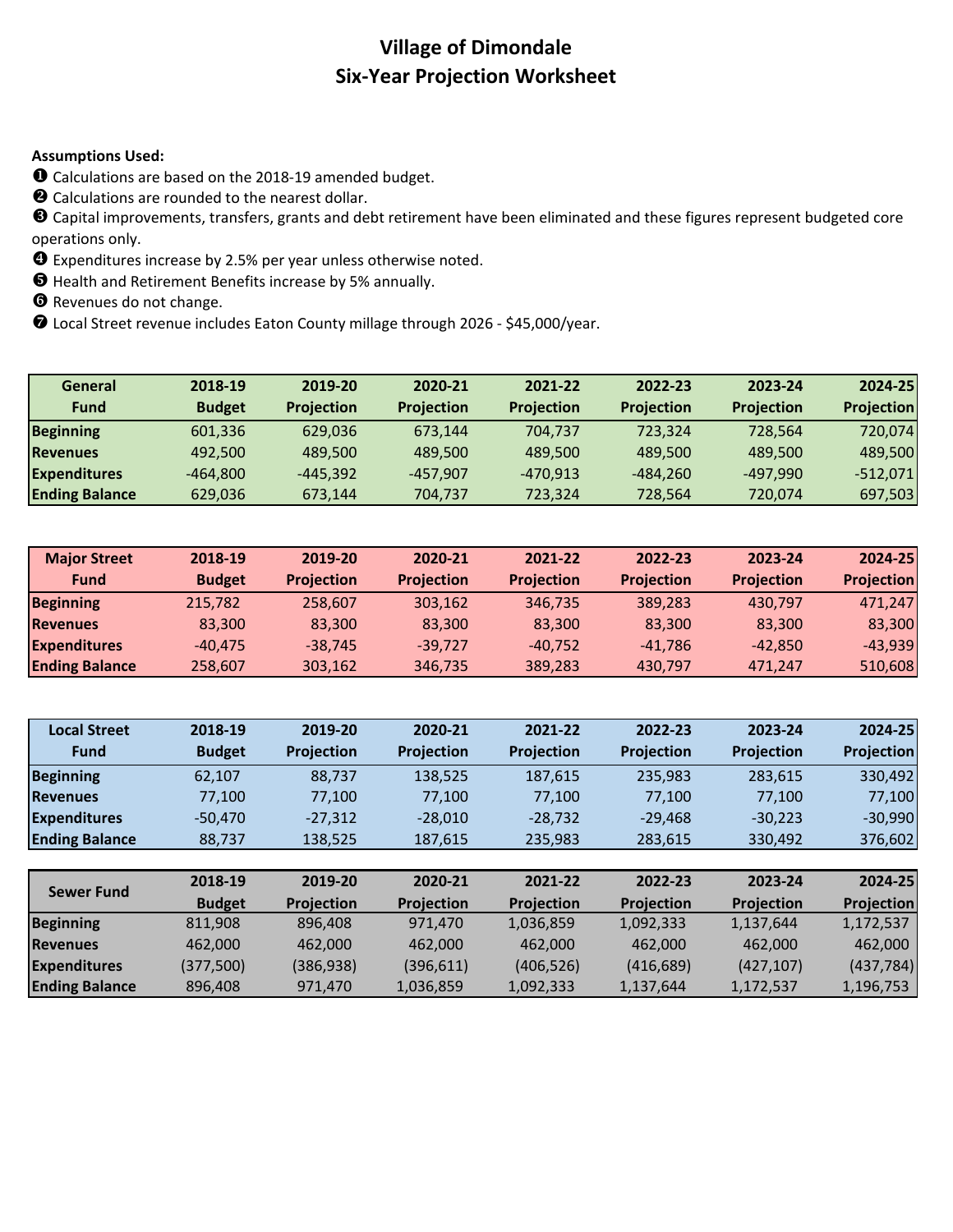#### **Resolution VILLAGE OF DIMONDALE** *Investment Policy*

WHEREAS, the State of Michigan enacted Act 196 of the Public Acts of 1997 setting forth certain requirements for the investment of public funds held by local units of government; and

WHEREAS, Section 5 of the Act requires that every local unit governing body must adopt an investment policy setting forth certain conditions and the types of investments in which the local unit may invest; and

WHEREAS, the Village has determined that the following investment policy meets those requirements and is in the best interest of the fiscal health of the Village;

NOW, THEREFORE, UPON MOTION DULY MADE AND SECONDED, BE IT RESOLVED THAT:

**Purpose:** It is the policy of the Village of Dimondale to invest its funds in a manner which will provide the highest investment return with the maximum security while meeting the daily cash flow needs of the Village and complying with all state statutes governing the investment of public funds.

**Scope:** This investment policy applies to all financial assets of the Village. These assets are accounted for in the various funds of the Village and include the general fund, special revenue funds, debt service funds and capital project funds (unless bond ordinances and resolutions are more restrictive), enterprise funds, internal service funds, and any new fund established by the Village.

**Objectives:** The primary objectives, in priority order, of the Village's investment activities shall be:

*Safety*: Safety of principal is the foremost objective of the investment program. Investments shall be undertaken in a manner that seeks to insure the preservation of capital in the overall portfolio.

*Diversification*: The investments will be diversified by security type and institution in order that potential losses on individual securities do not exceed the income generated from the remainder of the portfolio.

*Liquidity*: The investment portfolio shall remain sufficiently liquid to meet all operating requirements that may be reasonably anticipated.

*Return on Investment*: The investment portfolio shall be designed with the objective of obtaining a rate of return throughout the budgetary and economic cycles, taking into account the investment risk constraints and the cash flow characteristics of the portfolio.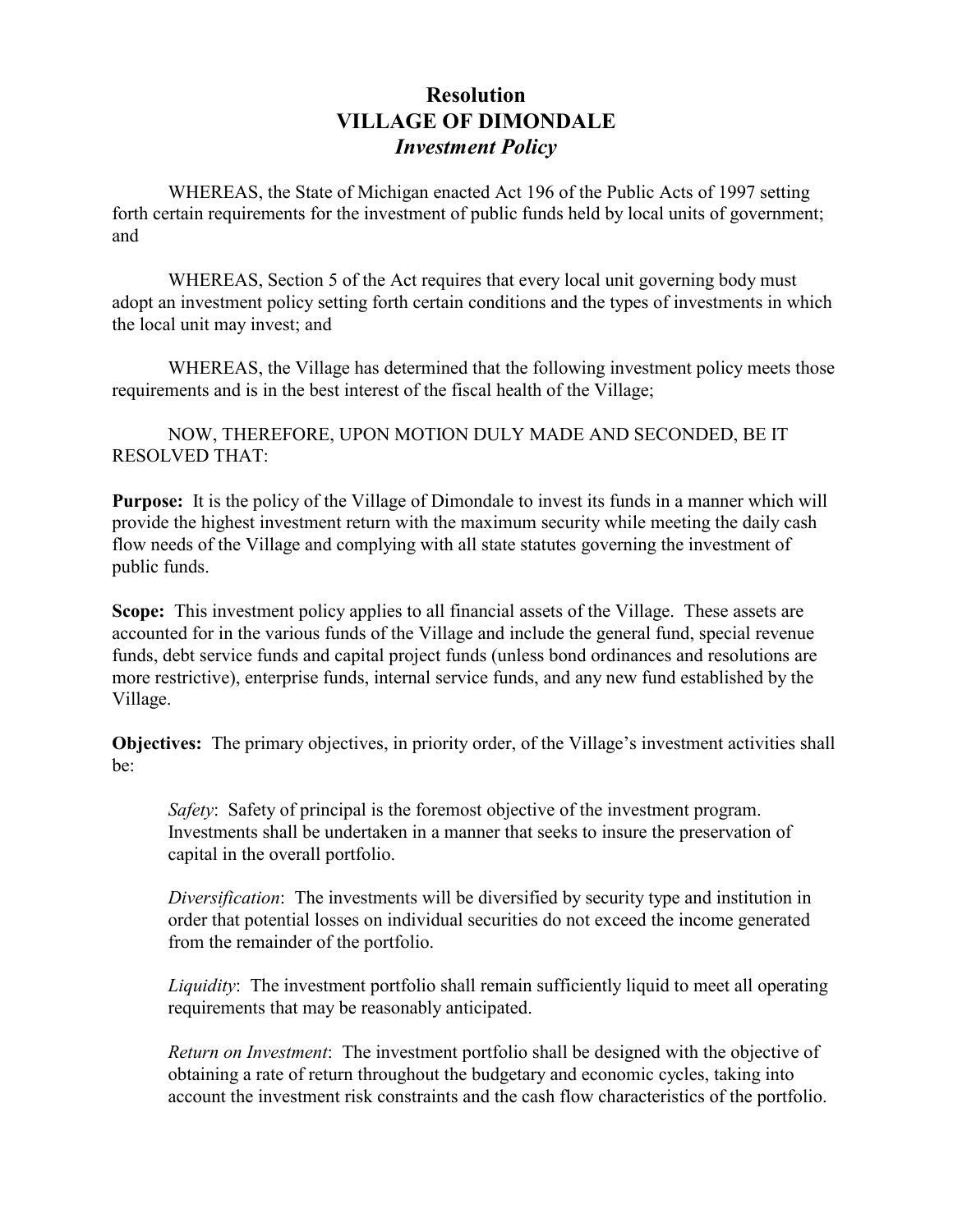**Delegation of Authority to Make Investments:** Authority to manage the investment program is derived from the following: the Dimondale Village Council's most current resolution designating depositories and MCL 64.9 requiring the Dimondale Village Manager to be the custodian of the Village's funds. Management responsibility for the investment program is hereby delegated to the Village Manager who shall establish written procedures and internal controls for the operation of the investment program consistent with this investment policy. Procedures should include references to: safekeeping, cash purchase or delivery vs. payment, investment accounting, depository agreements and banking service contracts. No person may engage in an investment transaction except as provided under the terms of this policy and the procedures established by the Village Manger. The Village Manager shall be responsible for all transactions undertaken and shall establish a system of controls to regulate the activities of subordinate officials.

**List of Authorized Investments:** The Dimondale Village Manager is limited to investments authorized by Act 20 of 1943, as amended, and may invest in the following:

- (a) Bonds, securities, and other obligations of the United States or an agency or instrumentality of the United States.
- (b) Certificates of deposit, savings accounts, deposit accounts, or depositories of a financial institution. Authorized depositories shall be designated by the Dimondale Village Council at the Council's February meeting with the adoption of the Appropriations Act.
- (c) Commercial paper rated at the time of purchase within the 2 highest classifications established by not less than 2 standard rating services and that matures not more than 270 days after the date of purchase.
- (d) Bankers' acceptances of United States banks.
- (e) Obligations of this state or any of its political subdivisions that at the time of purchase are rated investment grade by not less than 1 standard rating service.
- (f) Mutual funds registered under the investment company act of 1940, title I of chapter 686, 54 Stat. 789, 15 U.S.C. 80a-1 to 80a-3 and 80a-4 to 80a-64, with the authority to purchase only investment vehicles that are legal for direct investment by the Village. This authorization is limited to securities whose intention is to maintain a net asset value of \$1.00 per share.
- (g) Investment pools through an interlocal agreement under the urban cooperation act of 1967, 1967 (Ex Sess) PA 7, MCL 124.501 to 124.512.
- (h) Investment pools organized under the surplus funds investment pool act, 1982 PA 367, 129.111 to 129.118.

**Safekeeping and Custody:** All security transactions, including collateral for financial institution deposits, entered into by the Dimondale Village Manager may be on a cash basis or a delivery vs. payment basis as determined by the Village Manager. Securities may be held by a third party custodian designated by the Village Manager and evidenced by safekeeping receipts as determined by the Village Manager.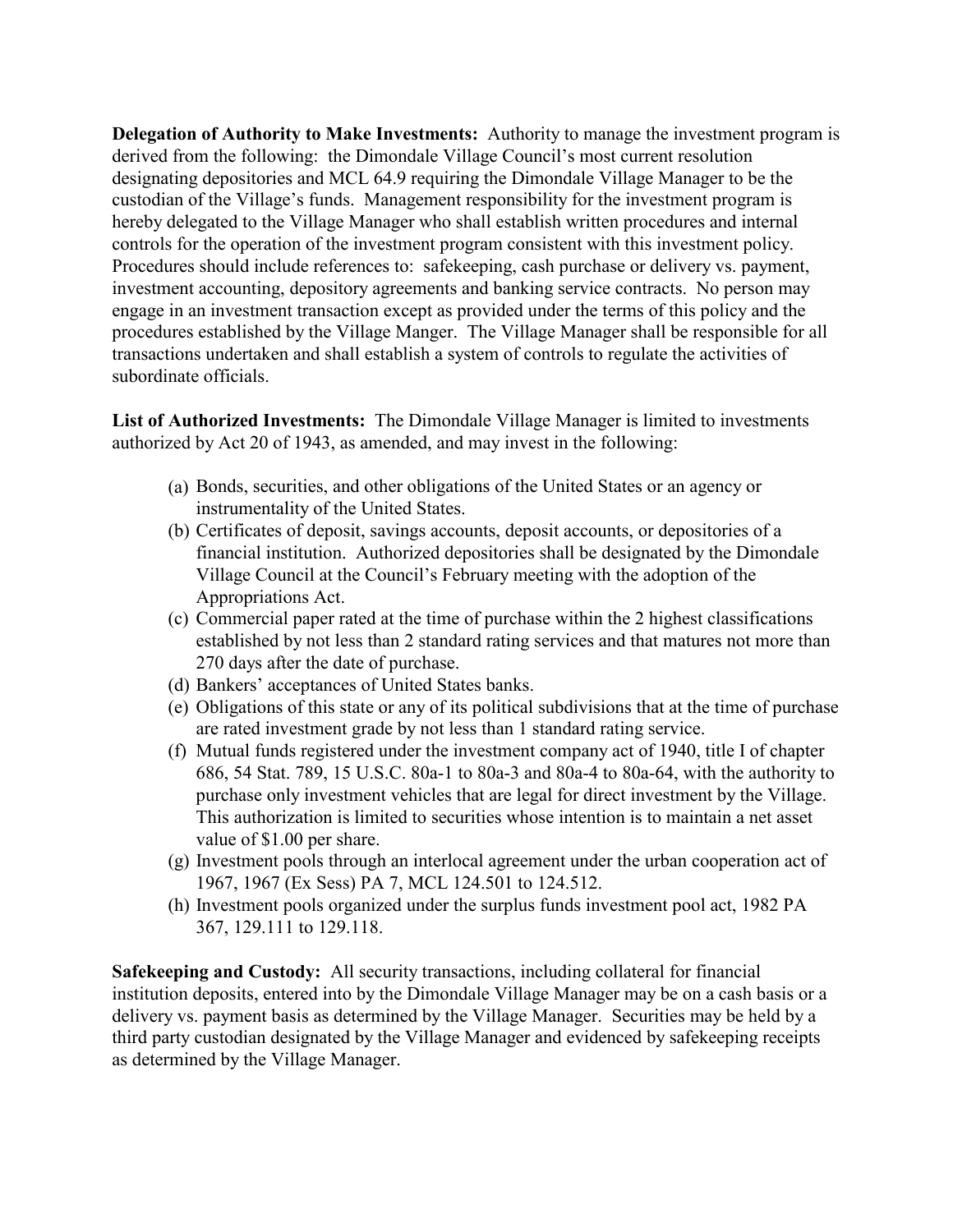**Prudence:** Investments shall be made with judgment and care, under circumstances then prevailing, which persons of prudence, discretion and intelligence exercise in the management of their own affairs, not for speculation, but for investment, considering the probable safety of their capital as well as the probable income to be derived.

AYES: Chappell, Ammarman, Reznick, Bower, Luginbill, Campbell

NAYS: None

ABSENT: Conarton

RESOLUTION DECLARED ADOPTED.

Village Clerk

 $\overline{\mathcal{L}}$  , and the set of the set of the set of the set of the set of the set of the set of the set of the set of the set of the set of the set of the set of the set of the set of the set of the set of the set of the s

 $\overline{\mathcal{L}}$  , and the set of the set of the set of the set of the set of the set of the set of the set of the set of the set of the set of the set of the set of the set of the set of the set of the set of the set of the s

I hereby certify that the foregoing is a true and complete copy of a resolution adopted by the Village Council of the Village of Dimondale, County of Eaton, Michigan, at a regular meeting held on March 9, 2015, and that said meeting was conducted and public notice of said meeting was given pursuant to and in full compliance with the Open Meetings Act, being Act 1976 PA 267, and that the minutes of said meeting were kept and will be or have been made available as required by said Act.

Village Clerk

*Adopted August 10, 1998 Amended November 10, 2008 Amended March 9, 2015*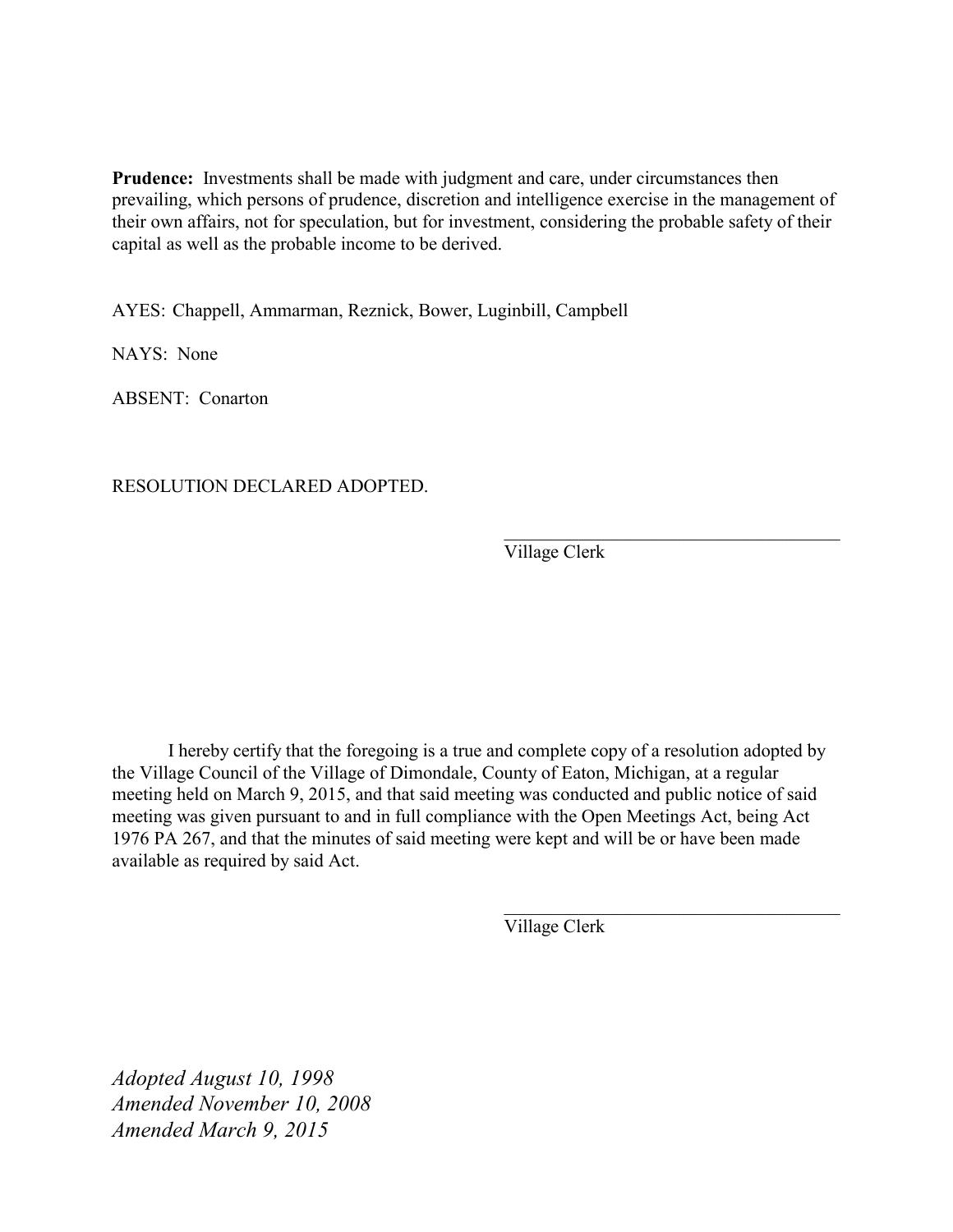#### **VILLAGE OF DIMONDALE** *Investment Procedures & Internal Controls*

- 1. All securities owned by the Village shall be kept in safekeeping with the Village Manager in a fireproof file, the securities will be reviewed at least twice annually by the Management Committee.
- 2. The Village shall transact business only with banks, savings and loans, and registered investment security dealers. The Village Manager shall require the institution or dealer to acknowledge receipt of the investment policy and agree to comply with the terms of the investment policy regarding the buying or selling of securities.
- 3. Investments shall consist of a mix of various types of securities, issuers, and maturities based on anticipated cash flow requirements, economic conditions, and prevailing interest rates.
- 4. A periodic report shall be prepared by the Village Manager and presented to the Management/Compensation Committee showing the type of investment, issue date, maturity date, amount of investment, current value, and rate of return. This report will be presented to Council for review with the annual budget.
- 5. The Village Manager must have approval from Council before investing with any new bank, savings and loans, or investment security dealer. The list of financial institutions will be annually updated and approved with the budget.
- 6. No more than 15% of total funds may be invested in securities with maturities greater than one year.
- 7. The cash flow of the Village shall be examined regularly with an analysis of cash receipts and expenditures and a review of the scheduled investment maturities to ensure that adequate cash will be available to meet the disbursement requirements.
- 8. A close working relationship with all Village Departments, having a significant impact on cash flow, will be maintained in order to maximize the efficiency of the Village's cash management system and establish cash flow requirements.
- 9. The Village Manager has Council approval to transact business with the following financial institutions:
	- A. Union Bank
	- B. Fifth Third
	- C. Independent Bank Corporation
	- D. Chase
- 10. The following banking instruments have been approved by Council:
	- A. Checking accounts
	- B. Savings accounts
	- C. Certificates of deposit
	- D. Public fund investment accounts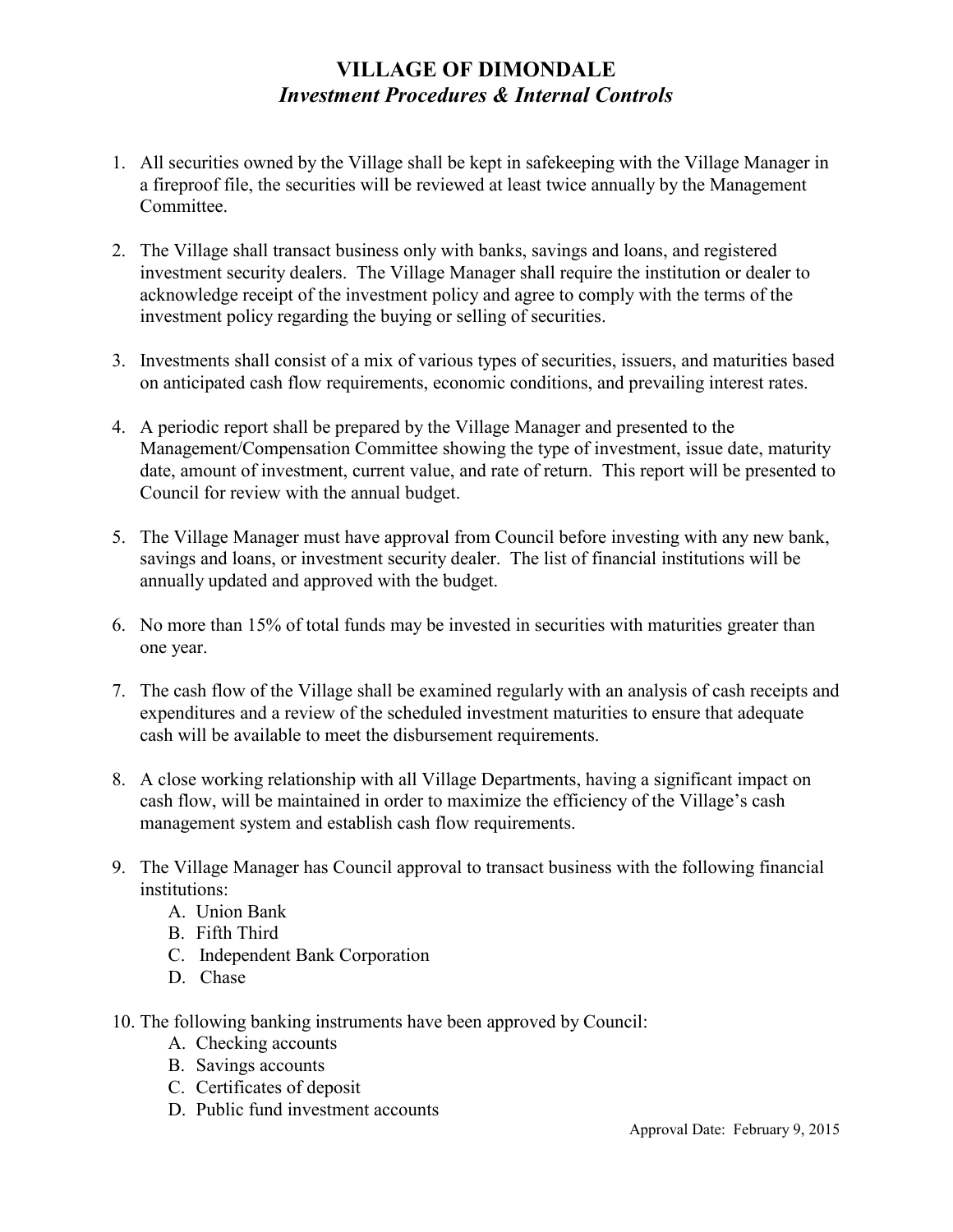#### **VILLAGE OF DIMONDALE** *Acknowledgment of Receipt of Investment Policy and Agreement to Comply*

NOW COMES \_\_\_\_\_\_\_\_\_\_\_\_\_\_\_\_\_\_\_\_\_\_\_\_, of \_\_\_\_\_\_\_\_\_\_\_\_\_\_\_\_\_\_\_\_\_\_\_\_\_\_\_\_\_\_\_, and first being duly sworn, says as follows:

1. I am authorized to sign this Acknowledgment and hereby bind the \_\_\_\_\_\_\_\_\_\_\_\_\_\_\_\_\_\_\_\_\_\_\_\_\_\_\_\_ to these terms and conditions.

- 2. I have read and fully understand Act 20 PA 1943, as amended, and the Investment Policy of the Village of Dimondale.
- 3. Any investment advice or recommendation given to the Village Manager, representing the Village of Dimondale, shall comply with the requirements of Act 20 PA of 1943, as amended, and the Investment Policy of the Village of Dimondale.
- 4. Any existing investment not conforming with the statute or the policy will be disclosed promptly.
- 5. Further, affiant saith not.

By:

Title: \_\_\_\_\_\_\_\_\_\_\_\_\_\_\_\_\_\_\_\_\_\_\_\_\_\_\_\_\_\_\_

Subscribed and sworn to before me, a notary public, this day of

 $\mathcal{L}_\text{max}$  , and the set of the set of the set of the set of the set of the set of the set of the set of the set of the set of the set of the set of the set of the set of the set of the set of the set of the set of the

 $\mathcal{L}_\text{max}$  , where  $\mathcal{L}_\text{max}$  , we have the set of the set of the set of the set of the set of the set of the set of the set of the set of the set of the set of the set of the set of the set of the set of the set of

Notary Public

\_\_\_\_\_\_\_\_\_\_\_\_\_\_\_\_\_\_\_County, MI

My commission expires: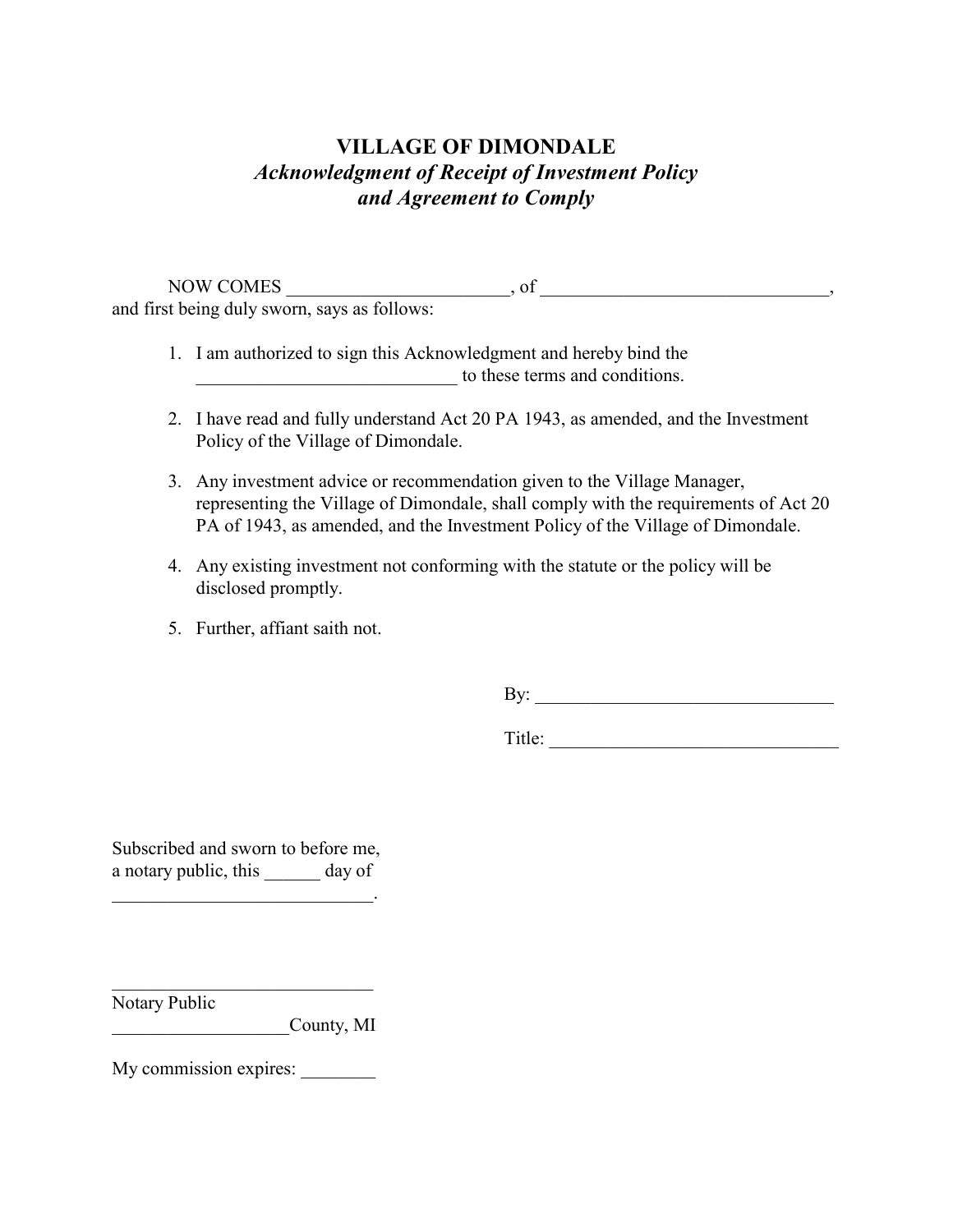### Dimondale/Windsor Sewer Board

Scott Ammarman

James Bogi

Ralph Reznick

Brett Shaw

Kern Slucter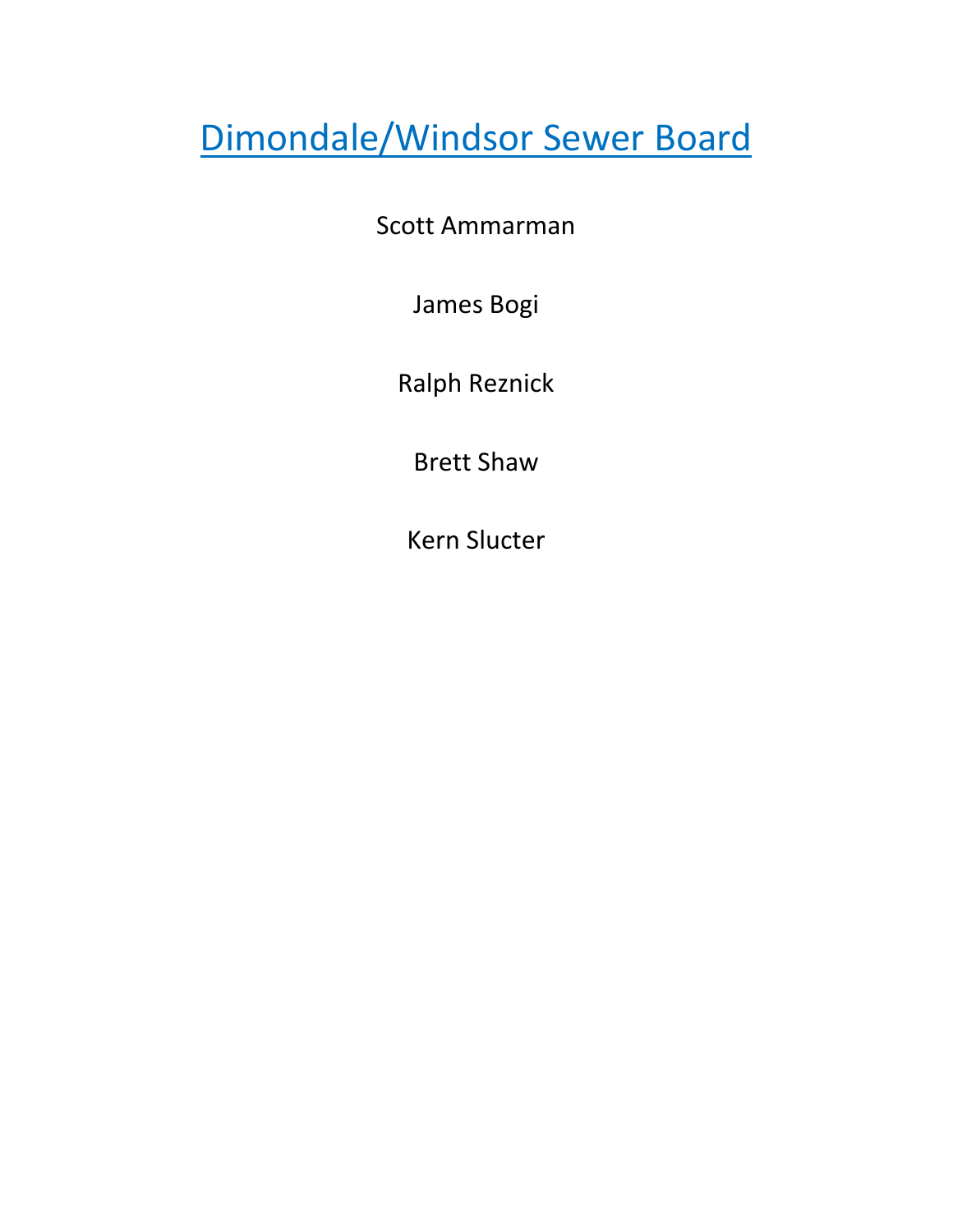### 2019-20 SEWER FUND BUDGET Special Items

| 590-527-740 | Aluminum Sulfate Transfer pump      | \$1,000  |
|-------------|-------------------------------------|----------|
| 590-527-930 | Generator maintenance contract      | \$2,000  |
|             | Headworks concrete floor            | \$5,000  |
|             | Repair W. Jefferson                 | \$45,000 |
| 590-527-970 | Ditch #55 gearbox                   | \$10,000 |
|             | Trash pump - Honda WT30             | \$3,000  |
|             | Lift Station #6 generator fuel tank | \$15,000 |
|             | Roofs for building #200 & #970      | \$22,000 |
| 590-527-991 | Loan payment                        | \$26,000 |
| 590-527-995 | Loan interest                       | \$7,000  |

Budget revenue based on current rate of \$35/residential Equivalent Unit.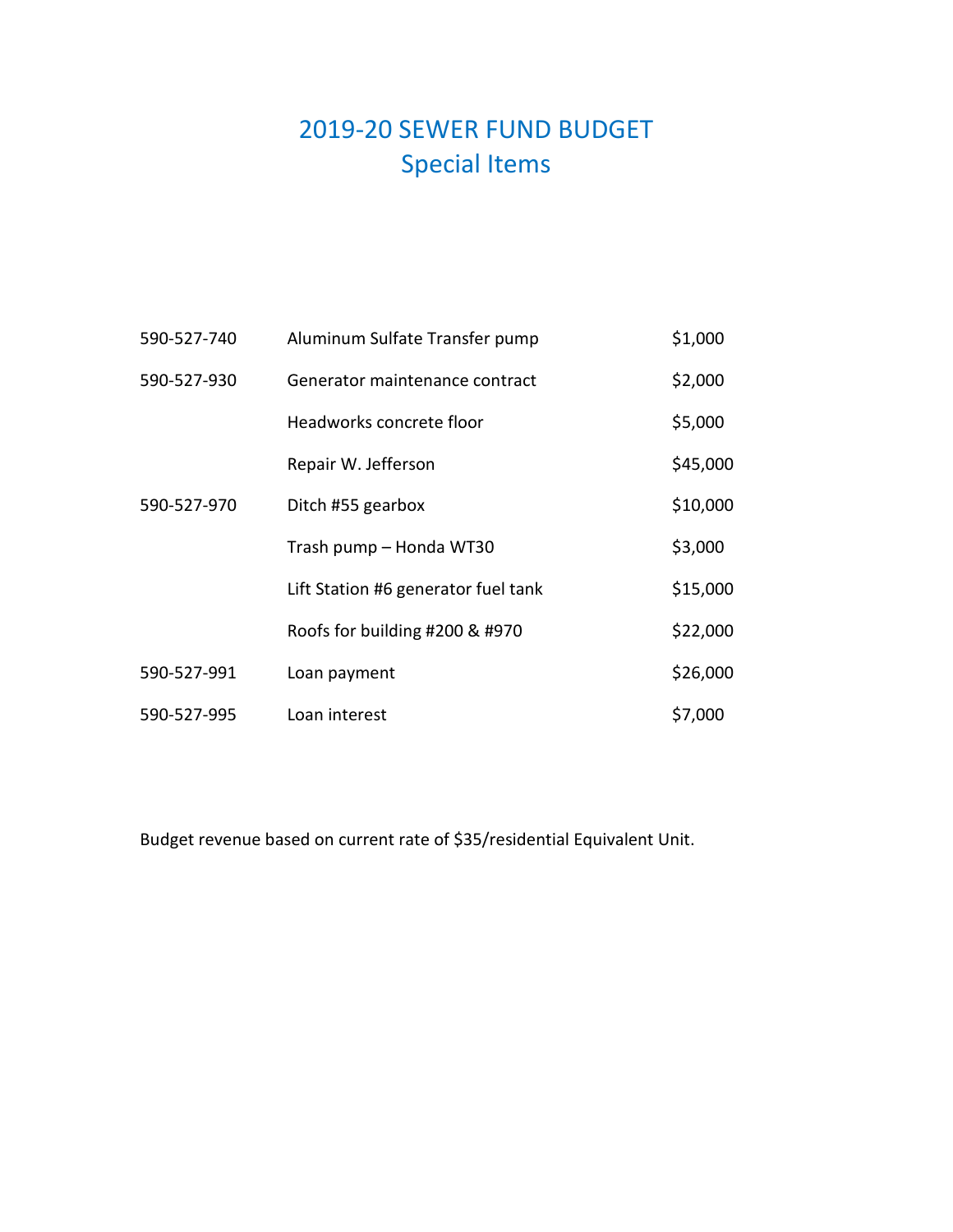#### VILLAGE OF DIMONDALE - DIMONDALE/WINDSOR WWTP **SEWER FUND** BUDGET

|                                                        | <b>ADOPTED</b><br>2018-19 | <b>PROPOSED</b><br>2019-20 |
|--------------------------------------------------------|---------------------------|----------------------------|
| <b>CURRENT ASSETS</b><br>(Estimated for March 1)       | 750,000<br>\$             | 531,400                    |
|                                                        |                           |                            |
| OPERATING REVENUE:<br><b>Charges for Services</b>      | 425,000<br>\$             | 425,000                    |
|                                                        |                           |                            |
| NON-OPERATING REVENUE:                                 | \$                        |                            |
| Interest<br><b>Inspection Fees</b>                     | 2,000<br>O                | 2,000<br>0                 |
| <b>Waste Hauler</b>                                    | 74,000                    | 35,000                     |
| Miscellaneous Revenue                                  |                           |                            |
|                                                        | \$<br>76,000              | 37,000                     |
| <b>Total Operating and Non-Operating Revenue:</b>      | 501,000                   | 462,000                    |
| OPERATING EXPENDITURES:                                |                           |                            |
| <b>Salaries</b>                                        | \$<br>1,000               | 1,000                      |
| <b>Clerical Expense</b>                                | 17,000                    | 18,000                     |
| <b>Employee Benefits</b>                               | 18,600                    | 19,100                     |
| <b>Office/Billing Supplies</b>                         | 3,000                     | 3,000                      |
| <b>Operating Supplies</b>                              | 4,000                     | 7,000                      |
| <b>Laboratory Supplies</b>                             | 3,500                     | 3,500                      |
| <b>Collection System Supplies</b>                      | 4,500                     | 4,500                      |
| Chemicals                                              | 9,000                     | 9,000                      |
| Gas & Oil                                              | 1,000                     | 1,000                      |
| <b>Equipment Maintenance</b>                           | 7,000                     | 6,000                      |
| <b>Professional Services</b>                           | 5,000                     | 5,000                      |
| <b>Contract Services</b>                               | 105,000                   | 105,000                    |
| <b>Administrative Expense</b>                          | 4,600                     | 4,600                      |
| Communication                                          | 2,200                     | 1,900                      |
| Vehicle Expense                                        | 500                       | 500                        |
| <b>Sludge Application</b>                              | 25,000                    | 27,000                     |
| Insurance<br><b>Utilities</b>                          | 11,000                    | 11,500                     |
| <b>Maintenance Services</b>                            | 70,000<br>20,000          | 71,000<br>76,000           |
| <b>Collection System Maintenance</b>                   | 15,000                    | 10,000                     |
| Miscellaneous                                          | 4,000                     | 2,000                      |
| <b>Testing &amp; Permits</b>                           | 5,000                     | 5,000                      |
| <b>Capital Outlay</b>                                  | 115,000                   | 50,000                     |
| <b>Debt Retirement</b>                                 | 31,600                    | 33,000                     |
|                                                        | 482,500                   | 474,600                    |
| NON-OPERATING EXPENDITURES:                            |                           |                            |
| Depreciation                                           | \$<br>300,000             | 300,000                    |
| <b>Total Operating and Non-Operating Expenditures:</b> | 782,500<br>æ.             | 774,600                    |
| <b>CURRENT ASSETS</b>                                  |                           |                            |
| (Estimated for February 28)                            | 768,500<br>\$             | 518,800                    |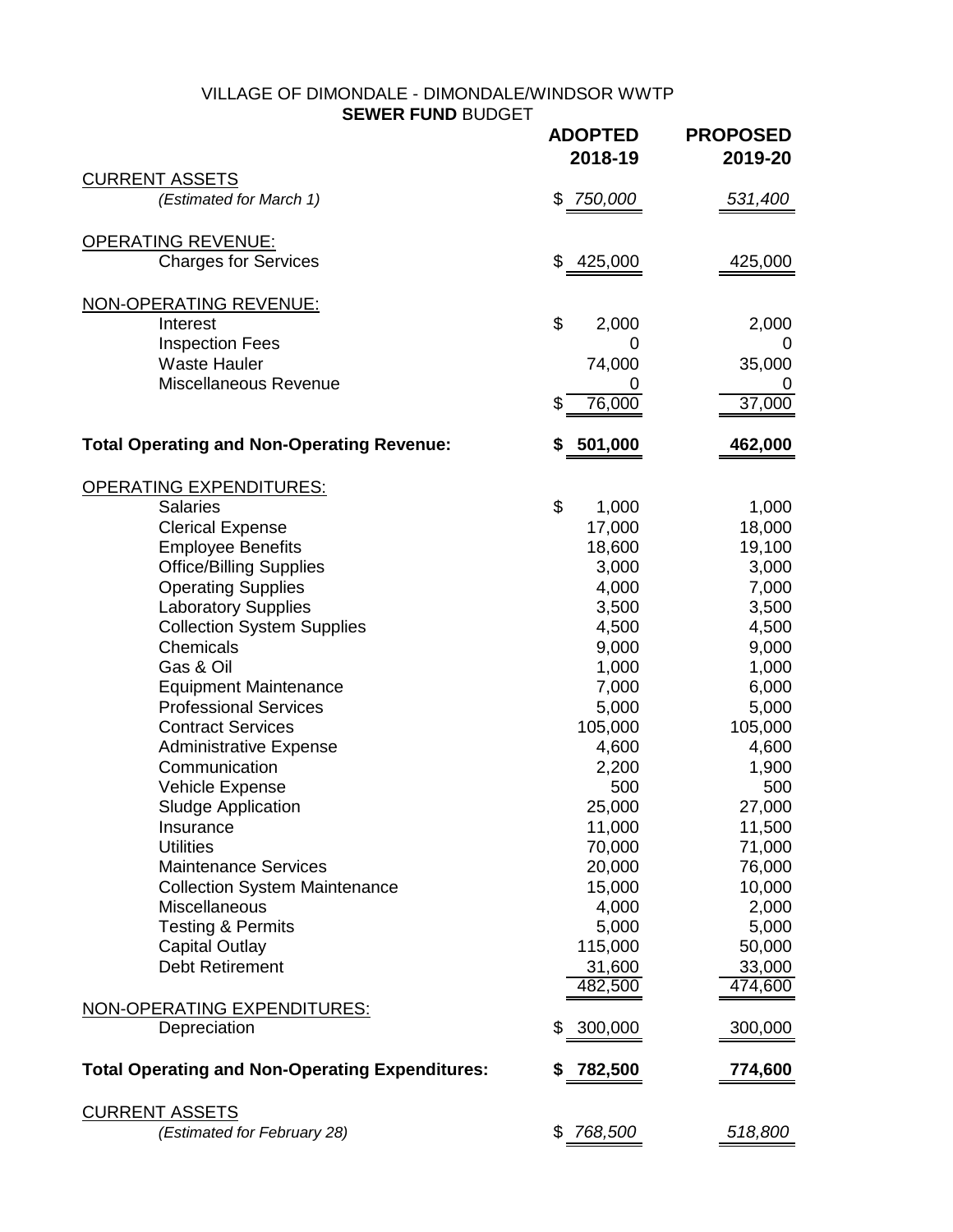Page: 1

| Dimondale |  |
|-----------|--|
|           |  |

| Dimondale                                                               |                |                           |                          |                               |                    |         |                | 1/31/2019<br>12:30 pm |
|-------------------------------------------------------------------------|----------------|---------------------------|--------------------------|-------------------------------|--------------------|---------|----------------|-----------------------|
|                                                                         | Prior          |                           |                          | Current Year ------------     |                    | (6)     | (7)            | (8)                   |
| Month: 1/31/2019                                                        | Year<br>Actual | Original<br><b>Budget</b> | Amended<br><b>Budget</b> | <b>Actual Thru</b><br>January | Estimated<br>Total |         | <b>ADOPTED</b> |                       |
| Fund: 590 - Sewer Fund<br>Revenues                                      |                |                           |                          |                               |                    |         |                |                       |
| Dept: 000.000 Assets, Liabilities, Revenues<br>413.000 Delinquent Taxes | 39,696         | 35,000                    | 35,000                   | 21,030                        | 0                  | 35,000  | 35,000         | 35,000                |
| 476.000 Sewer Permit                                                    | 390            | 0                         | 0                        | 1,170                         | 0                  |         |                |                       |
| 539.000 Grant                                                           | 0              | 0                         | 0                        | 0                             | 0                  |         |                |                       |
| 630.000 Tap Fee                                                         | 0              | 0                         | 0                        | 0                             | 0                  |         |                |                       |
| 635.000 Miscellaneous Services                                          | 0              | 0                         | 0                        | 0                             | 0                  |         |                |                       |
| 635.100 Ball Septic                                                     | 84,647         | 70,000                    | 70,000                   | 90,434                        | 0                  | 35,000  | 35,000         | 35,000                |
| 635.200 ACE                                                             | 4,643          | 4,000                     | 4,000                    | 4,668                         | 0                  |         |                |                       |
| 642.000 Sewer Usage Fees                                                | 396,869        | 390,000                   | 390,000                  | 385,341                       | 0                  | 390,000 | 390,000        | 390,000               |
| 665.000 Interest Revenue                                                | 2,906          | 2,000                     | 2,000                    | 1,730                         | 0                  | 2,000   | 2,000          | 2,000                 |
| 667.100 Equipment Rental-Major Street                                   | 0              | 0                         | 0                        | 0                             | 0                  |         |                |                       |
| 667.200 Equipment Rental-Local Street                                   | 0              | 0                         | 0                        | 0                             | 0                  |         |                |                       |
| 671.000 Miscellaneous Revenue                                           | 19,149         | 0                         | 0                        | 338                           | 0                  |         |                |                       |
| 673.000 Sale of Assets                                                  | 0              | 0                         | 0                        | 0                             | 0                  |         |                |                       |
| 695.000 CONTRIBUTIONS FROM OTHER GOV'T                                  | 0              | 0                         | 0                        | 0                             | 0                  |         |                |                       |
| 699.000 Transfers In                                                    | 0              | 0                         | 0                        | 0                             | 0                  |         |                |                       |
| Assets, Liabilities, Revenues                                           | 548,300        | 501,000                   | 501,000                  | 504,711                       | 0                  | 462,000 | 462,000        | 462,000               |
| <b>Total Revenues</b>                                                   | 548,300        | 501,000                   | 501,000                  | 504,711                       | 0                  | 462,000 | 462,000        | 462,000               |
|                                                                         |                |                           |                          |                               |                    |         |                |                       |
| Expenditures                                                            |                |                           |                          |                               |                    |         |                |                       |
| Dept: 527.000 Expenditures<br>703.000 Salaries                          | 691            | 1,000                     | 1,000                    | 608                           | 0                  | 1,000   | 1,000          | 1,000                 |
| 703.100 Clerical Salaries                                               | 15,585         | 17,000                    | 17,000                   | 15,857                        | 0                  | 18,000  | 18,000         | 18,000                |
| 715.000 Social Security Expense                                         | 1,245          | 1,500                     | 1,500                    | 1,260                         | $\pmb{0}$          | 1,500   | 1,500          | 1,500                 |
| 716.000 Health Insurance                                                | 3,968          | 4,000                     | 4,000                    | 0                             | 0                  | 4,500   | 4,500          | 4,500                 |
| 717.000 Life Insurance                                                  | 21             | 100                       | 100                      | 0                             | 0                  | 100     | 100            | 100                   |
| 718.000 RETIREMENT                                                      | 2,001          | 12,500                    | 12,500                   | 0                             | 0                  | 12,500  | 12,500         | 12,500                |
| 719.000 Dental Insurance                                                | 105            | 300                       | 300                      | 0                             | $\pmb{0}$          | 300     | 300            | 300                   |
| 720.000 Worker's Compensation                                           | 0              | 100                       | 100                      | 0                             | $\mathbf 0$        | 100     | 100            | 100                   |
| 724.000 STD INSURANCE                                                   | 81             | 100                       | 100                      | 0                             | 0                  | 100     | 100            | 100                   |
| 727.000 Office Supplies                                                 | 673            | 500                       | 500                      | 390                           | 0                  | 500     | 500            | 500                   |
| 727.100 Computer Supplies                                               | 740            | 1,000                     | 1,000                    | 936                           | $\pmb{0}$          | 1,000   | 1,000          | 1,000                 |
| 727.200 Utility Billing                                                 | 1,162          | 1,500                     | 1,500                    | 1,052                         | $\pmb{0}$          | 1,500   | 1,500          | 1,500                 |
| 740.000 Operating Supplies                                              | 8,688          | 4,000                     | 4,000                    | 2,588                         | $\pmb{0}$          | 7,000   | 7,000          | 7,000                 |
| 740.100 Laboratory Supplies                                             | 4,182          | 3,500                     | 3,500                    | 2,927                         | 0                  | 3,500   | 3,500          | 3,500                 |
| 740.300 COLLECTION SYSTEM SUPPLIES                                      | 9,942          | 4,500                     | 4,500                    | 2,718                         | $\pmb{0}$          | 4,500   | 4,500          | 4,500                 |
| 745.000 Chemicals                                                       | 0              | 9,000                     | 9,000                    | 8,345                         | $\pmb{0}$          | 9,000   | 9,000          | 9,000                 |
| 750.000 Gas and Oil                                                     | 1,216          | 1,000                     | 1,000                    | 800                           | 0                  | 1,000   | 1,000          | 1,000                 |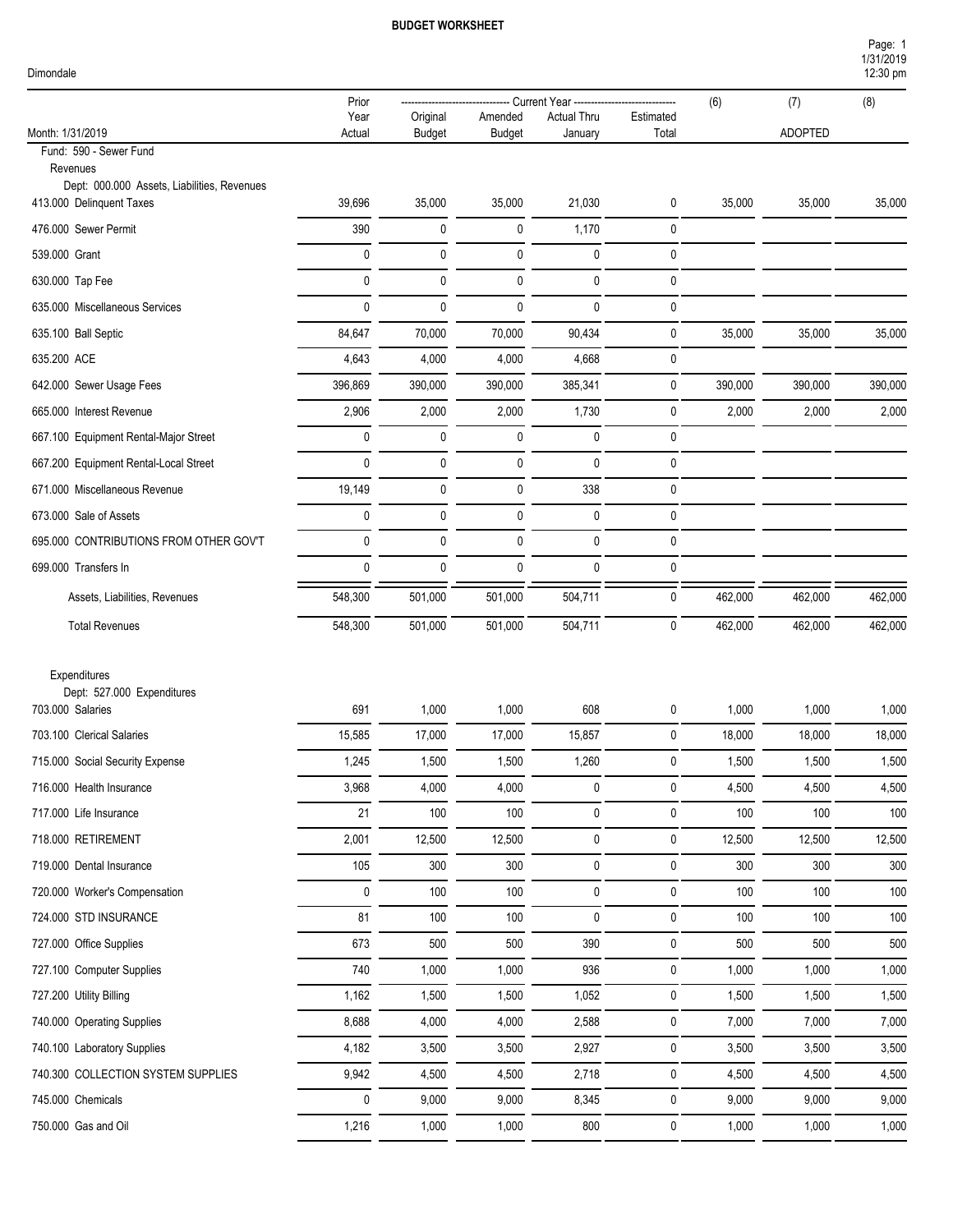| Dimondale |  |
|-----------|--|
|           |  |

|                                                            | Prior                     |             |               | Current Year ---   |           |            |                |            |
|------------------------------------------------------------|---------------------------|-------------|---------------|--------------------|-----------|------------|----------------|------------|
|                                                            | Year                      | Original    | Amended       | <b>Actual Thru</b> | Estimated | (6)        | (7)            | (8)        |
| Month: 1/31/2019<br>Fund: 590 - Sewer Fund                 | Actual                    | Budget      | <b>Budget</b> | January            | Total     |            | <b>ADOPTED</b> |            |
| Expenditures                                               |                           |             |               |                    |           |            |                |            |
| Dept: 527.000 Expenditures<br>775.000 Maintenance Supplies | 996                       | 0           | 0             | 0                  | 0         |            |                |            |
| 775.100 EQUIPMENT MAINTENANCE                              | 679                       | 7,000       | 7,000         | 3,068              | 0         | 6,000      | 6,000          | 6,000      |
|                                                            |                           |             |               |                    |           |            |                |            |
| 801.000 Professional Services                              | 925                       | 5,000       | 5,000         | 3,848              | 0         | 5,000      | 5,000          | 5,000      |
| 801.100 Professional Services-Testing                      | 0                         | $\mathbf 0$ | 0             | 0                  | 0         |            |                |            |
| 802.000 Contract Services                                  | 102,180                   | 105,000     | 105,000       | 93,835             | 0         | 105,000    | 105,000        | 105,000    |
| 803.000 Payroll Expense                                    | 611                       | 1,000       | 1,000         | 0                  | 0         | 1,000      | 1,000          | 1,000      |
| 803.100 Payroll Administration                             | 3,600                     | 3,600       | 3,600         | 3,000              | 0         | 3,600      | 3,600          | 3,600      |
| 850.000 Telephone                                          | 912                       | 1,500       | 1,500         | 625                | 0         | 1,200      | 1,200          | 1,200      |
| 850.200 INTERNET                                           | 632                       | 700         | 700           | 627                | 0         | 700        | 700            | 700        |
| 860.000 Vehicle Expense                                    | 36                        | 500         | 500           | $\mathbf 0$        | 0         | 500        | 500            | 500        |
| 870.000 Sludge Application                                 | 40,695                    | 25,000      | 25,000        | 24,989             | 0         | 27,000     | 27,000         | 27,000     |
| 898.000 Uncollectable usage fee                            | 0                         | 2,000       | 2,000         | 0                  | 0         |            |                |            |
| 910.000 General Liability Insurance                        | 9,189                     | 11,000      | 11,000        | 9,213              | 0         | 11,500     | 11,500         | 11,500     |
| 920.000 Utilities                                          | 69,565                    | 70,000      | 70,000        | 59,439             | 0         | 71,000     | 71,000         | 71,000     |
| 930.000 Maintenance Services                               | 35,731                    | 44,711      | 44,711        | 44,634             | 0         | 76,000     | 76,000         | 76,000     |
| 930.300 Collection System Maintenance                      | 5,438                     | 15,000      | 15,000        | 1,475              | 0         | 10,000     | 10,000         | 10,000     |
| 955.000 Loss on Disposal of Assets                         | 0                         | $\mathbf 0$ | 0             | 0                  | 0         |            |                |            |
| 956.000 Miscellaneous                                      | 505                       | 2,000       | 2,000         | 455                | 0         | 2,000      | 2,000          | 2,000      |
| 958.000 Training                                           | 0                         | $\mathbf 0$ | 0             | 0                  | 0         |            |                |            |
| 960.000 Permits                                            | 3,785                     | 5,000       | 5,000         | 4,669              | 0         | 5,000      | 5,000          | 5,000      |
| 967.000 PROJECT COSTS                                      | 0                         | 0           | 0             | 0                  | 0         |            |                |            |
| 968.000 Depreciation                                       | 261,811                   | 300,000     | 300,000       | 0                  | 0         | 300,000    | 300,000        | 300,000    |
| 969.000 SICK LEAVE ACCRUAL                                 | 146                       | $\pmb{0}$   | $\pmb{0}$     | $\pmb{0}$          | 0         |            |                |            |
| 970.000 Capital Outlay                                     | 0                         | 115,000     | 265,000       | 253,161            | 0         | 50,000     | 50,000         | 50,000     |
| 991.000 LOAN PMNT                                          | 0                         | 26,000      | 26,000        | 25,334             | 0         | 26,000     | 26,000         | 26,000     |
| 995.000 LOAN INTEREST                                      | 6,558                     | 5,600       | 5,600         | 5,568              | 0         | 7,000      | 7,000          | 7,000      |
| 999.000 OPERATING TRANSFER                                 | 0                         | 0           | $\mathsf{O}$  | $\mathbf 0$        | 0         |            |                |            |
| Expenditures                                               | 594,294                   | 807,211     | 957,211       | 571,421            | 0         | 774,600    | 774,600        | 774,600    |
|                                                            |                           |             |               |                    |           |            |                |            |
| <b>Total Expenditures</b>                                  | 594,294                   | 807,211     | 957,211       | 571,421            | 0         | 774,600    | 774,600        | 774,600    |
| Sewer Fund                                                 | $-45,994$                 | $-306,211$  | $-456,211$    | $-66,710$          | $\pmb{0}$ | $-312,600$ | $-312,600$     | $-312,600$ |
|                                                            | Grand Total:<br>$-45,994$ | $-306,211$  | $-456,211$    | $-66,710$          | 0         | $-312,600$ | $-312,600$     | $-312,600$ |
|                                                            |                           |             |               |                    |           |            |                |            |

1/31/2019 Page: 2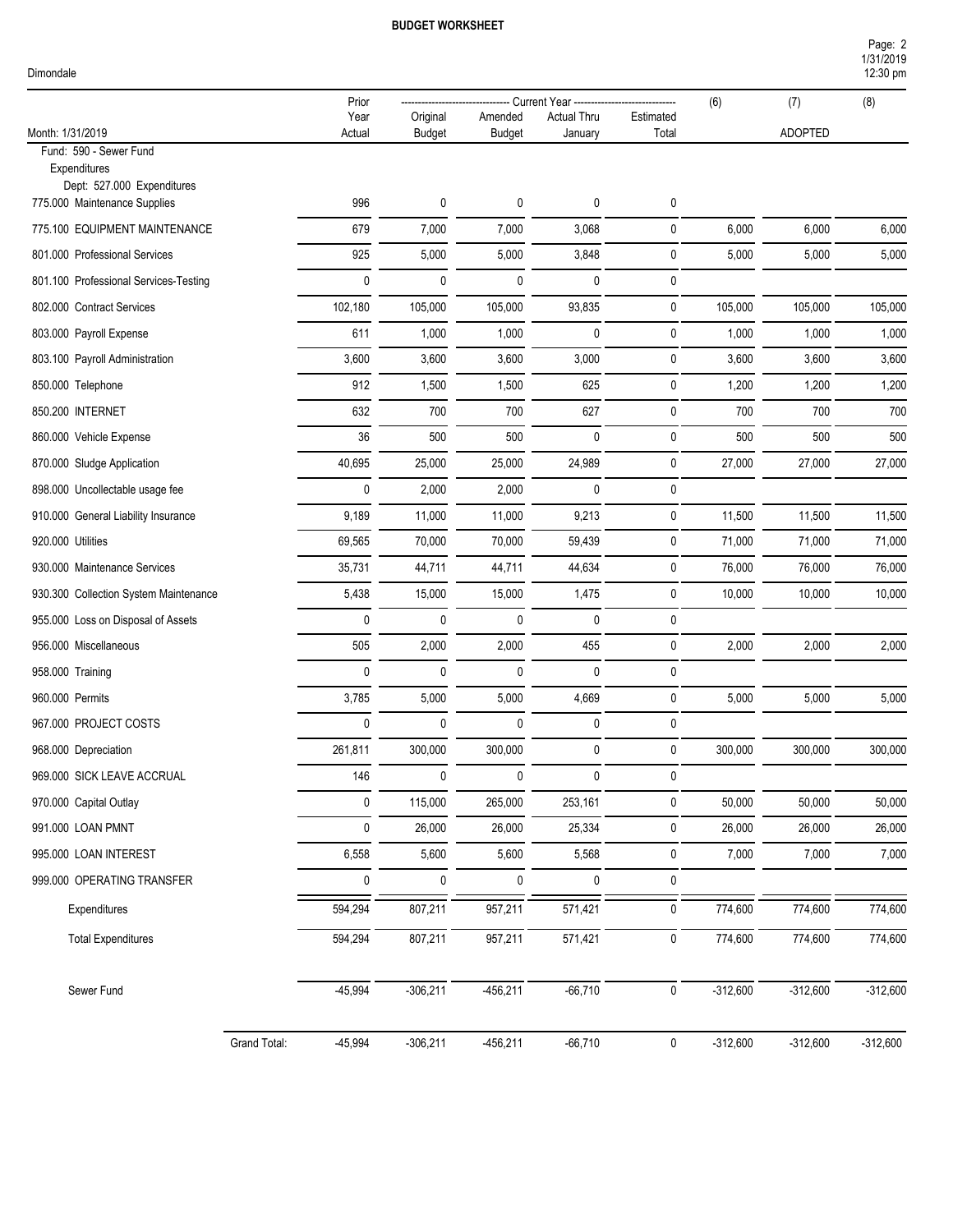### **RATE EVALUATION PROGRAM**

### **Dimondale/Windsor Wastewater Treatment Plant**

**Michigan Rural Water Association Completed With Assistance From:**



**YEAR OF: 2019-20 Budget** Prepared On 01.04.19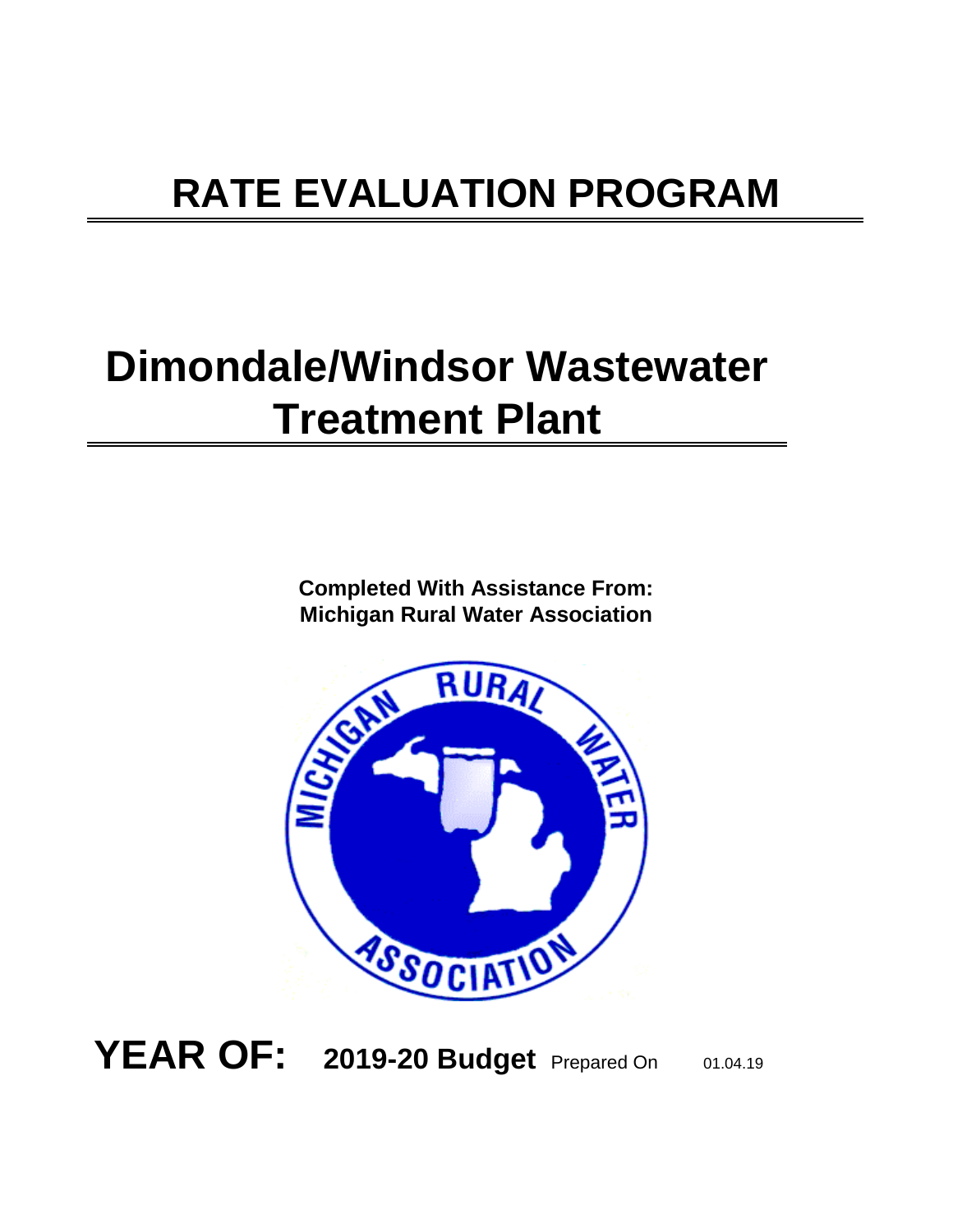#### MICHIGAN RURAL WATER ASSOCIATION RATE EVALUATION PROGRAM

| <b>Dimondale/Windsor Wastewater Treatment Plant</b>   |                          |                 |                   |                |
|-------------------------------------------------------|--------------------------|-----------------|-------------------|----------------|
|                                                       |                          | <b>ANNUAL</b>   | Year of           | 2019-20 Budget |
| <b>OPERATIONAL EXPENSES / VARIABLE</b>                |                          | <b>BUDGETED</b> |                   |                |
| Office/Billing/Computer Supplies (727; 727.1 & 727.2) | $\sqrt[6]{3}$            | 3,000.00        |                   |                |
| <b>Operating Supplies (740)</b>                       | $\overline{\$}$          | 7,000.00        |                   |                |
| Lab Supplies (740.1)                                  | $\overline{\$}$          | 3,500.00        |                   |                |
| Collection System Supplies (740.3)                    | \$                       | 4,500.00        |                   |                |
| Chemicals (745)                                       | \$                       | 9,000.00        |                   |                |
| Gas & Oil (750)                                       | \$                       | 1,000.00        |                   |                |
| Maintenance Supplies (775)                            | \$                       |                 |                   |                |
| Equipment Maintenance (775.1)                         | $\overline{\mathcal{S}}$ | 6,000.00        |                   |                |
| Professional Services (801)                           | \$                       | 5,000.00        |                   |                |
| Contract services (802)                               | \$                       | 105,000.00      |                   |                |
| Administrative Expense (803 & 803.1)                  | \$                       | 4,600.00        |                   |                |
| Communication (850 & 850.2)                           | \$                       | 1,900.00        |                   |                |
| Vehicle Expense (860)                                 | \$                       | 500.00          |                   |                |
| Sludge Application (870)                              | \$                       | 27,000.00       |                   |                |
| Uncollectable Usage Fees (898)                        | \$                       |                 |                   |                |
| Insurance (910)                                       | $\overline{\mathcal{S}}$ | 11,000.00       |                   |                |
| Utilities (920)                                       | \$                       | 71,000.00       |                   |                |
| Maintenance Services (930)                            | \$                       | 31,000.00       |                   |                |
| Collection System Maintenance (930.3)                 | $\overline{\$}$          | 10,000.00       |                   |                |
| Miscellaneous (956)                                   | $\overline{\$}$          | 2,000.00        |                   |                |
| Permits (960)                                         | $\overline{\mathcal{E}}$ | 5,000.00        |                   |                |
|                                                       |                          |                 |                   |                |
|                                                       |                          |                 |                   |                |
|                                                       |                          |                 |                   |                |
|                                                       |                          |                 |                   |                |
|                                                       |                          |                 |                   |                |
|                                                       |                          |                 |                   |                |
|                                                       |                          |                 |                   |                |
|                                                       |                          |                 |                   |                |
|                                                       |                          |                 |                   |                |
|                                                       |                          |                 |                   |                |
|                                                       |                          |                 |                   |                |
|                                                       |                          |                 |                   |                |
|                                                       |                          |                 |                   |                |
|                                                       |                          |                 |                   |                |
|                                                       |                          |                 |                   |                |
|                                                       |                          |                 |                   |                |
|                                                       |                          |                 |                   |                |
| <b>SUBTOTAL OPERATIONAL EXPENSES / VARIABLE</b>       |                          | 308,000.00      |                   |                |
| CONTINGENCY ALLOWANCE                                 |                          | 0.00%           |                   |                |
| SUBTOTAL \$                                           |                          | 308,000.00      |                   |                |
| COST OF INFLATION INCREASE                            |                          | $0.00\%$        |                   |                |
| <b>TOTAL OPERATIONAL EXPENSES / VARIABLE</b>          | \$                       | 308,000.00      |                   |                |
| <b>Percent Applied to "Fixed Expenses"</b>            |                          | 100%            | 308,000.00<br>-\$ |                |
| <b>Percent Applied to "Variable Expenses"</b>         |                          | 0%5             |                   |                |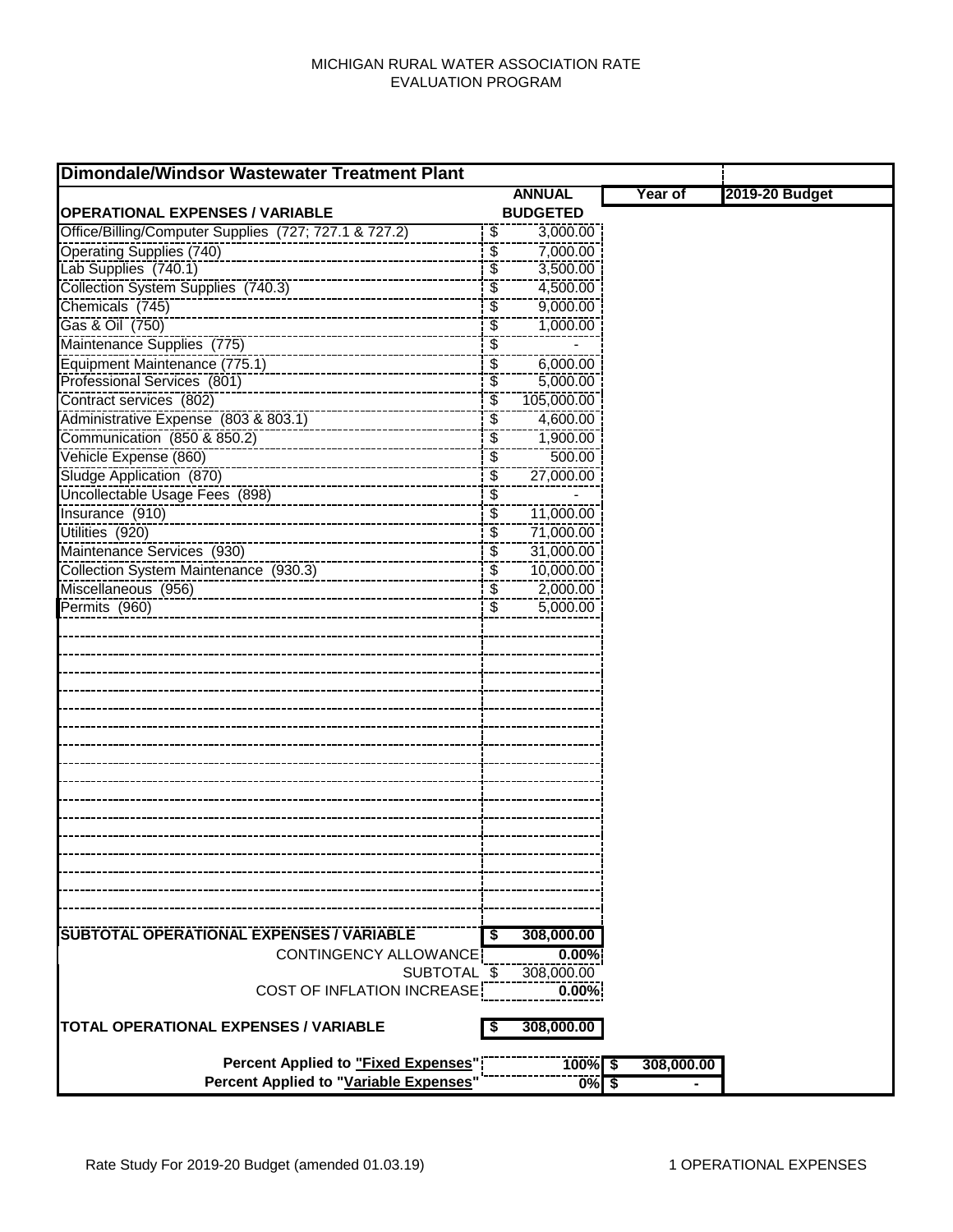| Dimondale/Windsor Wastewater Treatment Plant                          |       |             |            |
|-----------------------------------------------------------------------|-------|-------------|------------|
|                                                                       |       |             |            |
| <b>BONDS, / INTEREST, ANNUAL PAYMENTS</b>                             |       |             |            |
| Waterline Debt & Interest                                             | $\$\$ |             |            |
| <b>FHA Payment</b>                                                    | \$    |             |            |
| <b>FHA Interest</b>                                                   | \$    |             |            |
| <b>TOTAL ANNUAL PAYMENTS</b>                                          | \$    |             |            |
| <b>MINUS INCOME TAX OR SPECIAL ASSES.</b>                             | \$    |             |            |
| Adjusted Current Bond or Debt Minus Taxes etc.                        | \$    |             |            |
| PROPOSED NEW DEBT - TOTAL FUNDED: \$250,000.00                        |       |             |            |
| INTEREST RATE                                                         |       | 4.00%       |            |
| LENGTH OF LOAN (YEARS)                                                |       | $\sim$ 10   | Per Month  |
| ANNUAL PAYMENT                                                        |       | \$30,822.74 | \$2,568.56 |
| TOTAL DEBT NEW & CURRENT \$30,822.74                                  |       |             |            |
| <b>FIXED</b>                                                          |       |             | 30,822.74  |
| % VARIABLE                                                            |       | $0\%$ \$    |            |
| <b>LABOR &amp; BENEFITS</b>                                           |       |             |            |
| Salaries (703)                                                        | \$    | 1,000.00    |            |
|                                                                       | \$    | 18,000.00   |            |
|                                                                       | \$    | 19,100.00   |            |
|                                                                       |       |             |            |
| <b>SUB TOTAL LABOR &amp; BENEFITS</b>                                 |       | 38,100.00   |            |
| Cost of Inflation Increase                                            |       | $0.00\%$    |            |
| <b>TOTAL LABOR &amp; BENEFITS</b>                                     |       | 38,100.00   |            |
| Percent Applied to Fixed Expenses                                     |       | 100% \$     | 38,100.00  |
| Percent Applied to Variable Expenses                                  |       | $0\%$ \$    |            |
| ARE EMPLOYEES MAKING A LIVABLE WAGE AND RECEIVING INCREASES ANNUALLY? |       |             |            |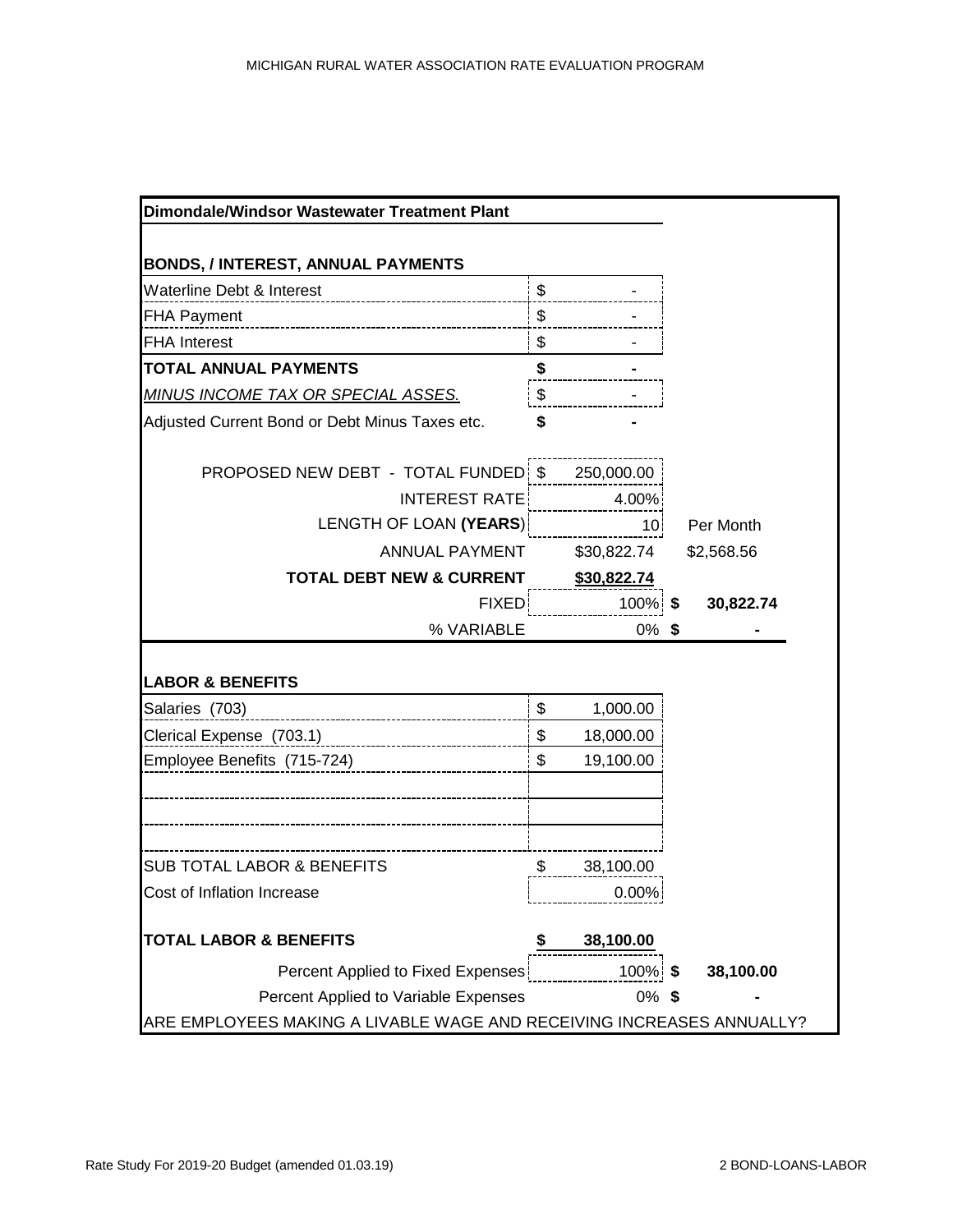$\mathcal{L}^{\text{max}}_{\text{max}}(\mathbf{r}_{i})$ 

| Dimondale/Windsor Wastewater Treatment Plant<br><b>DEPRECIATION FUND</b>    |                      |                              |
|-----------------------------------------------------------------------------|----------------------|------------------------------|
| Sewage Collection System<br><b>Sewer Plant</b>                              | $\mathfrak{S}$<br>\$ | 3,000,000.00<br>4,400,000.00 |
| Less Cost of Equipment                                                      | $\mathfrak{F}$       |                              |
| <b>Funding Amount</b><br>Life Expectancy in Years                           | \$                   | 7,400,000.00<br>60           |
| <b>Annual Depreciation</b><br>Percent Funding for Depreciation              | \$                   | 123,333.33<br>3%             |
| <b>ANNUAL FUNDING AMOUNT</b>                                                | \$                   | 3,700.00                     |
| $100\%$ \$<br>Percent Applied to Fixed<br>Percent Applied to Variable<br>0% |                      | 3,700.00                     |
|                                                                             |                      |                              |
| <b>NOTES</b><br>$\mathcal{F}(\mathbf{x},t)$                                 |                      |                              |
|                                                                             |                      |                              |
|                                                                             |                      |                              |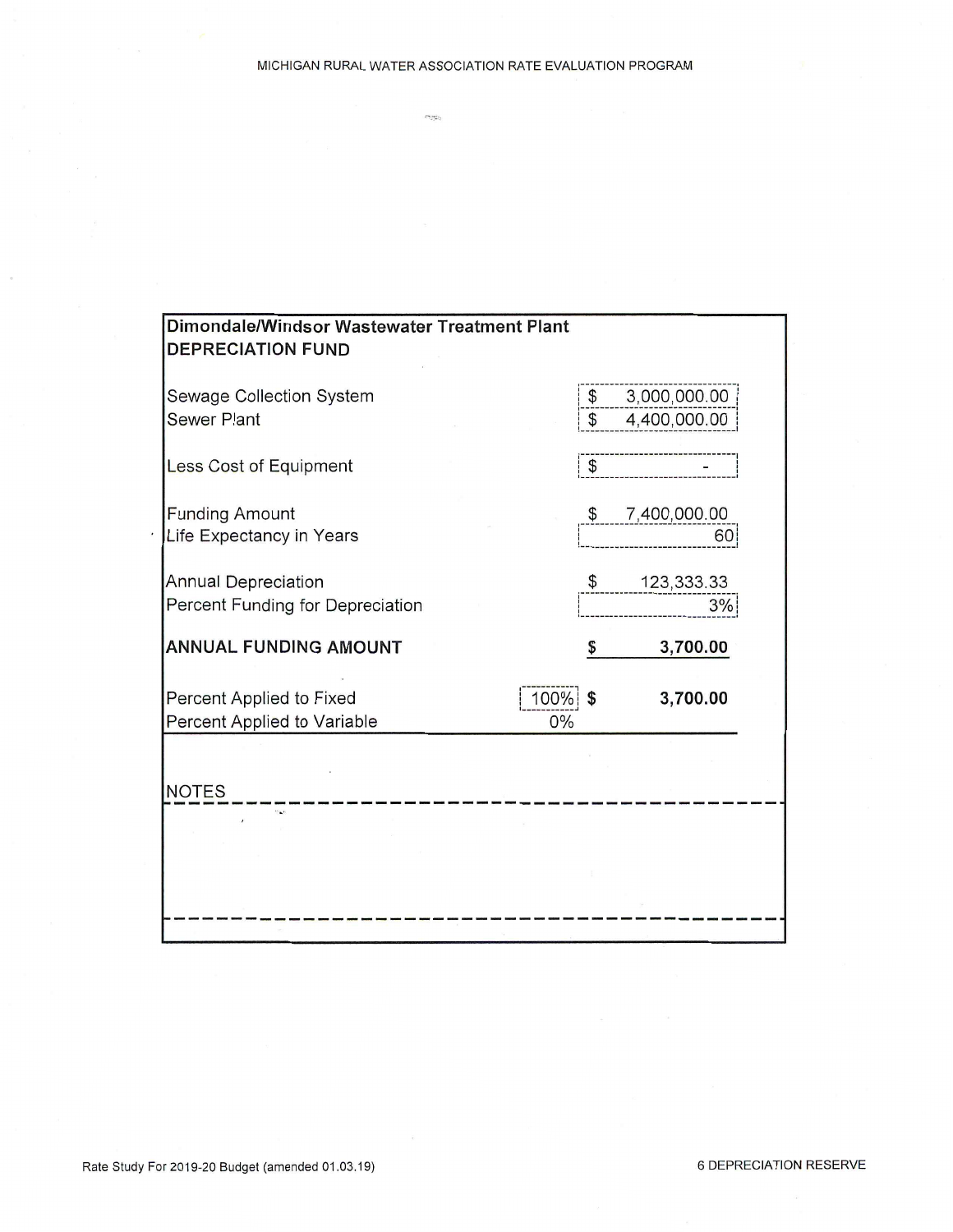|                     |                                          | <b>FIXED</b>                                                                                                      |                                            | <b>COST PER</b> |
|---------------------|------------------------------------------|-------------------------------------------------------------------------------------------------------------------|--------------------------------------------|-----------------|
| <b>TOTAL BUDGET</b> |                                          |                                                                                                                   |                                            | 3/4" METER      |
| ↔                   | ↔                                        | 38,100.00                                                                                                         |                                            | ပ္ပ<br>၁<br>၁   |
| $\Theta$            |                                          |                                                                                                                   | ₩                                          | 24.87           |
| ↔                   |                                          | 30,822.74                                                                                                         |                                            | 549             |
| ↔                   | ↔                                        | 3,700.00                                                                                                          |                                            | 03.0            |
| ക                   |                                          |                                                                                                                   |                                            |                 |
| ഗ                   | ക                                        | 17,924.3                                                                                                          |                                            | 1.45            |
| ↔                   | ക                                        | 81,981.84                                                                                                         |                                            | 79.9            |
|                     |                                          |                                                                                                                   | ക                                          |                 |
| ഗ                   | ↔                                        |                                                                                                                   | ఱ                                          | 38.81           |
|                     |                                          | 12,383                                                                                                            |                                            |                 |
|                     |                                          |                                                                                                                   |                                            | \$0.81          |
|                     |                                          |                                                                                                                   | H                                          | 37.999          |
|                     |                                          |                                                                                                                   |                                            |                 |
|                     | Dimondale Waster Andreif Treatment Plant | <b>ADJOSTED RATES</b><br>480,528.89<br>308,000.00<br>30,822.74<br>38,100.00<br>81,981.84<br>17,924.31<br>3,700.00 | <b>PORTION</b><br>480,528.89<br>308,000.00 |                 |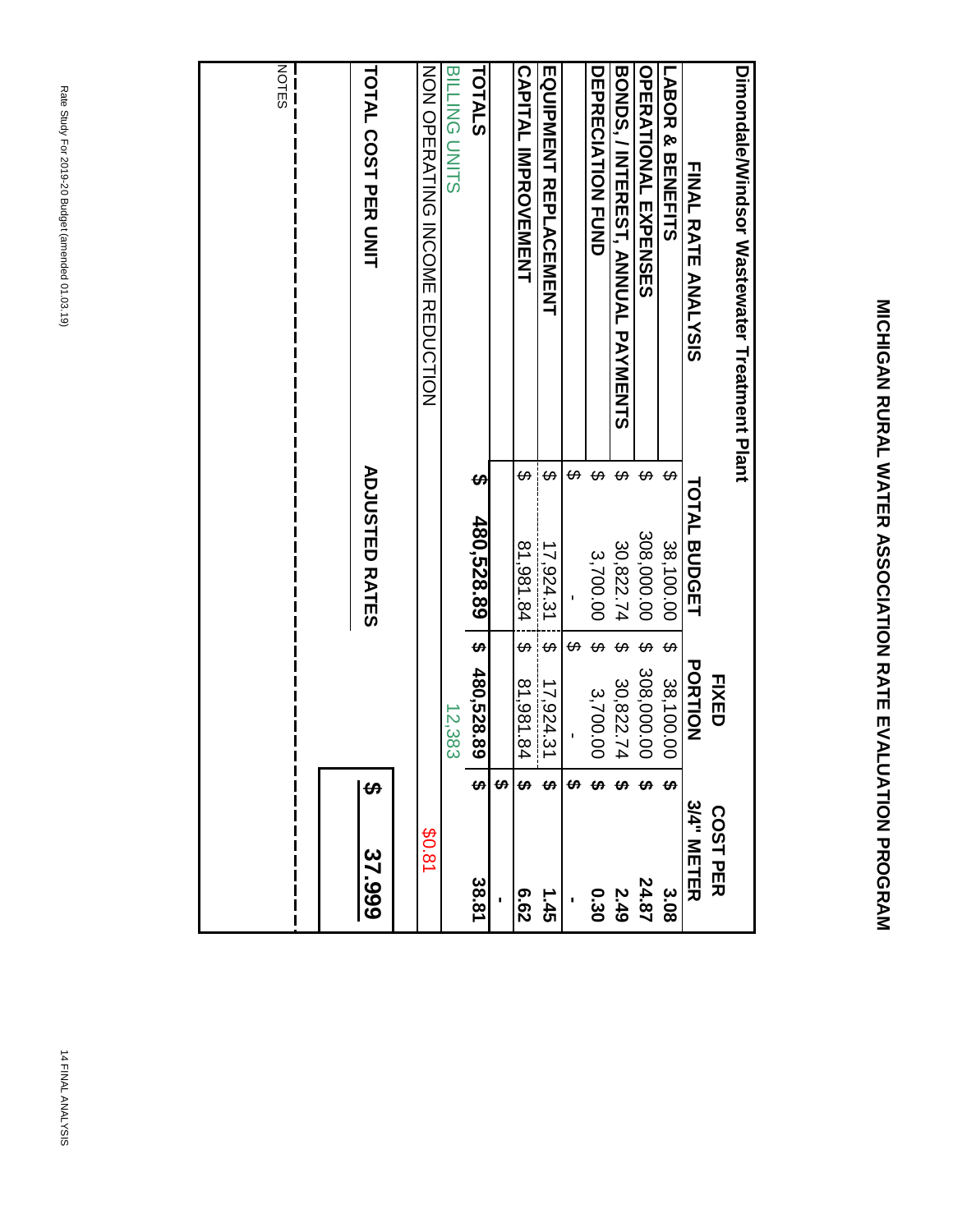| Dimondale/Windsor Wastewater Treatment Plant               |               |                          |    |                      |  |  |  |
|------------------------------------------------------------|---------------|--------------------------|----|----------------------|--|--|--|
| <b>INCOME VS EXPENSES</b>                                  |               | <b>LAST YEARS</b>        |    | <b>TWO YEARS AGO</b> |  |  |  |
|                                                            |               | <b>INCOME</b>            |    | <b>INCOME</b>        |  |  |  |
| <b>Residential Customers</b>                               |               | $$379,812.00 \text{ } $$ |    | 369,041.00           |  |  |  |
| <b>Commercial Customers</b>                                | \$            | $56,753.00$   \$         |    | 60,076.00            |  |  |  |
| <b>TOTAL INCOME FROM SALES</b>                             |               | \$436,565.00             | \$ | 429,117.00           |  |  |  |
|                                                            |               | <b>AVERAGE</b>           | \$ | 432,841.00           |  |  |  |
|                                                            |               |                          |    |                      |  |  |  |
| Interest (665)                                             | \$            | $2,906.00$   \$          |    | 2,332.00             |  |  |  |
| Permit/Inspection Fees (476)                               | \$            | $390.00$   \$            |    | 650.00               |  |  |  |
| Ball Septic (635.1)                                        | \$            | $84,647.00$ \ \ \$       |    | 95,735.00            |  |  |  |
| <b>ACE Rental (635.2)</b>                                  | \$            | $4,643.00$ \\$           |    | 5,087.00             |  |  |  |
| <b>Miscellaneous</b>                                       | $\mathfrak s$ | $19,149.00$   \$         |    | 53,280.00            |  |  |  |
|                                                            |               |                          | \$ |                      |  |  |  |
|                                                            |               |                          | \$ |                      |  |  |  |
|                                                            |               |                          | \$ |                      |  |  |  |
| <b>TOTAL INCOME (NON SALES)</b>                            | \$            | 111,735.00               | \$ | 157,084.00           |  |  |  |
|                                                            |               | <b>AVERAGE</b>           | \$ | 134,409.50           |  |  |  |
| Portion of (Non Sales) Income Guaranteed :   \$            |               | 10,000.00                |    |                      |  |  |  |
| <b>Percent Applied Towards Fixed Rate</b>                  |               |                          |    |                      |  |  |  |
| <b>Average Income Combined Sources \$</b>                  |               | 567,250.50               |    |                      |  |  |  |
| <b>Expenses Newly Developed Budget \$</b>                  |               | 480,528.89               |    |                      |  |  |  |
| <b>PROJECTED PROFIT / LOSS \$</b>                          |               | 86,721.61                |    |                      |  |  |  |
|                                                            |               |                          |    |                      |  |  |  |
| <b>ESTIMATED INCREASE PER / REU / PER BILL</b><br>$-$7.00$ |               |                          |    |                      |  |  |  |
|                                                            |               |                          |    |                      |  |  |  |
|                                                            |               |                          |    |                      |  |  |  |
|                                                            |               |                          |    |                      |  |  |  |
| <b>PROFIT / LOSS USING PREVIOUS BUDGET (last years)</b>    |               |                          |    |                      |  |  |  |
| <b>INCOME ALL SOURCES</b>                                  |               | \$567,250.50             |    |                      |  |  |  |
| LAST YEARS BUDGET (FILL IN)                                |               |                          |    |                      |  |  |  |
|                                                            |               |                          |    |                      |  |  |  |
| PROFIT OR LOSS PAST YEAR                                   |               | \$567,250.50             |    |                      |  |  |  |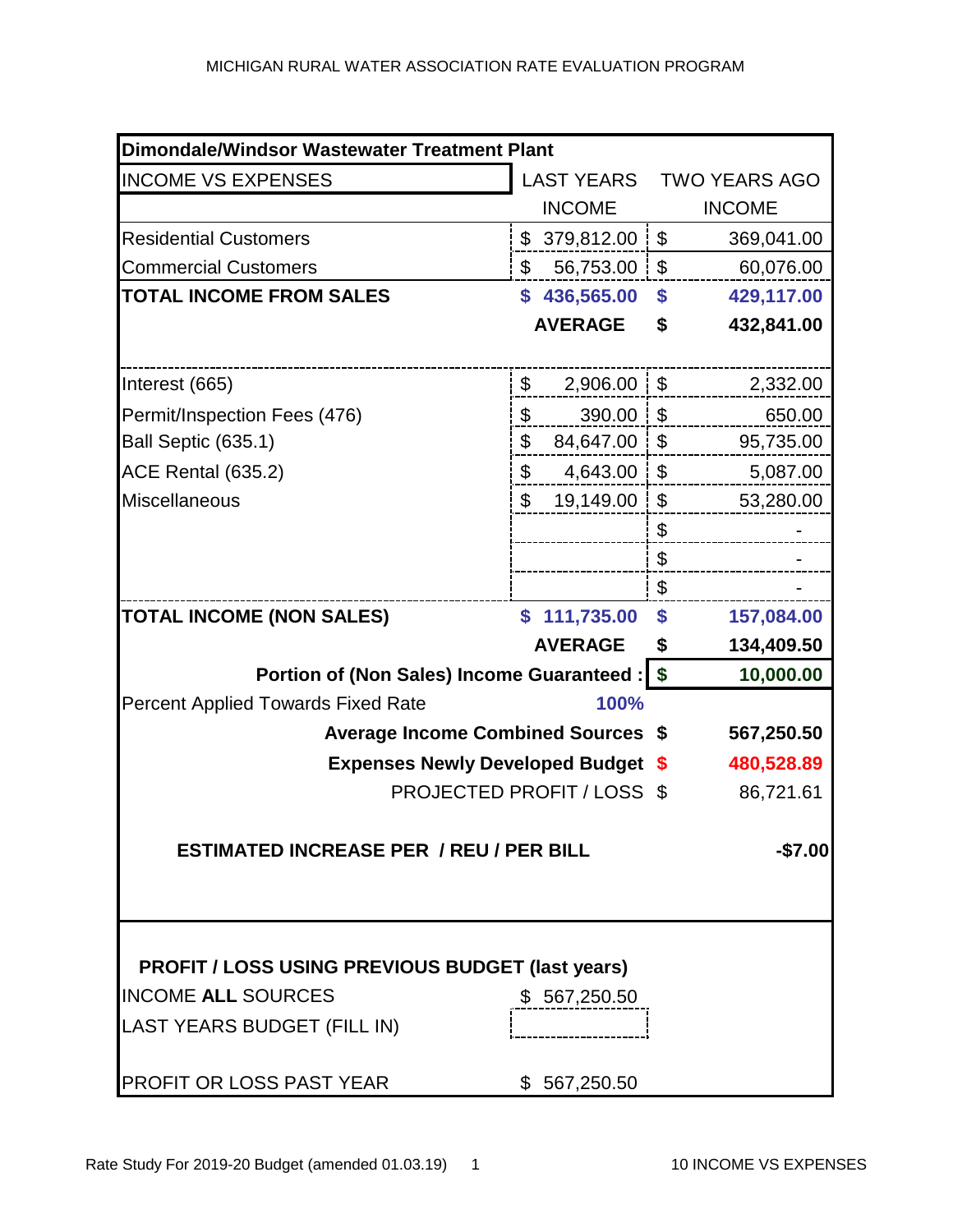**EQUIPMENT REPLACEMENT FUND**

**Dimondale/Windsor Waste Water Treatment Plant**

Dimondale/Windsor Waste Water Treatment Plant

Year of

**2019-20**

|                               | Equipment Replacement, Cell "C11",<br>"D11" & "F11"                            |                                   |                                   | $\%0$            | % VARIABLE                                       |
|-------------------------------|--------------------------------------------------------------------------------|-----------------------------------|-----------------------------------|------------------|--------------------------------------------------|
|                               |                                                                                |                                   | မှာ မှာ<br>17,924.31              | 100%             | % FIXED                                          |
|                               | Analysis Sheet under the line item<br>ind the Rate Study program in the "Final |                                   | ŧ٩<br>17,924.31                   |                  | RESERVED ANNUALLY                                |
|                               | Enter the numbers highlighted in Green                                         |                                   |                                   |                  |                                                  |
|                               |                                                                                |                                   | မာ<br>100%<br>17,924.31           | \$289,819.55     | Percent Funded<br>TOTAL                          |
|                               |                                                                                |                                   |                                   |                  |                                                  |
|                               |                                                                                |                                   |                                   |                  |                                                  |
|                               |                                                                                |                                   |                                   |                  |                                                  |
| 0                             |                                                                                |                                   |                                   |                  |                                                  |
| $\circ$                       |                                                                                |                                   |                                   |                  |                                                  |
| $\circ$                       |                                                                                |                                   |                                   |                  |                                                  |
| $\circ$                       |                                                                                |                                   |                                   |                  |                                                  |
| $\circ$                       |                                                                                |                                   |                                   |                  |                                                  |
| $\circ$                       |                                                                                |                                   |                                   | $\blacksquare$   | 0<br>↔                                           |
|                               |                                                                                |                                   |                                   | $\mathbf{r}$     | $\circ$<br>မာ                                    |
| $\circ$                       |                                                                                | 0                                 |                                   | $\blacksquare$   | $\circ$<br>↔                                     |
| $\circ$                       |                                                                                |                                   |                                   | $\blacksquare$   | $\circ$<br>↔                                     |
| $\circ$                       |                                                                                |                                   |                                   | r.               | $\circ$<br>↔                                     |
| $\circ$                       |                                                                                |                                   |                                   |                  | 0<br>↔                                           |
|                               | 20                                                                             | 2022                              | ↔<br>1,800                        | 36,000           | Sewer Cleaner<br>$\boldsymbol{\varphi}$          |
| $\circ$ $\circ$               | $\frac{30}{20}$                                                                | 2028                              | ⊷<br>2,250                        | 45,000           | Portable Pump 6"<br>$\boldsymbol{\varphi}$       |
|                               |                                                                                | 2026                              | ↔<br>833                          | 25,000           | Portable Generator<br>$\boldsymbol{\varphi}$     |
| $\circ$                       |                                                                                | 2035                              | ↔<br>800                          | 10,000           | Auto Samplers<br>↔                               |
| $\circ$                       |                                                                                | 2045                              | ↔<br>009                          | 15,000           | Rotor Bearings<br>$\boldsymbol{\epsilon}$        |
|                               | <b>잉잉이잉</b>                                                                    | 2021                              | $\boldsymbol{\varTheta}$<br>1,600 | 8,000            | Computer & Software Upgrade<br>$\Theta$          |
| $\circ$                       |                                                                                | 2035                              | မာမာ<br>250                       | 5,000            | ansing Road Box<br>$\Theta$                      |
|                               |                                                                                | 2025                              | 099                               | 11,000           | 950 Pumps<br>$\Theta$                            |
| $\circ$                       | $\vec{o}$                                                                      | 2025                              | ↮<br>1.500                        | 15,000           | <b>WAS Actuator</b><br>↔                         |
|                               | 20                                                                             | 2034                              | ↔<br>50                           | 15,000           | <b>Chemical Pumps</b><br>↔                       |
|                               | $\overline{5}$                                                                 | 2025                              | $\boldsymbol{\varphi}$<br>1,500   | 15,000           | RAS Actuator<br>$\Theta$                         |
| 0                             |                                                                                |                                   |                                   |                  | 0<br>↔                                           |
| $\circ$                       | 20                                                                             | 2025                              | ↮<br>250                          | O٦<br>000        | Roots Blower<br>$\boldsymbol{\varphi}$           |
| $\circ$                       | 20                                                                             | 2027                              | ↮<br>441                          | 28,820           | UV System<br>$\boldsymbol{\varphi}$              |
| $\circ$                       | c                                                                              | 2022                              | ↮<br>009                          | 3,000            | RAS/VAS Purnp #2 RAS/VAS Wet<br>Well<br>$\Theta$ |
| 0                             | ပ္တ                                                                            | 2022                              | ↔<br>$000^4$                      | 30,000           | Plant Generator<br>↔                             |
|                               |                                                                                |                                   |                                   |                  | $\circ$<br>$\boldsymbol{\varphi}$                |
|                               | $\vec{o}$                                                                      | 2020                              | ↔<br>2,000                        | 20,000           | <b>SCADA RADIOS</b><br>↔                         |
| $\circ$                       | C                                                                              | 2022                              | ↔<br>800                          | 3,000            | RAS/WAS Pump #1 in RAS/WAS Wet Well<br>$\bullet$ |
| <b>Rating</b><br><b>Needs</b> | <b>AVERAGE LIFE</b><br>EXPECTANCY                                              | <b>REPLACEMENT</b><br><b>YEAR</b> | <b>ANNUAL COST</b>                | PROJECT<br>TOTAL | <b>Project Description</b>                       |
|                               |                                                                                |                                   |                                   |                  |                                                  |

# Key to Needs Rating<br>1 - Immediate (Health & Safety, NPDES Permit, Struc<br>2 - 1 to 3 months<br>3 - 3 to 6 months<br>4 - More than 6 months 4 - More than 6 months 3 - 3 to 6 months 2 - 1 to 3 months **Key to Needs Rating**

1 - Immediate (Health & Safety, NPDES Permit, Structural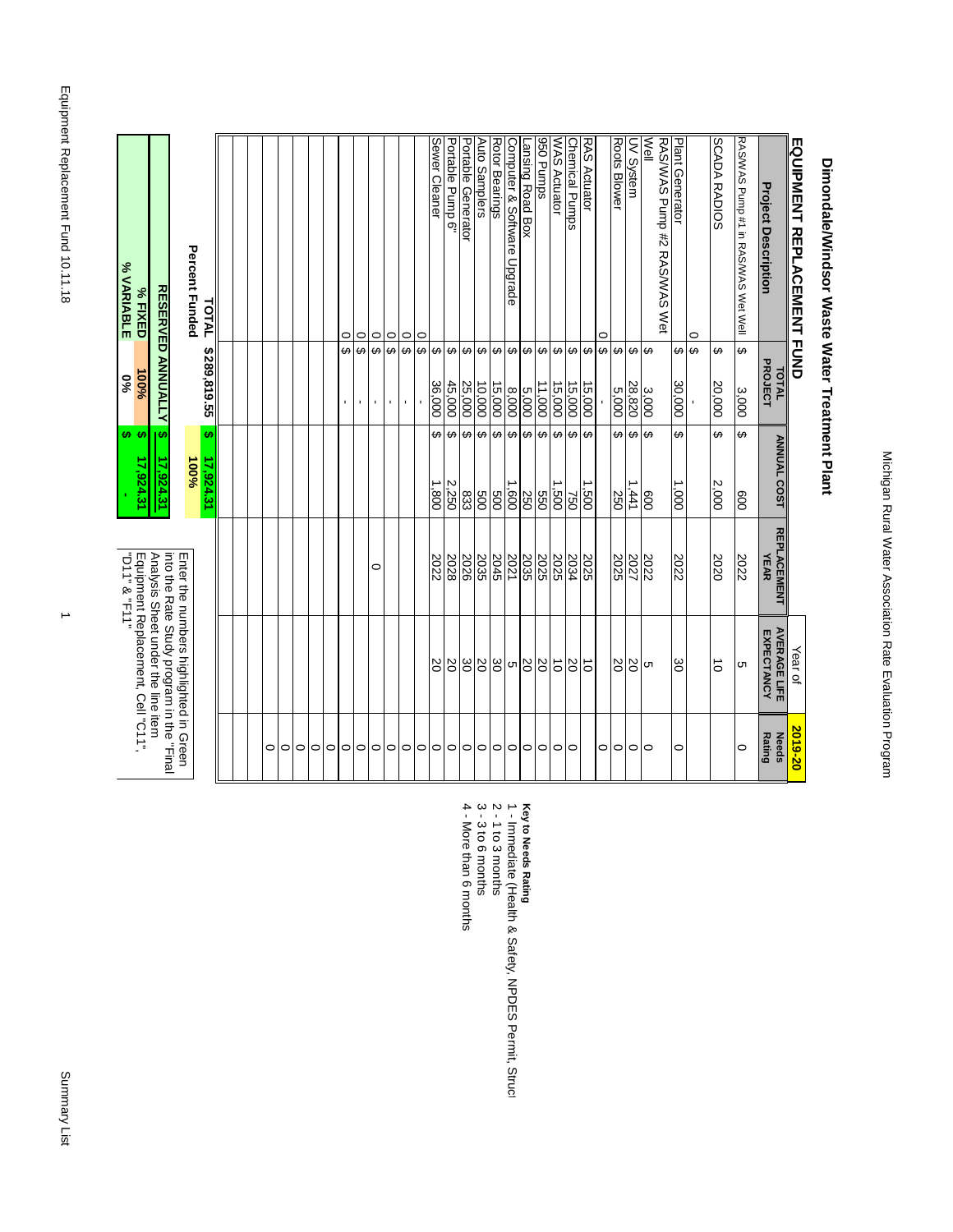| ۰. |
|----|
|    |
|    |
|    |
|    |
|    |
|    |
|    |
| î  |
|    |
|    |
|    |

 $\rightarrow$ 

| <b>THIS NORXSHEET BELONGS HO</b>  |          |                          |                         |                            | Dimondale/Windsor WWTP     |                        |                                                           |               |
|-----------------------------------|----------|--------------------------|-------------------------|----------------------------|----------------------------|------------------------|-----------------------------------------------------------|---------------|
| <b>CAPITAL IMPROVENENT ITEMS</b>  |          |                          |                         |                            | Year of                    | 2019-20                |                                                           |               |
| <b>Item / Project Description</b> |          | <b>Annual Cost</b>       |                         | <b>Total Cost to Rates</b> | <b>Replacement</b><br>Year | <b>Needs</b><br>Rating | <b>Funding Sources:</b>                                   | Total         |
| <b>Hoffman Blowers</b>            | ↔        | 3,000.00                 | $\overline{ }$          | 30,000                     | 2027-28                    | $\circ$                | Rates Charges                                             | th<br>918,000 |
|                                   | 0        |                          | $\Theta$                |                            | $\circ$                    | $\circ$                | Replacement Fund                                          | ↮             |
| Outfall Pipe                      | ↔        | 15,384.62                | $\leftrightarrow$       | 200,000                    | 2025-26                    | $\circ$                | <b>Grants</b>                                             | ↮             |
|                                   | c        |                          |                         |                            | $\circ$                    | $\circ$                | Loan                                                      | ↮             |
| UV Bank                           | $\Theta$ | 4,375.00                 |                         | 35,000                     | 2020-21                    | $\circ$                | Bonds                                                     | e             |
| Driveway (to building 100)        | ↔        | 5,888.89                 |                         | 53,000                     | 2021-22                    | $\circ$                | Other                                                     | ŧ٩            |
| Collection System Upgrades        | ↔        | 50,000.00                | $\overline{\mathbf{t}}$ | 500,000                    | 2022-23                    | $\circ$                | Total                                                     | မာ<br>918,000 |
| HEADWORKS GRIT CLASSIFIER         | ↔        | 00.003,                  | ↔                       | 45,000                     | 2046-47                    | 0                      | <b>APPLIED TO RATES</b>                                   | မာ<br>000'816 |
| HEADWORKS FINE SCREEN             | ↔        | 1.833.33                 | ↔                       | 55,000                     | 2046-47                    | $\circ$                |                                                           |               |
|                                   |          |                          | ↮                       | p                          | #VALUE!                    | 0                      | Key to Needs Rating                                       |               |
|                                   |          |                          |                         |                            |                            |                        | A - Immediate (Health & Safety, NPDES Permit, Structural) |               |
|                                   |          |                          |                         |                            |                            |                        | B-1 to 6 months                                           |               |
|                                   |          |                          |                         |                            |                            |                        | C - More than 6 months                                    |               |
|                                   |          |                          |                         |                            |                            |                        |                                                           |               |
|                                   |          |                          |                         |                            |                            |                        |                                                           |               |
|                                   |          |                          |                         |                            |                            |                        |                                                           |               |
|                                   |          |                          |                         |                            |                            |                        |                                                           |               |
|                                   |          |                          |                         |                            |                            |                        |                                                           |               |
| TOTAL                             | ↮        | 81,981.84                | ↮                       | 918,000.00                 |                            |                        |                                                           |               |
| Percent Funded                    |          | 100%                     |                         |                            |                            |                        |                                                           |               |
|                                   |          | <b>RESERVED ANNUALLY</b> | ĮЮ                      | 81,981.84                  |                            |                        |                                                           |               |
| % FIXED                           |          | $100\%$                  | မှာ မှာ                 | 81,981.84                  |                            |                        |                                                           |               |
| % VARIABLE                        |          | 9%                       |                         |                            |                            |                        |                                                           |               |
|                                   |          |                          |                         |                            |                            |                        |                                                           |               |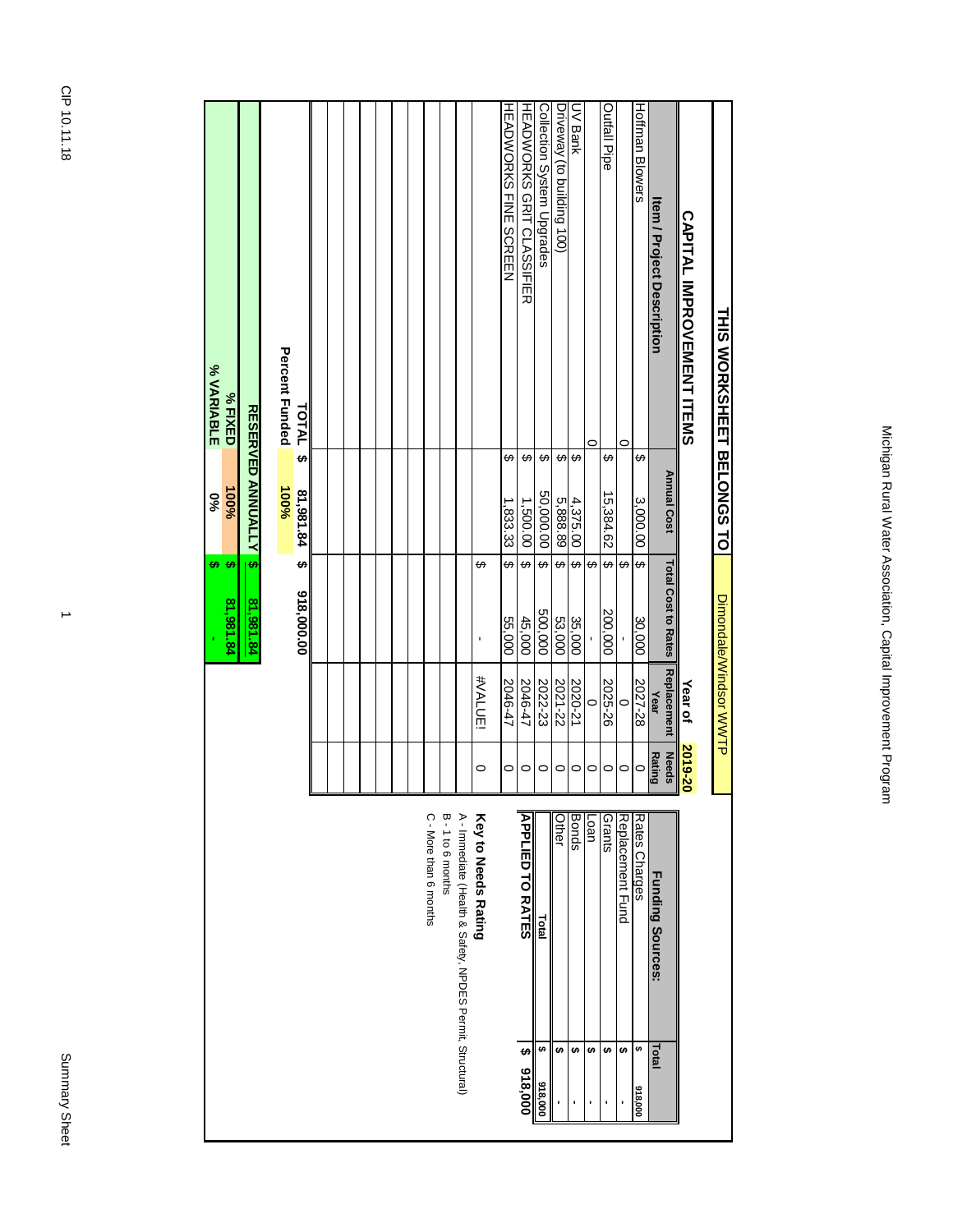Individual Project Description

| Project Title                 | ROOFS FOR BUILDINGS #200 & #970 |                |                   |
|-------------------------------|---------------------------------|----------------|-------------------|
|                               |                                 |                |                   |
| Department/Fund   WASTE WATER |                                 | <b>Funding</b> | <b>SEWER FUND</b> |
|                               |                                 | Source         |                   |

| <b>FY Year</b> | 2019-2020 |  |  |  |
|----------------|-----------|--|--|--|
| Est. Cost      | \$22,000  |  |  |  |

| Description and Location |  |  |
|--------------------------|--|--|
|--------------------------|--|--|

Building #200 is the Lab/Office and building #970 is the small structure that houses the flow transfer piping and valves.

History and Plans

Both roofs are showing significant sings of age and wear, cupping, curling, and general degradation.

Need and Impact

Both are needed to ensure structure longevity.

#### Related Costs and Future Annual Expense

N/A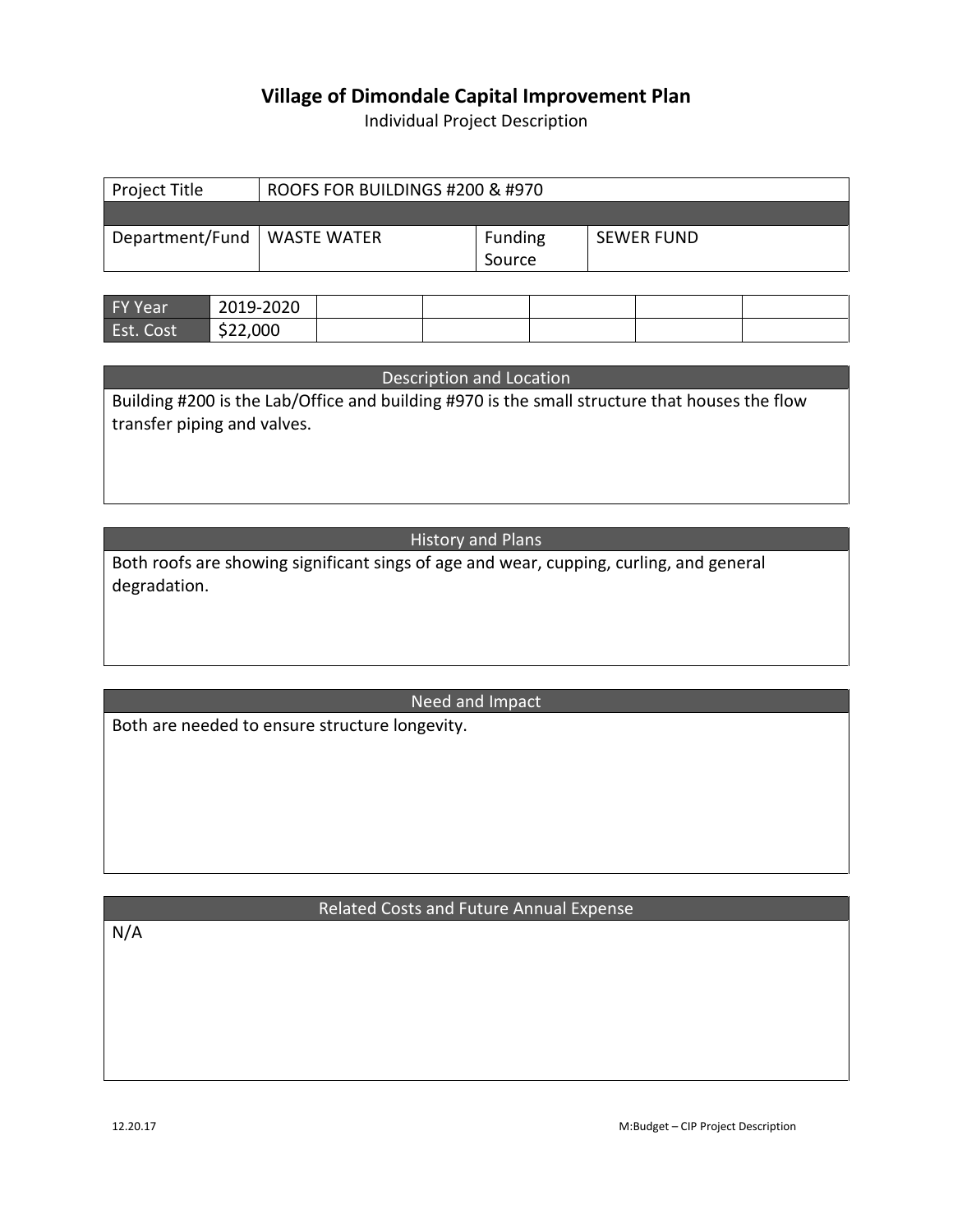Individual Project Description

| Project Title                 | DITCH #55 GEAR BOX |                |                   |
|-------------------------------|--------------------|----------------|-------------------|
|                               |                    |                |                   |
| Department/Fund   WASTE WATER |                    | <b>Funding</b> | <b>SEWER FUND</b> |
|                               |                    | Source         |                   |

| <b>FY Year</b>   | 2019-2020 |  |  |  |
|------------------|-----------|--|--|--|
| <b>Est. Cost</b> | \$10,000  |  |  |  |

Description and Location

Ditch #055 is the newest and southern of the three Oxidation Ditches. The gear box is located between the motor and the rotating mechanism.

#### History and Plans

Built as part of the expansion in 2004, this ditch will be used to accommodate future increases in flow. In 2016 the gear box off of this unit was removed to replace a failing gear box on Ditch #060 in an emergency and never replaced. There has been discussion about repairing the failed gear box from Ditch 060 but has been determined to be cost prohibitive.

#### Need and Impact

At this immediate time there is no need to run this ditch. Future and immediate expansions' in the system may require the use of the additional capacity of this third ditch and it should be available for use. It will also allow us the ability to properly exercise this piece of equipment.

#### Related Costs and Future Annual Expense

Normal operations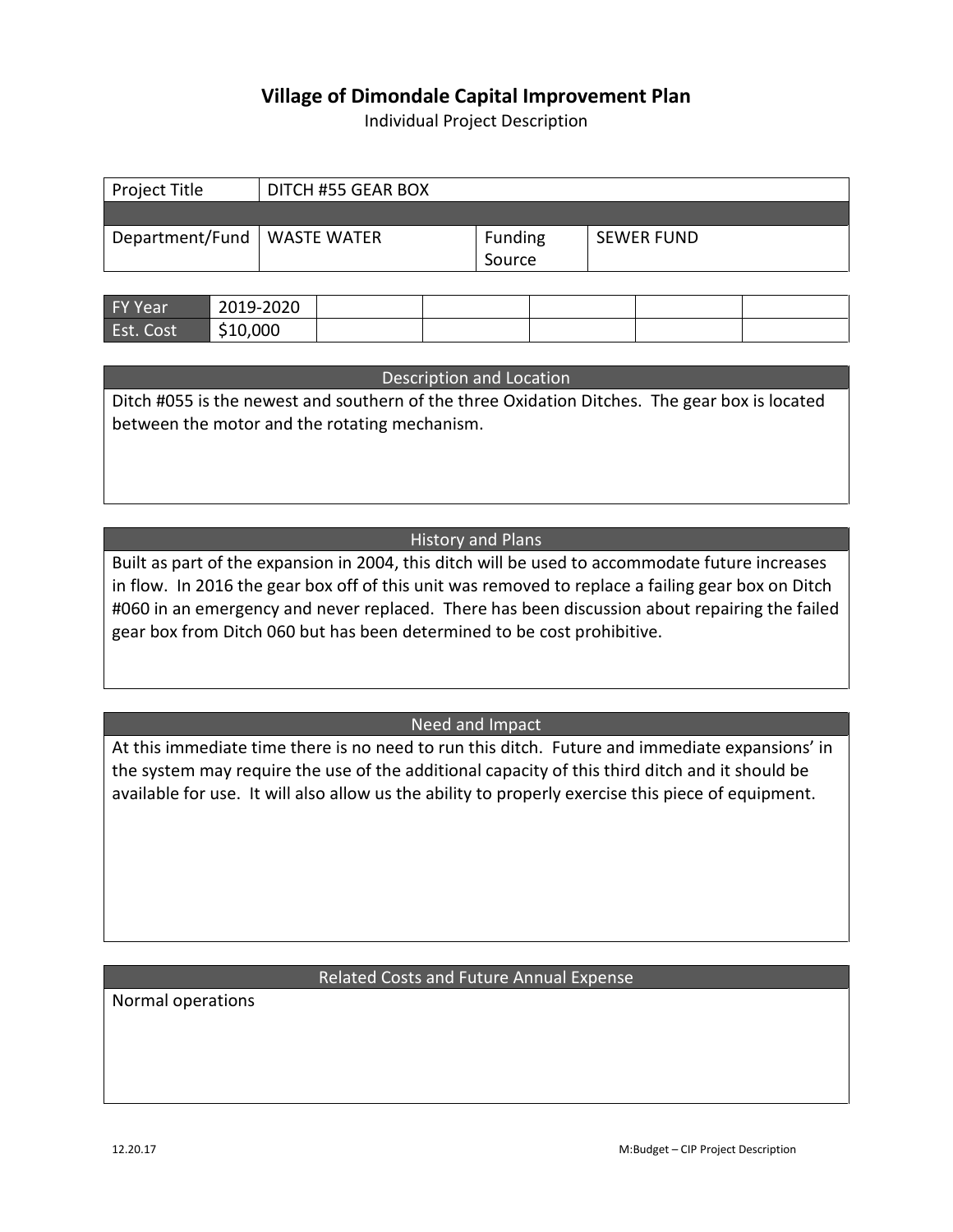Individual Project Description

| Project Title                 | LIFT STATION #6 GENERATOR FUEL TANK |         |                   |  |
|-------------------------------|-------------------------------------|---------|-------------------|--|
|                               |                                     |         |                   |  |
| Department/Fund   WASTE WATER |                                     | Funding | <b>SEWER FUND</b> |  |
|                               |                                     | Source  |                   |  |

| <b>FY Year</b>   | 2019-2020 |  |  |  |
|------------------|-----------|--|--|--|
| <b>Est. Cost</b> | \$15,000  |  |  |  |

| Description and Location |  |
|--------------------------|--|
|--------------------------|--|

Lift station #6 is located at the south east corner of Lansing Rd. and Canal. The fuel tank sits underneath the generator at this location.

#### History and Plans

The generator was installed with the new lift station in 2003. It sits close to Lansing Rd. and takes a lot of salt spray through the winter and the fuel tank has severely deteriorated in the last several years.

#### Need and Impact

This generator provides back-up power for Lift Station #6, in the case of an power outage; the lift station will continue to pump. Lift Station #6 pumps most of the flow from the Township. It is fed by a gravity sewer as well as all the flow from lift stations #1 and #2. Aside from its use, it also poses an environmental concern if it were to develop a leak or fail.

#### Related Costs and Future Annual Expense

N/A